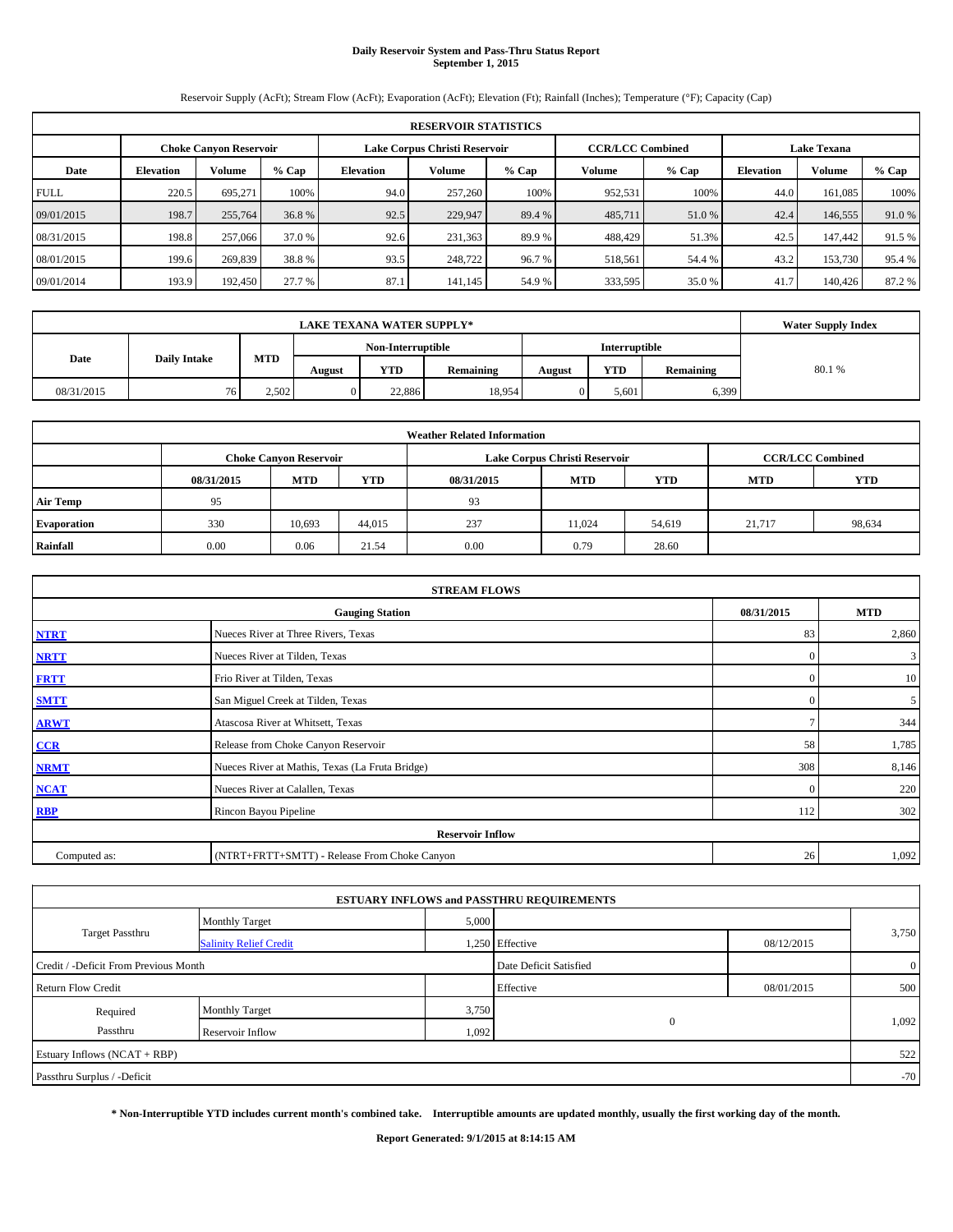## **Daily Reservoir System and Pass-Thru Status Report September 2, 2015**

Reservoir Supply (AcFt); Stream Flow (AcFt); Evaporation (AcFt); Elevation (Ft); Rainfall (Inches); Temperature (°F); Capacity (Cap)

|             | <b>RESERVOIR STATISTICS</b>                                                                                     |         |        |           |         |        |         |        |      |         |         |  |  |
|-------------|-----------------------------------------------------------------------------------------------------------------|---------|--------|-----------|---------|--------|---------|--------|------|---------|---------|--|--|
|             | Lake Corpus Christi Reservoir<br><b>CCR/LCC Combined</b><br><b>Lake Texana</b><br><b>Choke Canvon Reservoir</b> |         |        |           |         |        |         |        |      |         |         |  |  |
| Date        | <b>Volume</b><br>$%$ Cap<br><b>Elevation</b>                                                                    |         |        | Elevation | Volume  | % Cap  | Volume  | % Cap  |      | Volume  | $%$ Cap |  |  |
| <b>FULL</b> | 220.5                                                                                                           | 695.271 | 100%   | 94.0      | 257,260 | 100%   | 952,531 | 100%   | 44.0 | 161.085 | 100%    |  |  |
| 09/02/2015  | 198.7                                                                                                           | 256,198 | 36.8 % | 92.5      | 229,770 | 89.3 % | 485,968 | 51.0 % | 42.2 | 144,790 | 89.9%   |  |  |
| 09/01/2015  | 198.7                                                                                                           | 255,764 | 36.8%  | 92.5      | 229,947 | 89.4 % | 485,711 | 51.0%  | 42.4 | 146,555 | 91.0 %  |  |  |
| 08/02/2015  | 199.5                                                                                                           | 268,492 | 38.6 % | 93.5      | 248,360 | 96.5 % | 516,852 | 54.3 % | 43.2 | 153,730 | 95.4 %  |  |  |
| 09/02/2014  | 193.9                                                                                                           | 193,049 | 27.8 % | 87.1      | 140,859 | 54.8%  | 333,908 | 35.1 % | 41.7 | 140,426 | 87.2%   |  |  |

|                             | <b>LAKE TEXANA WATER SUPPLY*</b> |            |                   |            |           |                      |            |           |       |  |  |
|-----------------------------|----------------------------------|------------|-------------------|------------|-----------|----------------------|------------|-----------|-------|--|--|
|                             |                                  |            | Non-Interruptible |            |           | <b>Interruptible</b> |            |           |       |  |  |
| Date<br><b>Daily Intake</b> |                                  | <b>MTD</b> | August            | <b>YTD</b> | Remaining | August               | <b>YTD</b> | Remaining | 80.1% |  |  |
| 09/01/2015                  | 76                               | 76         | 2,489             | 22,950     | 18,890    |                      | 5,601      | 6,399     |       |  |  |

| <b>Weather Related Information</b> |            |                               |                                                                    |      |                               |                         |     |        |  |  |  |
|------------------------------------|------------|-------------------------------|--------------------------------------------------------------------|------|-------------------------------|-------------------------|-----|--------|--|--|--|
|                                    |            | <b>Choke Canyon Reservoir</b> |                                                                    |      | Lake Corpus Christi Reservoir | <b>CCR/LCC Combined</b> |     |        |  |  |  |
|                                    | 09/01/2015 | <b>MTD</b>                    | <b>YTD</b><br><b>MTD</b><br>09/01/2015<br><b>YTD</b><br><b>MTD</b> |      |                               |                         |     |        |  |  |  |
| <b>Air Temp</b>                    | 93         |                               |                                                                    | 92   |                               |                         |     |        |  |  |  |
| <b>Evaporation</b>                 | 313        | 313                           | 44,328                                                             | 330  | 330                           | 54,949                  | 643 | 99,277 |  |  |  |
| Rainfall                           | 0.00       | 0.00                          | 21.54                                                              | 0.48 | 0.48                          | 29.08                   |     |        |  |  |  |

| <b>STREAM FLOWS</b> |                                                 |                |                  |  |  |  |  |  |  |
|---------------------|-------------------------------------------------|----------------|------------------|--|--|--|--|--|--|
|                     | <b>Gauging Station</b>                          |                |                  |  |  |  |  |  |  |
| <b>NTRT</b>         | Nueces River at Three Rivers, Texas             | 81             | 81               |  |  |  |  |  |  |
| <b>NRTT</b>         | Nueces River at Tilden, Texas                   | $\mathbf{0}$   | $\boldsymbol{0}$ |  |  |  |  |  |  |
| <b>FRTT</b>         | Frio River at Tilden, Texas                     | $\mathbf{0}$   | $\boldsymbol{0}$ |  |  |  |  |  |  |
| <b>SMTT</b>         | San Miguel Creek at Tilden, Texas               | $\mathbf{0}$   | $\boldsymbol{0}$ |  |  |  |  |  |  |
| <b>ARWT</b>         |                                                 | 7 <sup>1</sup> |                  |  |  |  |  |  |  |
| CCR                 | Release from Choke Canyon Reservoir             | 58             | 58               |  |  |  |  |  |  |
| <b>NRMT</b>         | Nueces River at Mathis, Texas (La Fruta Bridge) | 272            | 272              |  |  |  |  |  |  |
| <b>NCAT</b>         | Nueces River at Calallen, Texas                 | $\Omega$       | $\mathbf{0}$     |  |  |  |  |  |  |
| <b>RBP</b>          | Rincon Bayou Pipeline                           | 113            | 113              |  |  |  |  |  |  |
|                     | <b>Reservoir Inflow</b>                         |                |                  |  |  |  |  |  |  |
| Computed as:        | (NTRT+FRTT+SMTT) - Release From Choke Canyon    |                |                  |  |  |  |  |  |  |

|                                       |                               |        | <b>ESTUARY INFLOWS and PASSTHRU REQUIREMENTS</b> |            |                |  |  |
|---------------------------------------|-------------------------------|--------|--------------------------------------------------|------------|----------------|--|--|
|                                       | <b>Monthly Target</b>         | 11,500 |                                                  |            |                |  |  |
| Target Passthru                       | <b>Salinity Relief Credit</b> |        | 0 Effective                                      |            | 11,500         |  |  |
| Credit / -Deficit From Previous Month |                               |        | Date Deficit Satisfied                           |            | $\overline{0}$ |  |  |
| <b>Return Flow Credit</b>             |                               |        | Effective                                        | 09/01/2015 | 500            |  |  |
| Required                              | <b>Monthly Target</b>         | 11,500 |                                                  |            |                |  |  |
| Passthru                              | Reservoir Inflow              | 24     | $\mathbf{0}$                                     |            | 24             |  |  |
| Estuary Inflows (NCAT + RBP)          |                               |        |                                                  |            |                |  |  |
| Passthru Surplus / -Deficit           |                               |        |                                                  |            |                |  |  |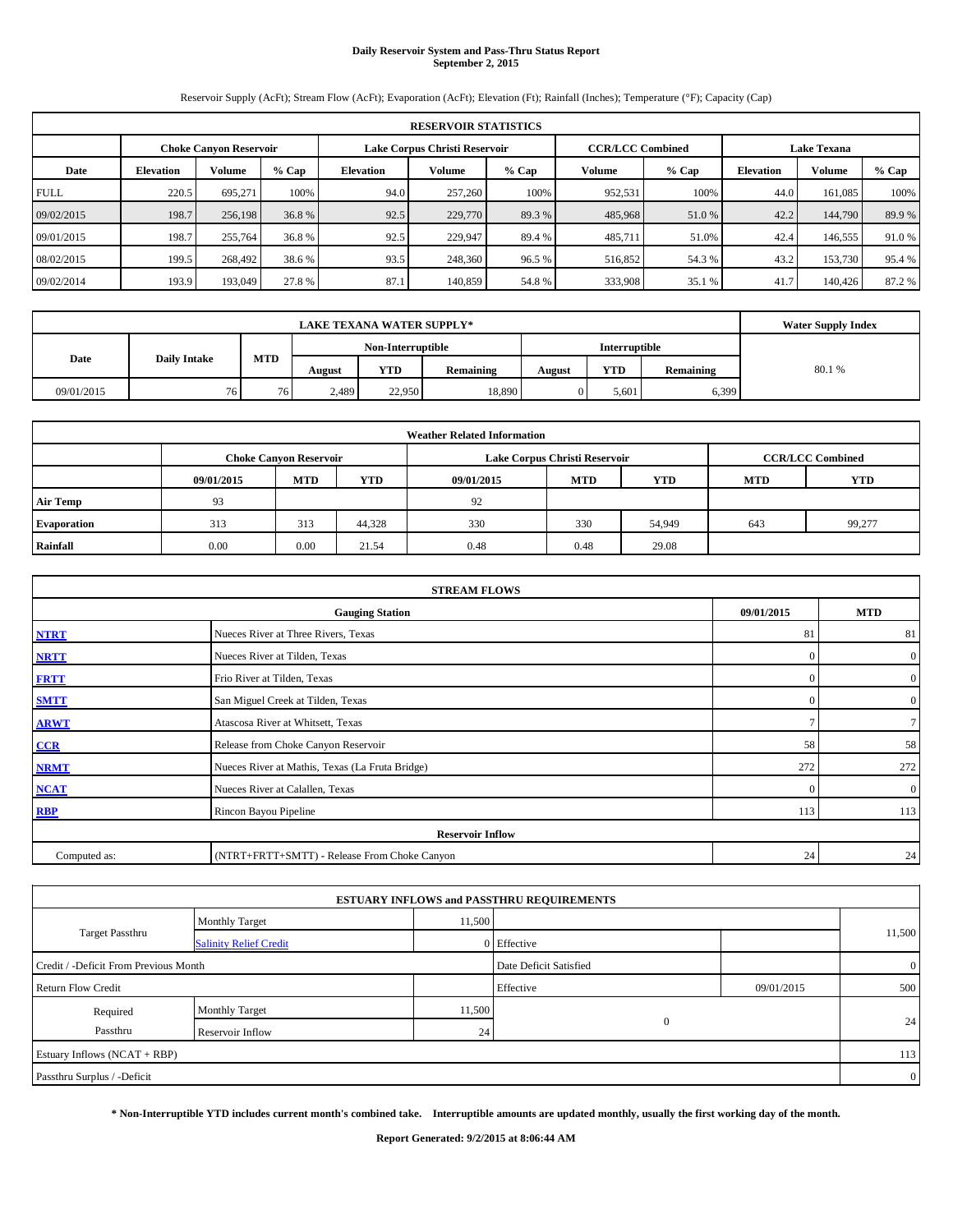## **Daily Reservoir System and Pass-Thru Status Report September 3, 2015**

Reservoir Supply (AcFt); Stream Flow (AcFt); Evaporation (AcFt); Elevation (Ft); Rainfall (Inches); Temperature (°F); Capacity (Cap)

|             | <b>RESERVOIR STATISTICS</b>                                                                                     |         |        |                  |         |         |         |         |                  |         |         |  |  |
|-------------|-----------------------------------------------------------------------------------------------------------------|---------|--------|------------------|---------|---------|---------|---------|------------------|---------|---------|--|--|
|             | Lake Corpus Christi Reservoir<br><b>CCR/LCC Combined</b><br><b>Lake Texana</b><br><b>Choke Canvon Reservoir</b> |         |        |                  |         |         |         |         |                  |         |         |  |  |
| Date        | % Cap<br>Volume<br><b>Elevation</b>                                                                             |         |        | <b>Elevation</b> | Volume  | $%$ Cap | Volume  | $%$ Cap | <b>Elevation</b> | Volume  | $%$ Cap |  |  |
| <b>FULL</b> | 220.5                                                                                                           | 695.271 | 100%   | 94.0             | 257,260 | 100%    | 952,531 | 100%    | 44.0             | 161.085 | 100%    |  |  |
| 09/03/2015  | 198.7                                                                                                           | 256,053 | 36.8%  | 92.4             | 229,240 | 89.1 %  | 485,293 | 50.9 %  | 42.3             | 145,671 | 90.4 %  |  |  |
| 09/02/2015  | 198.7                                                                                                           | 256,198 | 36.8%  | 92.5             | 229,770 | 89.3%   | 485,968 | 51.0%   | 42.2             | 144,790 | 89.9%   |  |  |
| 08/03/2015  | 199.6                                                                                                           | 268,790 | 38.7 % | 93.5             | 247,638 | 96.3%   | 516,428 | 54.2 %  | 43.2             | 153,730 | 95.4 %  |  |  |
| 09/03/2014  | 193.8                                                                                                           | 191,851 | 27.6 % | 87.0             | 140,574 | 54.6 %  | 332,425 | 34.9 %  | 41.6             | 139.562 | 86.6 %  |  |  |

|                             | <b>LAKE TEXANA WATER SUPPLY*</b> |            |        |                   |           |        |               |           |       |  |  |
|-----------------------------|----------------------------------|------------|--------|-------------------|-----------|--------|---------------|-----------|-------|--|--|
|                             |                                  |            |        | Non-Interruptible |           |        | Interruptible |           |       |  |  |
| Date<br><b>Daily Intake</b> |                                  | <b>MTD</b> | August | <b>YTD</b>        | Remaining | August | <b>YTD</b>    | Remaining | 80.0% |  |  |
| 09/02/2015                  | 76                               | 151        | 2,489  | 23,025            | 18,815    |        | 5.601         | 6,399     |       |  |  |

| <b>Weather Related Information</b> |            |                               |        |            |                               |                         |            |            |  |  |
|------------------------------------|------------|-------------------------------|--------|------------|-------------------------------|-------------------------|------------|------------|--|--|
|                                    |            | <b>Choke Canyon Reservoir</b> |        |            | Lake Corpus Christi Reservoir | <b>CCR/LCC Combined</b> |            |            |  |  |
|                                    | 09/02/2015 | <b>MTD</b>                    | YTD    | 09/02/2015 | <b>MTD</b>                    | <b>YTD</b>              | <b>MTD</b> | <b>YTD</b> |  |  |
| <b>Air Temp</b>                    | 95         |                               |        | 91         |                               |                         |            |            |  |  |
| Evaporation                        | 262        | 575                           | 44,590 | 298        | 628                           | 55.247                  | .203       | 99,837     |  |  |
| Rainfall                           | 0.00       | 0.00                          | 21.54  | 0.08       | 0.56                          | 29.16                   |            |            |  |  |

| <b>STREAM FLOWS</b> |                                                 |              |                  |  |  |  |  |  |  |
|---------------------|-------------------------------------------------|--------------|------------------|--|--|--|--|--|--|
|                     | <b>Gauging Station</b>                          |              |                  |  |  |  |  |  |  |
| <b>NTRT</b>         | Nueces River at Three Rivers, Texas             | 81           | 163              |  |  |  |  |  |  |
| <b>NRTT</b>         | Nueces River at Tilden, Texas                   | $\mathbf{0}$ | $\boldsymbol{0}$ |  |  |  |  |  |  |
| <b>FRTT</b>         | Frio River at Tilden, Texas                     | $\mathbf{0}$ | $\boldsymbol{0}$ |  |  |  |  |  |  |
| <b>SMTT</b>         | San Miguel Creek at Tilden, Texas               | $\mathbf{0}$ | $\boldsymbol{0}$ |  |  |  |  |  |  |
| <b>ARWT</b>         | Atascosa River at Whitsett, Texas               | 6            | 13               |  |  |  |  |  |  |
| $CCR$               | Release from Choke Canyon Reservoir             | 58           | 115              |  |  |  |  |  |  |
| <b>NRMT</b>         | Nueces River at Mathis, Texas (La Fruta Bridge) | 240          | 512              |  |  |  |  |  |  |
| <b>NCAT</b>         | Nueces River at Calallen, Texas                 | $\Omega$     | $\mathbf{0}$     |  |  |  |  |  |  |
| RBP                 | Rincon Bayou Pipeline                           | 34           | 146              |  |  |  |  |  |  |
|                     | <b>Reservoir Inflow</b>                         |              |                  |  |  |  |  |  |  |
| Computed as:        | (NTRT+FRTT+SMTT) - Release From Choke Canyon    | 24           | 48               |  |  |  |  |  |  |

|                                       |                               |                        | <b>ESTUARY INFLOWS and PASSTHRU REQUIREMENTS</b> |            |        |
|---------------------------------------|-------------------------------|------------------------|--------------------------------------------------|------------|--------|
|                                       | <b>Monthly Target</b>         | 11,500                 |                                                  |            |        |
| Target Passthru                       | <b>Salinity Relief Credit</b> |                        | 0 Effective                                      |            | 11,500 |
| Credit / -Deficit From Previous Month |                               | Date Deficit Satisfied | 09/01/2015                                       | $-70$      |        |
| <b>Return Flow Credit</b>             |                               |                        | Effective                                        | 08/01/2015 | 500    |
| Required                              | Monthly Target                | 11,500                 |                                                  |            |        |
| Passthru                              | Reservoir Inflow              | 48                     | $\mathbf{0}$                                     |            | 48     |
| Estuary Inflows (NCAT + RBP)          |                               |                        |                                                  |            | 146    |
| Passthru Surplus / -Deficit           |                               |                        |                                                  |            | 528    |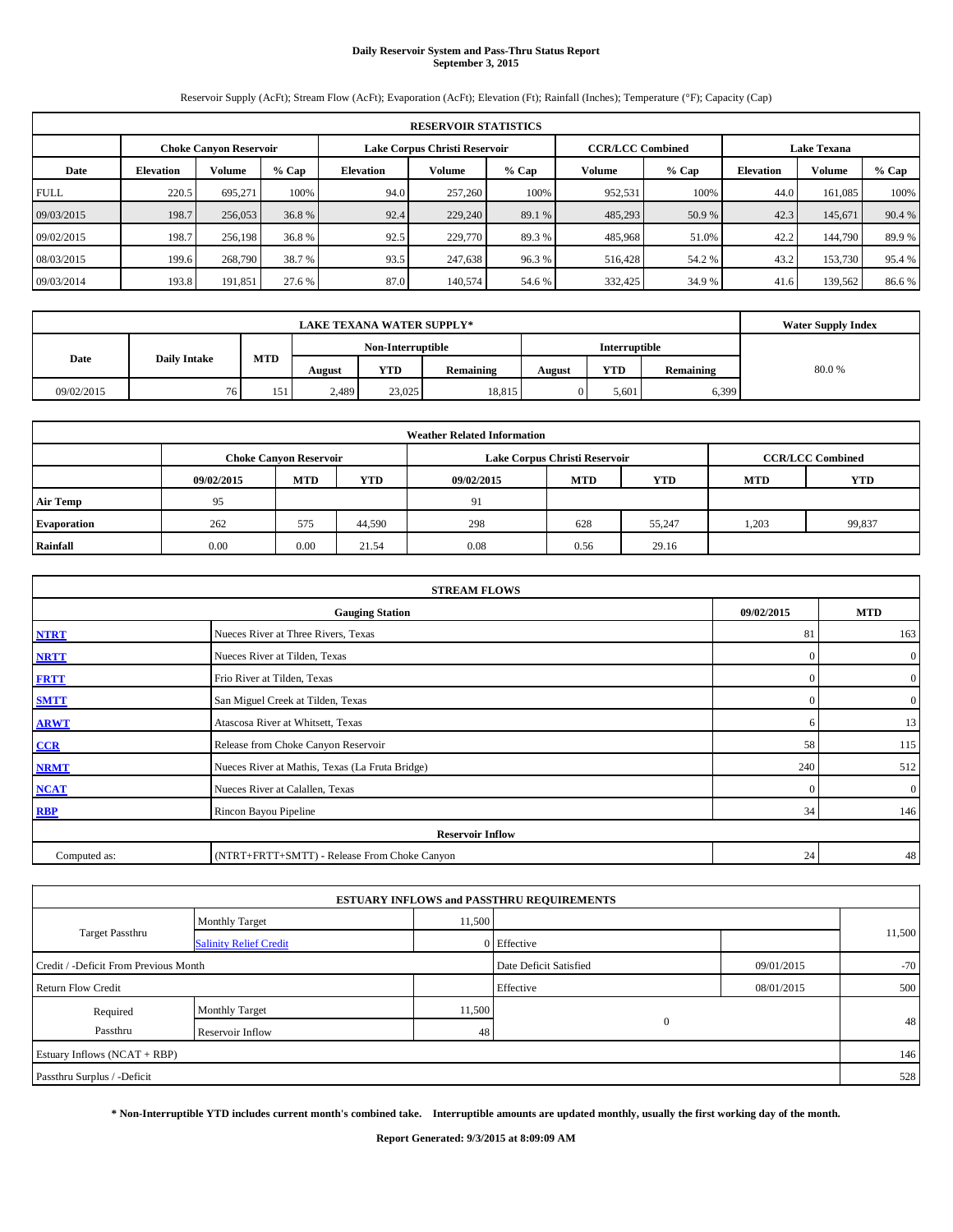## **Daily Reservoir System and Pass-Thru Status Report September 4, 2015**

Reservoir Supply (AcFt); Stream Flow (AcFt); Evaporation (AcFt); Elevation (Ft); Rainfall (Inches); Temperature (°F); Capacity (Cap)

|             | <b>RESERVOIR STATISTICS</b> |                               |         |           |                               |        |                         |        |                    |         |         |  |
|-------------|-----------------------------|-------------------------------|---------|-----------|-------------------------------|--------|-------------------------|--------|--------------------|---------|---------|--|
|             |                             | <b>Choke Canvon Reservoir</b> |         |           | Lake Corpus Christi Reservoir |        | <b>CCR/LCC Combined</b> |        | <b>Lake Texana</b> |         |         |  |
| Date        | <b>Elevation</b>            | <b>Volume</b>                 | $%$ Cap | Elevation | Volume                        | % Cap  | Volume                  | % Cap  | <b>Elevation</b>   | Volume  | $%$ Cap |  |
| <b>FULL</b> | 220.5                       | 695.271                       | 100%    | 94.0      | 257,260                       | 100%   | 952,531                 | 100%   | 44.0               | 161.085 | 100%    |  |
| 09/04/2015  | 198.7                       | 255,620                       | 36.8 %  | 92.4      | 228,533                       | 88.8%  | 484,153                 | 50.8 % | 42.3               | 145,671 | 90.4 %  |  |
| 09/03/2015  | 198.7                       | 256,053                       | 36.8%   | 92.4      | 229,240                       | 89.1 % | 485,293                 | 50.9%  | 42.3               | 145.671 | 90.4 %  |  |
| 08/04/2015  | 199.4                       | 266,832                       | 38.4 %  | 93.4      | 246,555                       | 95.8%  | 513,387                 | 53.9%  | 43.2               | 153,730 | 95.4 %  |  |
| 09/04/2014  | 193.8                       | 191,612                       | 27.6 %  | 87.0      | 140.289                       | 54.5 % | 331,901                 | 34.8%  | 41.5               | 138,700 | 86.1%   |  |

|            | <b>Water Supply Index</b> |            |        |                   |           |               |            |           |       |
|------------|---------------------------|------------|--------|-------------------|-----------|---------------|------------|-----------|-------|
|            |                           |            |        | Non-Interruptible |           | Interruptible |            |           |       |
| Date       | <b>Daily Intake</b>       | <b>MTD</b> | August | <b>YTD</b>        | Remaining | August        | <b>YTD</b> | Remaining | 79.8% |
| 09/03/2015 | 75<br>ر ر                 | 226        | 2,489  | 23,100            | 18.740    |               | 5.601      | 6,399     |       |

| <b>Weather Related Information</b> |            |                               |        |            |                               |                         |            |            |  |
|------------------------------------|------------|-------------------------------|--------|------------|-------------------------------|-------------------------|------------|------------|--|
|                                    |            | <b>Choke Canyon Reservoir</b> |        |            | Lake Corpus Christi Reservoir | <b>CCR/LCC Combined</b> |            |            |  |
|                                    | 09/03/2015 | <b>MTD</b>                    | YTD    | 09/03/2015 | <b>MTD</b>                    | <b>YTD</b>              | <b>MTD</b> | <b>YTD</b> |  |
| <b>Air Temp</b>                    | 94         |                               |        | 93         |                               |                         |            |            |  |
| Evaporation                        | 279        | 854                           | 44,869 | 288        | 916                           | 55,535                  | 1,770      | 100,404    |  |
| Rainfall                           | 0.00       | 0.00                          | 21.54  | 0.00       | 0.56                          | 29.16                   |            |            |  |

| <b>STREAM FLOWS</b> |                                                 |              |                  |  |  |  |  |  |  |
|---------------------|-------------------------------------------------|--------------|------------------|--|--|--|--|--|--|
|                     | 09/03/2015                                      | <b>MTD</b>   |                  |  |  |  |  |  |  |
| <b>NTRT</b>         | Nueces River at Three Rivers, Texas             | 81           | 244              |  |  |  |  |  |  |
| <b>NRTT</b>         | Nueces River at Tilden, Texas                   | $\mathbf{0}$ | $\boldsymbol{0}$ |  |  |  |  |  |  |
| <b>FRTT</b>         | Frio River at Tilden, Texas                     | $\mathbf{0}$ |                  |  |  |  |  |  |  |
| <b>SMTT</b>         | San Miguel Creek at Tilden, Texas               | $\mathbf{0}$ | $\boldsymbol{0}$ |  |  |  |  |  |  |
| <b>ARWT</b>         | Atascosa River at Whitsett, Texas               | 6            | 19               |  |  |  |  |  |  |
| $CCR$               | Release from Choke Canyon Reservoir             | 58           | 173              |  |  |  |  |  |  |
| <b>NRMT</b>         | Nueces River at Mathis, Texas (La Fruta Bridge) | 238          | 750              |  |  |  |  |  |  |
| <b>NCAT</b>         | Nueces River at Calallen, Texas                 | $\mathbf{0}$ | $\mathbf{0}$     |  |  |  |  |  |  |
| <b>RBP</b>          | Rincon Bayou Pipeline                           | $\Omega$     | 146              |  |  |  |  |  |  |
|                     | <b>Reservoir Inflow</b>                         |              |                  |  |  |  |  |  |  |
| Computed as:        | (NTRT+FRTT+SMTT) - Release From Choke Canyon    | 24           | 72               |  |  |  |  |  |  |

|                                       |                               |        | <b>ESTUARY INFLOWS and PASSTHRU REQUIREMENTS</b> |            |        |
|---------------------------------------|-------------------------------|--------|--------------------------------------------------|------------|--------|
|                                       | <b>Monthly Target</b>         | 11,500 |                                                  |            |        |
| <b>Target Passthru</b>                | <b>Salinity Relief Credit</b> |        | 0 Effective                                      |            | 11,500 |
| Credit / -Deficit From Previous Month |                               |        | Date Deficit Satisfied                           | 09/02/2015 | $-70$  |
| <b>Return Flow Credit</b>             |                               |        | Effective                                        | 08/01/2015 | 500    |
| Required                              | Monthly Target                | 11,500 |                                                  |            |        |
| Passthru                              | Reservoir Inflow              | 72     | $\mathbf{0}$                                     |            | 72     |
| Estuary Inflows (NCAT + RBP)          |                               |        |                                                  |            | 146    |
| Passthru Surplus / -Deficit           |                               |        |                                                  |            | 504    |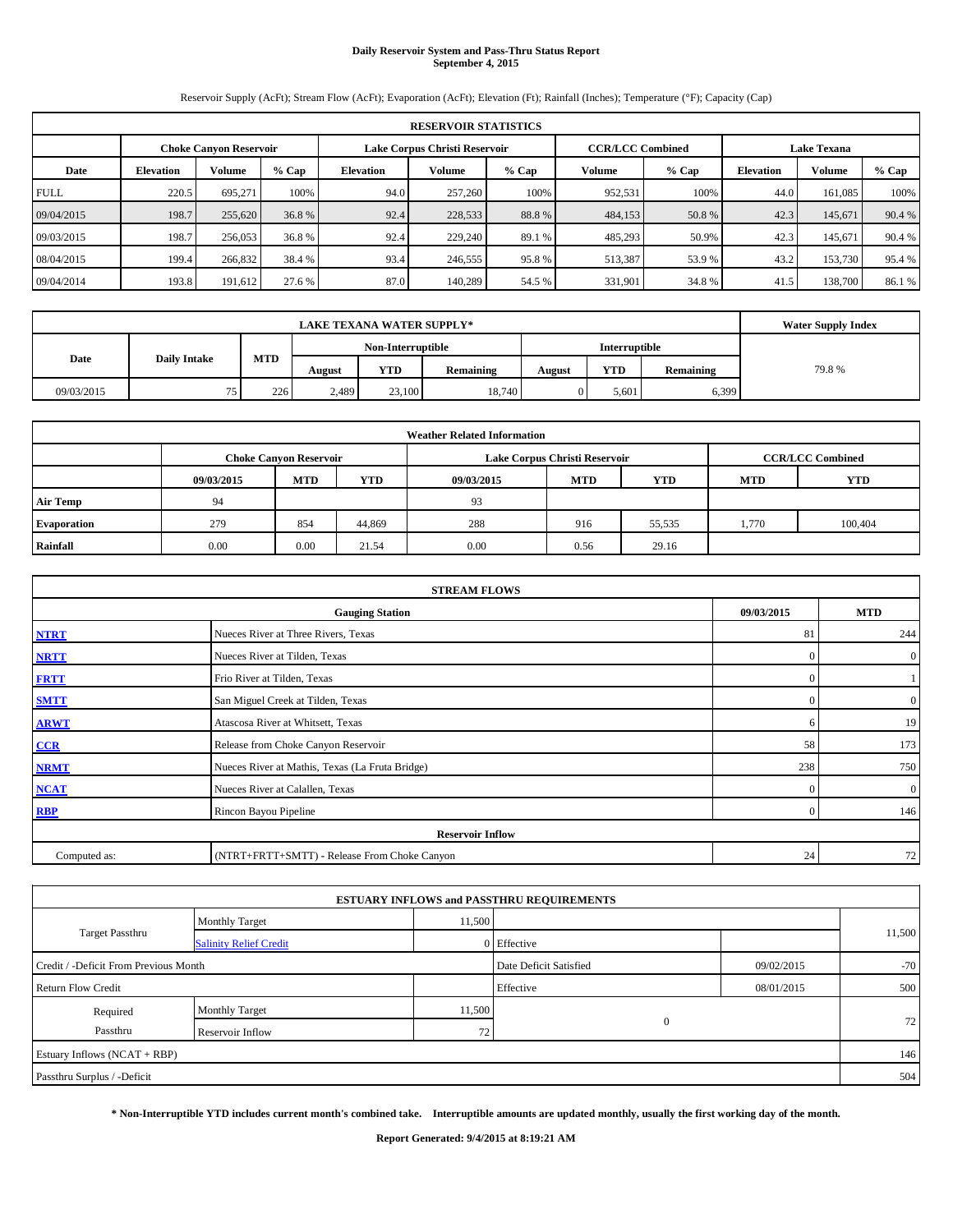## **Daily Reservoir System and Pass-Thru Status Report September 5, 2015**

Reservoir Supply (AcFt); Stream Flow (AcFt); Evaporation (AcFt); Elevation (Ft); Rainfall (Inches); Temperature (°F); Capacity (Cap)

| <b>RESERVOIR STATISTICS</b> |                  |                               |         |                  |                               |         |                         |        |                    |         |        |
|-----------------------------|------------------|-------------------------------|---------|------------------|-------------------------------|---------|-------------------------|--------|--------------------|---------|--------|
|                             |                  | <b>Choke Canyon Reservoir</b> |         |                  | Lake Corpus Christi Reservoir |         | <b>CCR/LCC Combined</b> |        | <b>Lake Texana</b> |         |        |
| Date                        | <b>Elevation</b> | <b>Volume</b>                 | $%$ Cap | <b>Elevation</b> | Volume                        | $%$ Cap | Volume                  | % Cap  | <b>Elevation</b>   | Volume  | % Cap  |
| <b>FULL</b>                 | 220.5            | 695.271                       | 100%    | 94.0             | 257,260                       | 100%    | 952,531                 | 100%   | 44.0               | 161.085 | 100%   |
| 09/05/2015                  | 198.6            | 254,463                       | 36.6 %  | 92.4             | 228,004                       | 88.6%   | 482,467                 | 50.7 % | 42.2               | 144,790 | 89.9%  |
| 09/04/2015                  | 198.7            | 255,620                       | 36.8 %  | 92.4             | 228,533                       | 88.8%   | 484,153                 | 50.8%  | 42.3               | 145,671 | 90.4 % |
| 08/05/2015                  | 199.4            | 266,832                       | 38.4 %  | 93.4             | 246,375                       | 95.8%   | 513,207                 | 53.9%  | 43.0               | 151.919 | 94.3%  |
| 09/05/2014                  | 193.8            | 191,492                       | 27.5 %  | 87.0             | 140,004                       | 54.4 %  | 331,496                 | 34.8%  | 41.5               | 138,700 | 86.1 % |

|            | <b>Water Supply Index</b> |            |                   |            |           |               |            |           |       |
|------------|---------------------------|------------|-------------------|------------|-----------|---------------|------------|-----------|-------|
|            |                           |            | Non-Interruptible |            |           | Interruptible |            |           |       |
| Date       | <b>Daily Intake</b>       | <b>MTD</b> | August            | <b>YTD</b> | Remaining | August        | <b>YTD</b> | Remaining | 79.6% |
| 09/04/2015 | 75<br>ر ر                 | 302        | 2,489             | 23,176     | 18.664    |               | 5.601      | 6,399     |       |

| <b>Weather Related Information</b> |            |                               |        |            |                               |                         |            |            |  |
|------------------------------------|------------|-------------------------------|--------|------------|-------------------------------|-------------------------|------------|------------|--|
|                                    |            | <b>Choke Canyon Reservoir</b> |        |            | Lake Corpus Christi Reservoir | <b>CCR/LCC Combined</b> |            |            |  |
|                                    | 09/04/2015 | <b>MTD</b>                    | YTD    | 09/04/2015 | <b>MTD</b>                    | <b>YTD</b>              | <b>MTD</b> | <b>YTD</b> |  |
| <b>Air Temp</b>                    | 97         |                               |        | 93         |                               |                         |            |            |  |
| Evaporation                        | 303        | 1,157                         | 45,172 | 298        | 1,214                         | 55,833                  | 2,371      | 101,005    |  |
| Rainfall                           | 0.00       | 0.00                          | 21.54  | 0.00       | 0.56                          | 29.16                   |            |            |  |

| <b>STREAM FLOWS</b>                                |                                                 |          |                |  |  |  |  |  |  |  |
|----------------------------------------------------|-------------------------------------------------|----------|----------------|--|--|--|--|--|--|--|
| 09/04/2015<br><b>MTD</b><br><b>Gauging Station</b> |                                                 |          |                |  |  |  |  |  |  |  |
| <b>NTRT</b>                                        | Nueces River at Three Rivers, Texas             | 79       | 324            |  |  |  |  |  |  |  |
| <b>NRTT</b>                                        | Nueces River at Tilden, Texas                   | $\Omega$ | $\overline{0}$ |  |  |  |  |  |  |  |
| <b>FRTT</b>                                        | Frio River at Tilden, Texas                     | $\Omega$ |                |  |  |  |  |  |  |  |
| <b>SMTT</b>                                        | San Miguel Creek at Tilden, Texas               | $\Omega$ | $\overline{0}$ |  |  |  |  |  |  |  |
| <b>ARWT</b>                                        | Atascosa River at Whitsett, Texas               |          | 24             |  |  |  |  |  |  |  |
| CCR                                                | Release from Choke Canyon Reservoir             | 58       | 230            |  |  |  |  |  |  |  |
| <b>NRMT</b>                                        | Nueces River at Mathis, Texas (La Fruta Bridge) | 236      | 987            |  |  |  |  |  |  |  |
| <b>NCAT</b>                                        | Nueces River at Calallen, Texas                 | $\Omega$ | $\overline{0}$ |  |  |  |  |  |  |  |
| <b>RBP</b>                                         | Rincon Bayou Pipeline                           | $\Omega$ | 146            |  |  |  |  |  |  |  |
|                                                    | <b>Reservoir Inflow</b>                         |          |                |  |  |  |  |  |  |  |
| Computed as:                                       | (NTRT+FRTT+SMTT) - Release From Choke Canyon    | 22       | 94             |  |  |  |  |  |  |  |

|                                       |                               |        | <b>ESTUARY INFLOWS and PASSTHRU REQUIREMENTS</b> |            |        |
|---------------------------------------|-------------------------------|--------|--------------------------------------------------|------------|--------|
|                                       | <b>Monthly Target</b>         | 11,500 |                                                  |            |        |
| <b>Target Passthru</b>                | <b>Salinity Relief Credit</b> |        | 0 Effective                                      |            | 11,500 |
| Credit / -Deficit From Previous Month |                               |        | Date Deficit Satisfied                           | 09/01/2015 | $-70$  |
| <b>Return Flow Credit</b>             |                               |        | Effective                                        | 09/02/2015 | 500    |
| Required                              | Monthly Target                | 11,500 |                                                  |            |        |
| Passthru                              | Reservoir Inflow              | 94     | $\mathbf{0}$                                     |            | 94     |
| Estuary Inflows (NCAT + RBP)          |                               |        |                                                  |            | 146    |
| Passthru Surplus / -Deficit           |                               |        |                                                  |            | 482    |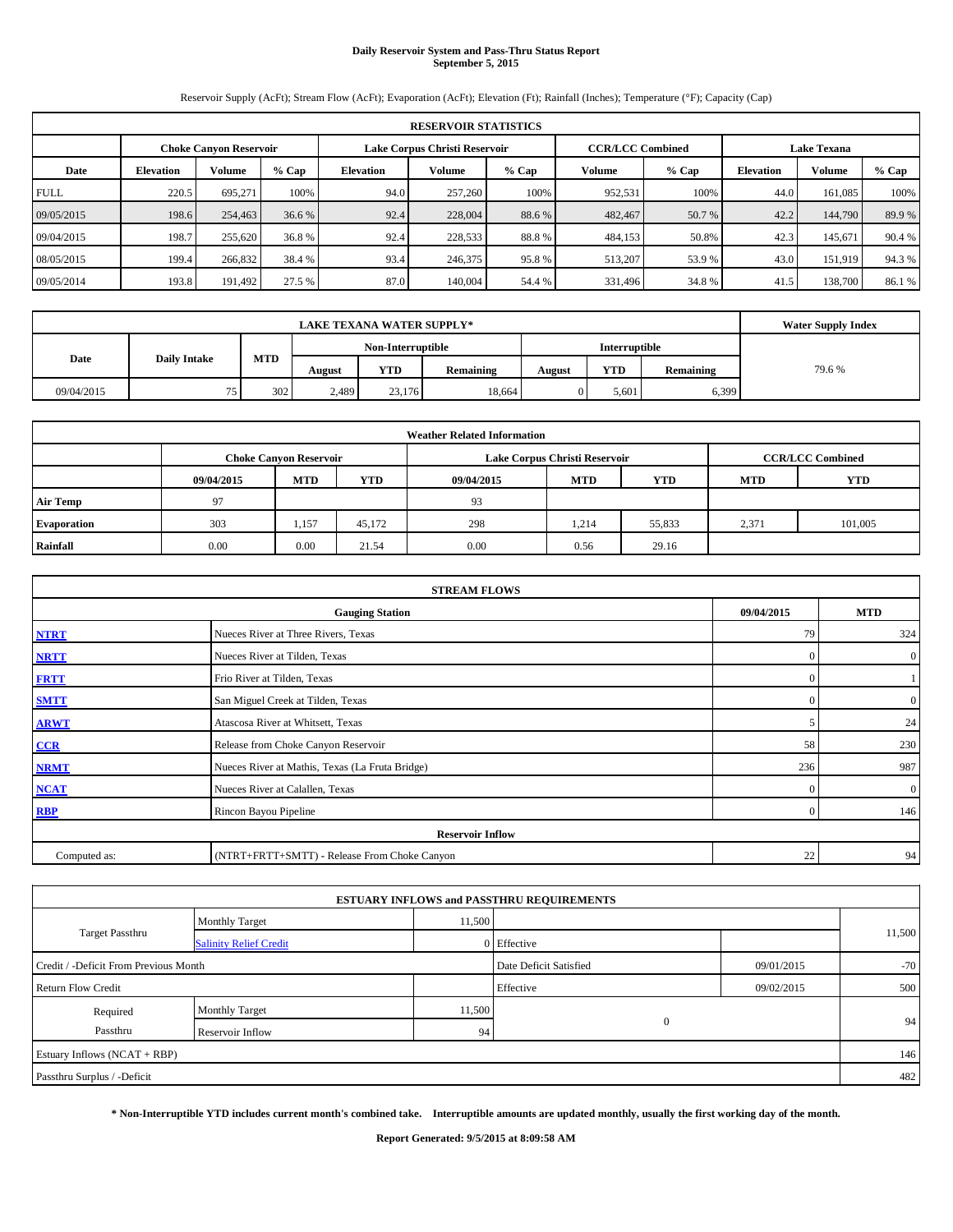## **Daily Reservoir System and Pass-Thru Status Report September 6, 2015**

Reservoir Supply (AcFt); Stream Flow (AcFt); Evaporation (AcFt); Elevation (Ft); Rainfall (Inches); Temperature (°F); Capacity (Cap)

|             | <b>RESERVOIR STATISTICS</b> |                               |        |                               |         |         |                         |         |                    |         |        |  |
|-------------|-----------------------------|-------------------------------|--------|-------------------------------|---------|---------|-------------------------|---------|--------------------|---------|--------|--|
|             |                             | <b>Choke Canvon Reservoir</b> |        | Lake Corpus Christi Reservoir |         |         | <b>CCR/LCC Combined</b> |         | <b>Lake Texana</b> |         |        |  |
| Date        | <b>Elevation</b>            | Volume                        | % Cap  | Elevation                     | Volume  | $%$ Cap | Volume                  | $%$ Cap | <b>Elevation</b>   | Volume  | % Cap  |  |
| <b>FULL</b> | 220.5                       | 695.271                       | 100%   | 94.0                          | 257,260 | 100%    | 952,531                 | 100%    | 44.0               | 161.085 | 100%   |  |
| 09/06/2015  | 198.6                       | 255,041                       | 36.7 % | 92.3                          | 227,475 | 88.4 %  | 482,516                 | 50.7 %  | 42.2               | 144,790 | 89.9%  |  |
| 09/05/2015  | 198.6                       | 254,463                       | 36.6 % | 92.4                          | 228,004 | 88.6%   | 482,467                 | 50.7%   | 42.2               | 144,790 | 89.9%  |  |
| 08/06/2015  | 199.4                       | 266.081                       | 38.3 % | 93.4                          | 245,834 | 95.6 %  | 511,915                 | 53.7 %  | 43.0               | 151.919 | 94.3%  |  |
| 09/06/2014  | 193.8                       | 191,851                       | 27.6 % | 87.0                          | 139,577 | 54.3 %  | 331,428                 | 34.8%   | 41.5               | 138,700 | 86.1 % |  |

|            | <b>Water Supply Index</b> |            |        |                   |           |        |               |           |       |
|------------|---------------------------|------------|--------|-------------------|-----------|--------|---------------|-----------|-------|
|            |                           |            |        | Non-Interruptible |           |        | Interruptible |           |       |
| Date       | <b>Daily Intake</b>       | <b>MTD</b> | August | <b>YTD</b>        | Remaining | August | <b>YTD</b>    | Remaining | 79.6% |
| 09/05/2015 | 75<br>ر ر                 | 377        | 2,489  | 23,251            | 18,589    |        | 5.601         | 6,399     |       |

| <b>Weather Related Information</b> |            |                               |        |            |                               |                         |            |         |  |  |  |
|------------------------------------|------------|-------------------------------|--------|------------|-------------------------------|-------------------------|------------|---------|--|--|--|
|                                    |            | <b>Choke Canyon Reservoir</b> |        |            | Lake Corpus Christi Reservoir | <b>CCR/LCC Combined</b> |            |         |  |  |  |
|                                    | 09/05/2015 | <b>MTD</b>                    | YTD    | 09/05/2015 | <b>YTD</b>                    | <b>MTD</b>              | <b>YTD</b> |         |  |  |  |
| <b>Air Temp</b>                    | 99         |                               |        | 95         |                               |                         |            |         |  |  |  |
| Evaporation                        | 346        | 1,503                         | 45,518 | 339        | 1,553                         | 56,172                  | 3,056      | 101,690 |  |  |  |
| Rainfall                           | 0.00       | 0.00                          | 21.54  | 0.00       | 0.56                          | 29.16                   |            |         |  |  |  |

|              | <b>STREAM FLOWS</b>                             |                  |                  |  |  |  |  |  |
|--------------|-------------------------------------------------|------------------|------------------|--|--|--|--|--|
|              | 09/05/2015                                      | <b>MTD</b>       |                  |  |  |  |  |  |
| <b>NTRT</b>  | Nueces River at Three Rivers, Texas             |                  |                  |  |  |  |  |  |
| <b>NRTT</b>  | $\mathbf{0}$                                    | $\boldsymbol{0}$ |                  |  |  |  |  |  |
| <b>FRTT</b>  | Frio River at Tilden, Texas                     | $\mathbf{0}$     |                  |  |  |  |  |  |
| <b>SMTT</b>  | San Miguel Creek at Tilden, Texas               | $\mathbf{0}$     | $\boldsymbol{0}$ |  |  |  |  |  |
| <b>ARWT</b>  | 5                                               | 29               |                  |  |  |  |  |  |
| $CCR$        | Release from Choke Canyon Reservoir             | 58               | 288              |  |  |  |  |  |
| <b>NRMT</b>  | Nueces River at Mathis, Texas (La Fruta Bridge) | 234              | 1,221            |  |  |  |  |  |
| <b>NCAT</b>  | Nueces River at Calallen, Texas                 | $\Omega$         | $\boldsymbol{0}$ |  |  |  |  |  |
| RBP          | Rincon Bayou Pipeline                           | $\mathbf{0}$     | 146              |  |  |  |  |  |
|              | <b>Reservoir Inflow</b>                         |                  |                  |  |  |  |  |  |
| Computed as: | 20                                              | 114              |                  |  |  |  |  |  |

|                                       |                               |        | <b>ESTUARY INFLOWS and PASSTHRU REQUIREMENTS</b> |            |        |
|---------------------------------------|-------------------------------|--------|--------------------------------------------------|------------|--------|
|                                       | <b>Monthly Target</b>         | 11,500 |                                                  |            |        |
| Target Passthru                       | <b>Salinity Relief Credit</b> |        | 0 Effective                                      |            | 11,500 |
| Credit / -Deficit From Previous Month |                               |        | Date Deficit Satisfied                           | 09/01/2015 | $-70$  |
| <b>Return Flow Credit</b>             |                               |        | Effective                                        | 09/02/2015 | 500    |
| Required                              | Monthly Target                | 11,500 |                                                  |            |        |
| Passthru                              | Reservoir Inflow              | 114    | $\mathbf{0}$                                     |            | 114    |
| Estuary Inflows (NCAT + RBP)          |                               |        |                                                  |            | 146    |
| Passthru Surplus / -Deficit           |                               |        |                                                  |            | 462    |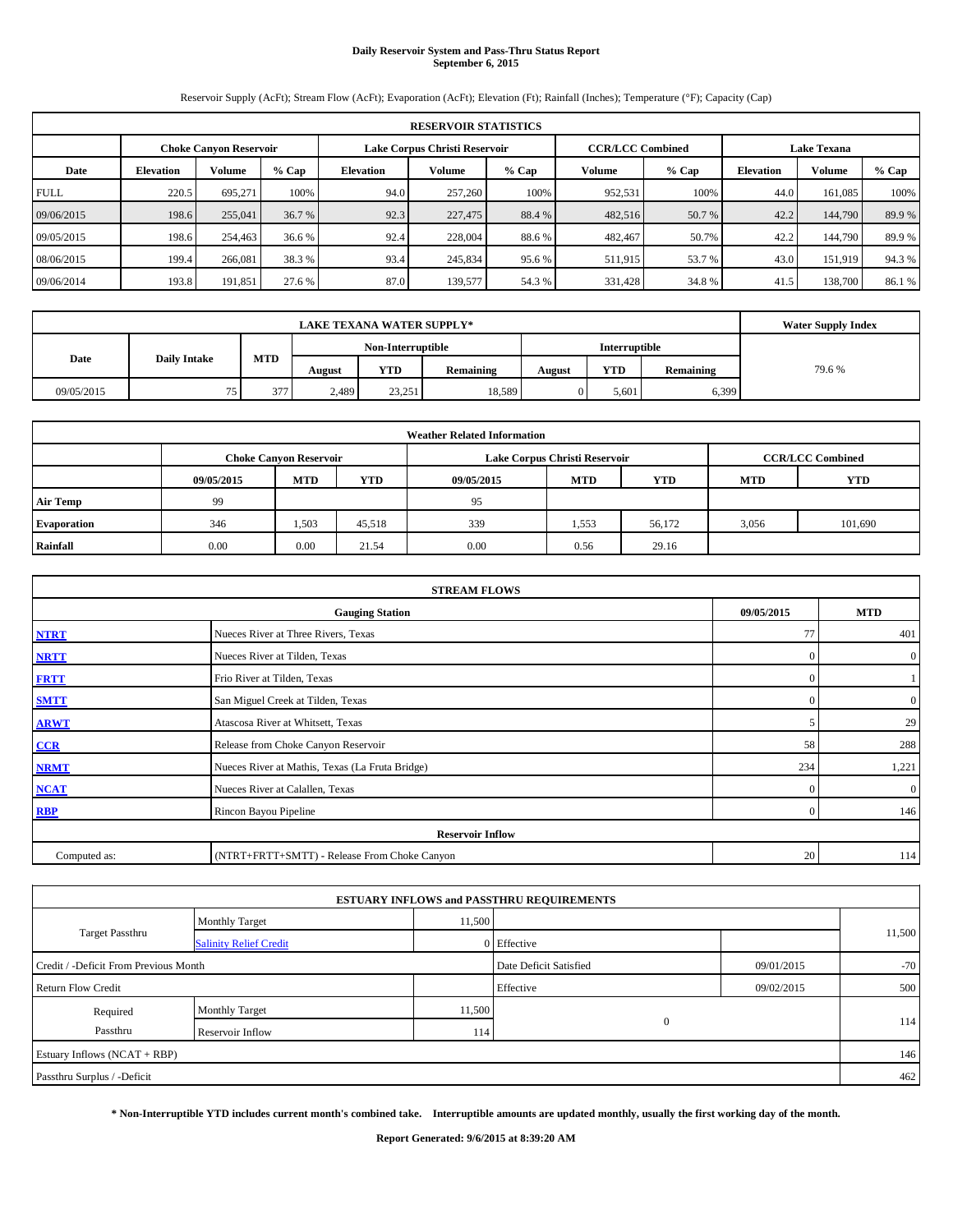### **Daily Reservoir System and Pass-Thru Status Report September 7, 2015**

Reservoir Supply (AcFt); Stream Flow (AcFt); Evaporation (AcFt); Elevation (Ft); Rainfall (Inches); Temperature (°F); Capacity (Cap)

|             | <b>RESERVOIR STATISTICS</b> |                               |        |                  |                               |         |                         |         |                    |         |        |  |  |
|-------------|-----------------------------|-------------------------------|--------|------------------|-------------------------------|---------|-------------------------|---------|--------------------|---------|--------|--|--|
|             |                             | <b>Choke Canvon Reservoir</b> |        |                  | Lake Corpus Christi Reservoir |         | <b>CCR/LCC Combined</b> |         | <b>Lake Texana</b> |         |        |  |  |
| Date        | <b>Elevation</b>            | <b>Volume</b>                 | % Cap  | <b>Elevation</b> | Volume                        | $%$ Cap | Volume                  | $%$ Cap | Elevation          | Volume  | % Cap  |  |  |
| <b>FULL</b> | 220.5                       | 695.271                       | 100%   | 94.0             | 257,260                       | 100%    | 952,531                 | 100%    | 44.0               | 161.085 | 100%   |  |  |
| 09/07/2015  | 198.6                       | 254,607                       | 36.6 % | 92.3             | 227,122                       | 88.3%   | 481,729                 | 50.6 %  | 42.2               | 144,790 | 89.9%  |  |  |
| 09/06/2015  | 198.6                       | 255,041                       | 36.7 % | 92.3             | 227,475                       | 88.4 %  | 482,516                 | 50.7%   | 42.2               | 144,790 | 89.9%  |  |  |
| 08/07/2015  | 199.4                       | 266,081                       | 38.3 % | 93.3             | 244,934                       | 95.2%   | 511,015                 | 53.6 %  | 43.0               | 151.919 | 94.3%  |  |  |
| 09/07/2014  | 193.8                       | 191.492                       | 27.5 % | 86.9             | 139.294                       | 54.1 %  | 330,786                 | 34.7 %  | 41.5               | 138,700 | 86.1 % |  |  |

|            | <b>Water Supply Index</b> |            |        |                   |           |        |               |           |       |
|------------|---------------------------|------------|--------|-------------------|-----------|--------|---------------|-----------|-------|
|            |                           |            |        | Non-Interruptible |           |        | Interruptible |           |       |
| Date       | <b>Daily Intake</b>       | <b>MTD</b> | August | <b>YTD</b>        | Remaining | August | <b>YTD</b>    | Remaining | 79.4% |
| 09/06/2015 | 75<br>ر ر                 | 452        | 2,489  | 23,326            | 18,514    |        | 5.601         | 6,399     |       |

| <b>Weather Related Information</b> |            |                               |        |            |                               |                          |       |         |  |  |  |
|------------------------------------|------------|-------------------------------|--------|------------|-------------------------------|--------------------------|-------|---------|--|--|--|
|                                    |            | <b>Choke Canyon Reservoir</b> |        |            | Lake Corpus Christi Reservoir | <b>CCR/LCC Combined</b>  |       |         |  |  |  |
|                                    | 09/06/2015 | <b>MTD</b>                    | YTD    | 09/06/2015 | <b>YTD</b>                    | <b>YTD</b><br><b>MTD</b> |       |         |  |  |  |
| <b>Air Temp</b>                    | 99         |                               |        | 96         |                               |                          |       |         |  |  |  |
| Evaporation                        | 303        | 1.806                         | 45,821 | 339        | 1,892                         | 56,511                   | 3,698 | 102,332 |  |  |  |
| Rainfall                           | 0.00       | 0.00                          | 21.54  | 0.00       | 0.56                          | 29.16                    |       |         |  |  |  |

|              | <b>STREAM FLOWS</b>                             |                  |                  |
|--------------|-------------------------------------------------|------------------|------------------|
|              | 09/06/2015                                      | <b>MTD</b>       |                  |
| <b>NTRT</b>  | 79                                              | 480              |                  |
| <b>NRTT</b>  | $\mathbf{0}$                                    | $\boldsymbol{0}$ |                  |
| <b>FRTT</b>  | Frio River at Tilden, Texas                     | $\mathbf{0}$     |                  |
| <b>SMTT</b>  | San Miguel Creek at Tilden, Texas               | $\Omega$         | $\boldsymbol{0}$ |
| <b>ARWT</b>  | Atascosa River at Whitsett, Texas               | 5                | 34               |
| CCR          | Release from Choke Canyon Reservoir             | 58               | 345              |
| <b>NRMT</b>  | Nueces River at Mathis, Texas (La Fruta Bridge) | 224              | 1,445            |
| <b>NCAT</b>  | Nueces River at Calallen, Texas                 |                  |                  |
| <b>RBP</b>   | Rincon Bayou Pipeline                           | $\mathbf{0}$     | 146              |
|              | <b>Reservoir Inflow</b>                         |                  |                  |
| Computed as: | 22                                              | 136              |                  |

|                                       |                               |        | <b>ESTUARY INFLOWS and PASSTHRU REQUIREMENTS</b> |            |        |  |
|---------------------------------------|-------------------------------|--------|--------------------------------------------------|------------|--------|--|
|                                       | <b>Monthly Target</b>         | 11,500 |                                                  |            |        |  |
| Target Passthru                       | <b>Salinity Relief Credit</b> |        | 0 Effective                                      |            | 11,500 |  |
| Credit / -Deficit From Previous Month |                               |        | Date Deficit Satisfied                           | 09/01/2015 | $-70$  |  |
| <b>Return Flow Credit</b>             |                               |        | Effective                                        | 09/02/2015 | 500    |  |
| Required                              | Monthly Target                | 11,500 |                                                  |            |        |  |
| Passthru                              | Reservoir Inflow              | 136    | $\mathbf{0}$                                     |            | 136    |  |
| Estuary Inflows (NCAT + RBP)          |                               |        |                                                  |            | 148    |  |
| Passthru Surplus / -Deficit           |                               |        |                                                  |            | 441    |  |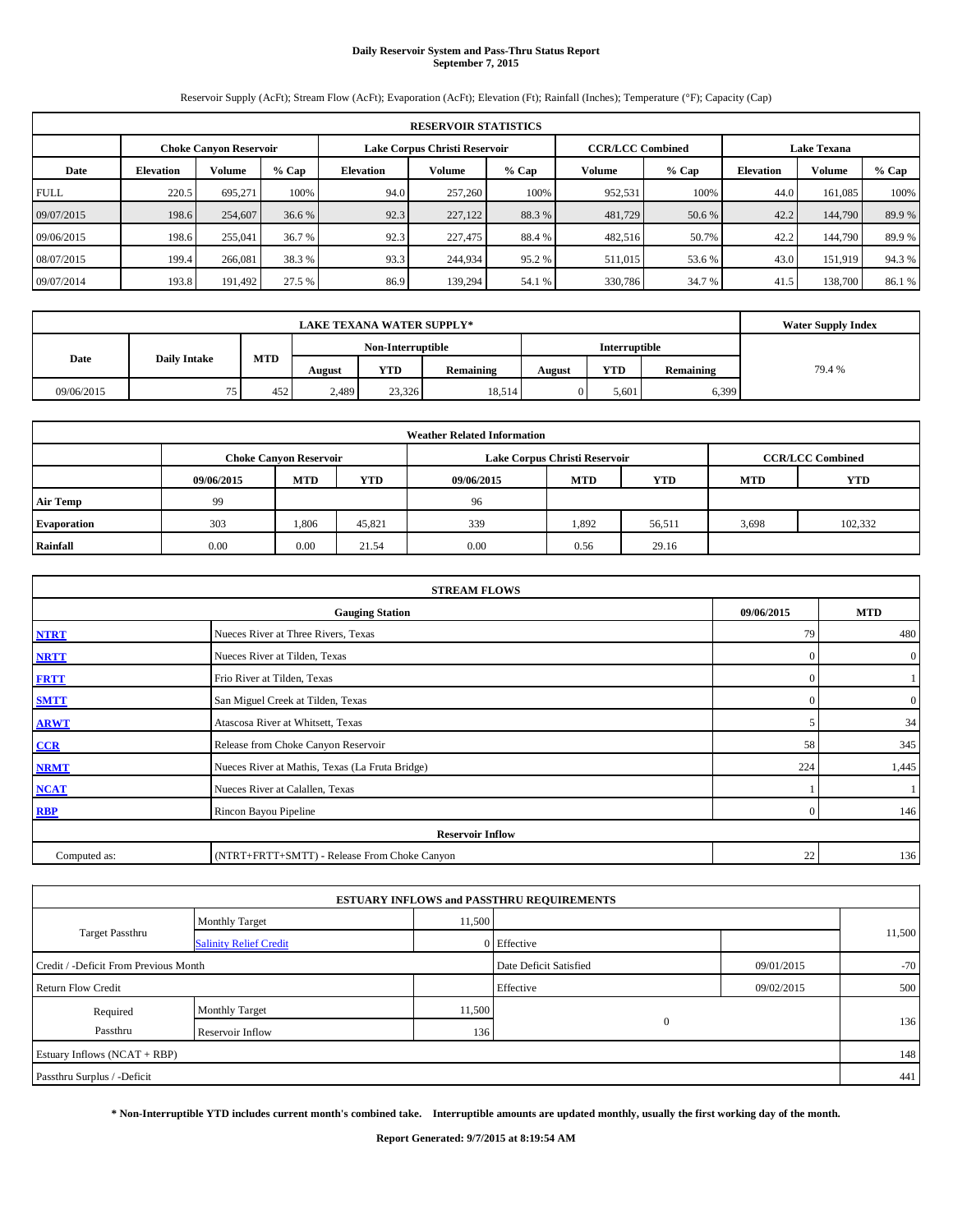## **Daily Reservoir System and Pass-Thru Status Report September 8, 2015**

Reservoir Supply (AcFt); Stream Flow (AcFt); Evaporation (AcFt); Elevation (Ft); Rainfall (Inches); Temperature (°F); Capacity (Cap)

|             | <b>RESERVOIR STATISTICS</b> |                               |         |                               |         |        |                         |        |                    |         |        |  |  |
|-------------|-----------------------------|-------------------------------|---------|-------------------------------|---------|--------|-------------------------|--------|--------------------|---------|--------|--|--|
|             |                             | <b>Choke Canyon Reservoir</b> |         | Lake Corpus Christi Reservoir |         |        | <b>CCR/LCC Combined</b> |        | <b>Lake Texana</b> |         |        |  |  |
| Date        | <b>Elevation</b>            | <b>Volume</b>                 | $%$ Cap | <b>Elevation</b>              | Volume  | % Cap  | Volume                  | % Cap  | <b>Elevation</b>   | Volume  | % Cap  |  |  |
| <b>FULL</b> | 220.5                       | 695.271                       | 100%    | 94.0                          | 257,260 | 100%   | 952,531                 | 100%   | 44.0               | 161.085 | 100%   |  |  |
| 09/08/2015  | 198.6                       | 254,174                       | 36.6 %  | 92.3                          | 226,418 | 88.0%  | 480,592                 | 50.5 % | 42.2               | 144,790 | 89.9%  |  |  |
| 09/07/2015  | 198.6                       | 254,607                       | 36.6 %  | 92.3                          | 227,122 | 88.3%  | 481,729                 | 50.6%  | 42.2               | 144,790 | 89.9%  |  |  |
| 08/08/2015  | 199.3                       | 265,037                       | 38.1 %  | 93.3                          | 244,214 | 94.9 % | 509,251                 | 53.5 % | 42.9               | 151,018 | 93.8%  |  |  |
| 09/08/2014  | 193.8                       | 191,253                       | 27.5 %  | 86.9                          | 138,869 | 54.0 % | 330,122                 | 34.7 % | 41.4               | 137.841 | 85.6 % |  |  |

|            | <b>LAKE TEXANA WATER SUPPLY*</b> |            |        |               |           |        |            |           |       |  |  |
|------------|----------------------------------|------------|--------|---------------|-----------|--------|------------|-----------|-------|--|--|
|            |                                  |            |        | Interruptible |           |        |            |           |       |  |  |
| Date       | <b>Daily Intake</b>              | <b>MTD</b> | August | <b>YTD</b>    | Remaining | August | <b>YTD</b> | Remaining | 79.3% |  |  |
| 09/07/2015 | 75<br>ر ر                        | 528        | 2,489  | 23,402        | 18,438    |        | 5.601      | 6,399     |       |  |  |

| <b>Weather Related Information</b> |            |                                                                                           |        |            |            |            |            |            |  |  |  |  |  |
|------------------------------------|------------|-------------------------------------------------------------------------------------------|--------|------------|------------|------------|------------|------------|--|--|--|--|--|
|                                    |            | <b>CCR/LCC Combined</b><br>Lake Corpus Christi Reservoir<br><b>Choke Canyon Reservoir</b> |        |            |            |            |            |            |  |  |  |  |  |
|                                    | 09/07/2015 | <b>MTD</b>                                                                                | YTD    | 09/07/2015 | <b>MTD</b> | <b>YTD</b> | <b>MTD</b> | <b>YTD</b> |  |  |  |  |  |
| <b>Air Temp</b>                    | 98         |                                                                                           |        | 96         |            |            |            |            |  |  |  |  |  |
| Evaporation                        | 353        | 2,159                                                                                     | 46,174 | 400        | 2,292      | 56,911     | 4,451      | 103,085    |  |  |  |  |  |
| Rainfall                           | 0.00       | 0.00                                                                                      | 21.54  | 0.00       | 0.56       | 29.16      |            |            |  |  |  |  |  |

|              | <b>STREAM FLOWS</b>                                |                |                  |  |  |  |  |  |  |  |
|--------------|----------------------------------------------------|----------------|------------------|--|--|--|--|--|--|--|
|              | 09/07/2015<br><b>MTD</b><br><b>Gauging Station</b> |                |                  |  |  |  |  |  |  |  |
| <b>NTRT</b>  | Nueces River at Three Rivers, Texas                | 77             | 558              |  |  |  |  |  |  |  |
| <b>NRTT</b>  | Nueces River at Tilden, Texas                      | $\mathbf{0}$   | $\boldsymbol{0}$ |  |  |  |  |  |  |  |
| <b>FRTT</b>  | Frio River at Tilden, Texas                        | $\mathbf{0}$   | 2                |  |  |  |  |  |  |  |
| <b>SMTT</b>  | San Miguel Creek at Tilden, Texas                  | $\mathbf{0}$   | $\boldsymbol{0}$ |  |  |  |  |  |  |  |
| <b>ARWT</b>  | Atascosa River at Whitsett, Texas                  |                | 39               |  |  |  |  |  |  |  |
| $CCR$        | Release from Choke Canyon Reservoir                | 58             | 403              |  |  |  |  |  |  |  |
| <b>NRMT</b>  | Nueces River at Mathis, Texas (La Fruta Bridge)    | 216            | 1,661            |  |  |  |  |  |  |  |
| <b>NCAT</b>  | Nueces River at Calallen, Texas                    | $\overline{2}$ | $\overline{4}$   |  |  |  |  |  |  |  |
| <b>RBP</b>   | Rincon Bayou Pipeline                              | $\Omega$       | 146              |  |  |  |  |  |  |  |
|              | <b>Reservoir Inflow</b>                            |                |                  |  |  |  |  |  |  |  |
| Computed as: | (NTRT+FRTT+SMTT) - Release From Choke Canyon       | 20             | 156              |  |  |  |  |  |  |  |

|                                       |                               |        | <b>ESTUARY INFLOWS and PASSTHRU REQUIREMENTS</b> |            |        |
|---------------------------------------|-------------------------------|--------|--------------------------------------------------|------------|--------|
|                                       | <b>Monthly Target</b>         | 11,500 |                                                  |            |        |
| <b>Target Passthru</b>                | <b>Salinity Relief Credit</b> |        | 0 Effective                                      |            | 11,500 |
| Credit / -Deficit From Previous Month |                               |        | Date Deficit Satisfied                           | 09/01/2015 | $-70$  |
| <b>Return Flow Credit</b>             |                               |        | Effective                                        | 09/02/2015 | 500    |
| Required                              | Monthly Target                | 11,500 |                                                  |            |        |
| Passthru                              | Reservoir Inflow              | 156    | $\mathbf{0}$                                     |            | 156    |
| Estuary Inflows (NCAT + RBP)          |                               |        |                                                  |            | 150    |
| Passthru Surplus / -Deficit           |                               |        |                                                  |            | 424    |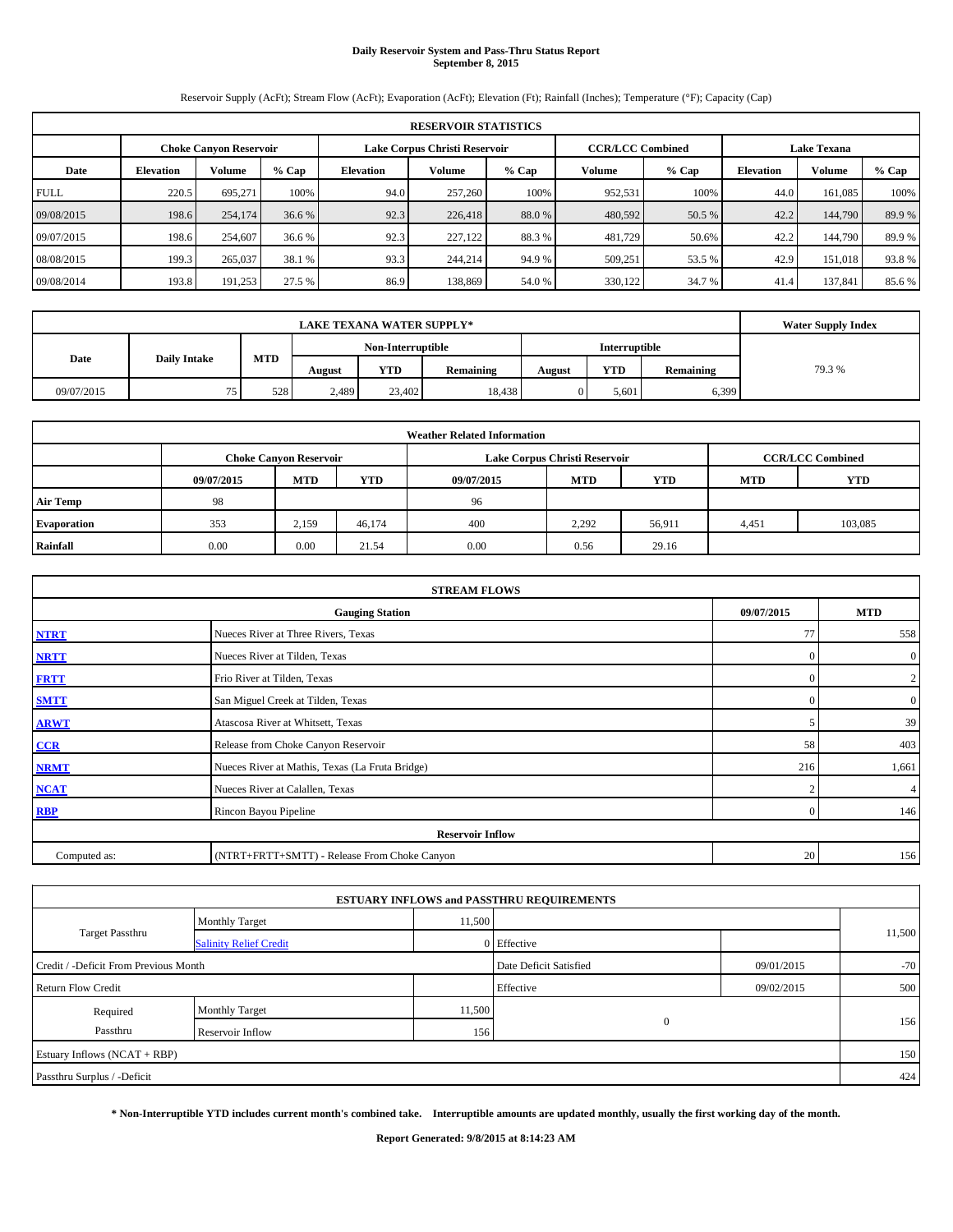## **Daily Reservoir System and Pass-Thru Status Report September 9, 2015**

Reservoir Supply (AcFt); Stream Flow (AcFt); Evaporation (AcFt); Elevation (Ft); Rainfall (Inches); Temperature (°F); Capacity (Cap)

|             | <b>RESERVOIR STATISTICS</b>                                                                                     |         |        |                  |         |         |         |         |                  |         |         |  |  |  |  |
|-------------|-----------------------------------------------------------------------------------------------------------------|---------|--------|------------------|---------|---------|---------|---------|------------------|---------|---------|--|--|--|--|
|             | Lake Corpus Christi Reservoir<br><b>CCR/LCC Combined</b><br><b>Lake Texana</b><br><b>Choke Canvon Reservoir</b> |         |        |                  |         |         |         |         |                  |         |         |  |  |  |  |
| Date        | <b>Elevation</b>                                                                                                | Volume  | % Cap  | <b>Elevation</b> | Volume  | $%$ Cap | Volume  | $%$ Cap | <b>Elevation</b> | Volume  | $%$ Cap |  |  |  |  |
| <b>FULL</b> | 220.5                                                                                                           | 695.271 | 100%   | 94.0             | 257,260 | 100%    | 952,531 | 100%    | 44.0             | 161.085 | 100%    |  |  |  |  |
| 09/09/2015  | 198.5                                                                                                           | 253,740 | 36.5 % | 92.2             | 225,890 | 87.8%   | 479,630 | 50.4 %  | 42.3             | 145,671 | 90.4 %  |  |  |  |  |
| 09/08/2015  | 198.6                                                                                                           | 254,174 | 36.6 % | 92.3             | 226,418 | 88.0 %  | 480,592 | 50.5%   | 42.2             | 144,790 | 89.9%   |  |  |  |  |
| 08/09/2015  | 199.3                                                                                                           | 265,037 | 38.1 % | 93.2             | 243,315 | 94.6 %  | 508,352 | 53.4 %  | 42.9             | 151,018 | 93.8%   |  |  |  |  |
| 09/09/2014  | 193.7                                                                                                           | 190,061 | 27.3 % | 86.9             | 138,445 | 53.8%   | 328,506 | 34.5 %  | 41.4             | 137.841 | 85.6%   |  |  |  |  |

|            | <b>LAKE TEXANA WATER SUPPLY*</b> |            |                   |            |           |        |               |           |        |  |  |
|------------|----------------------------------|------------|-------------------|------------|-----------|--------|---------------|-----------|--------|--|--|
|            |                                  |            | Non-Interruptible |            |           |        | Interruptible |           |        |  |  |
| Date       | <b>Daily Intake</b>              | <b>MTD</b> | August            | <b>YTD</b> | Remaining | August | <b>YTD</b>    | Remaining | 79.1 % |  |  |
| 09/08/2015 | 76                               | 603        | 2,489             | 23,477     | 18,363    |        | 5.601         | 6,399     |        |  |  |

| <b>Weather Related Information</b> |            |                                                                                           |        |            |            |            |            |            |  |  |  |  |  |
|------------------------------------|------------|-------------------------------------------------------------------------------------------|--------|------------|------------|------------|------------|------------|--|--|--|--|--|
|                                    |            | <b>CCR/LCC Combined</b><br>Lake Corpus Christi Reservoir<br><b>Choke Canyon Reservoir</b> |        |            |            |            |            |            |  |  |  |  |  |
|                                    | 09/08/2015 | <b>MTD</b>                                                                                | YTD    | 09/08/2015 | <b>MTD</b> | <b>YTD</b> | <b>MTD</b> | <b>YTD</b> |  |  |  |  |  |
| <b>Air Temp</b>                    | 98         |                                                                                           |        | 95         |            |            |            |            |  |  |  |  |  |
| Evaporation                        | 328        | 2,487                                                                                     | 46,502 | 379        | 2,671      | 57,290     | 5,158      | 103,792    |  |  |  |  |  |
| Rainfall                           | 0.00       | 0.00                                                                                      | 21.54  | 0.00       | 0.56       | 29.16      |            |            |  |  |  |  |  |

|              | <b>STREAM FLOWS</b>                                |              |                  |  |  |  |  |  |  |
|--------------|----------------------------------------------------|--------------|------------------|--|--|--|--|--|--|
|              | 09/08/2015<br><b>MTD</b><br><b>Gauging Station</b> |              |                  |  |  |  |  |  |  |
| <b>NTRT</b>  | Nueces River at Three Rivers, Texas                | 77           | 635              |  |  |  |  |  |  |
| <b>NRTT</b>  | Nueces River at Tilden, Texas                      | $\mathbf{0}$ | $\boldsymbol{0}$ |  |  |  |  |  |  |
| <b>FRTT</b>  | Frio River at Tilden, Texas                        | $\mathbf{0}$ | $\mathbf{2}$     |  |  |  |  |  |  |
| <b>SMTT</b>  | San Miguel Creek at Tilden, Texas                  | $\mathbf{0}$ | $\boldsymbol{0}$ |  |  |  |  |  |  |
| <b>ARWT</b>  | Atascosa River at Whitsett, Texas                  |              | 43               |  |  |  |  |  |  |
| $CCR$        | Release from Choke Canyon Reservoir                | 58           | 461              |  |  |  |  |  |  |
| <b>NRMT</b>  | Nueces River at Mathis, Texas (La Fruta Bridge)    | 216          | 1,878            |  |  |  |  |  |  |
| <b>NCAT</b>  | Nueces River at Calallen, Texas                    |              | 4                |  |  |  |  |  |  |
| RBP          | Rincon Bayou Pipeline                              | $\mathbf{0}$ | 146              |  |  |  |  |  |  |
|              | <b>Reservoir Inflow</b>                            |              |                  |  |  |  |  |  |  |
| Computed as: | (NTRT+FRTT+SMTT) - Release From Choke Canyon       | 20           | 177              |  |  |  |  |  |  |

|                                       |                               |        | <b>ESTUARY INFLOWS and PASSTHRU REQUIREMENTS</b> |            |        |
|---------------------------------------|-------------------------------|--------|--------------------------------------------------|------------|--------|
|                                       | <b>Monthly Target</b>         | 11,500 |                                                  |            |        |
| Target Passthru                       | <b>Salinity Relief Credit</b> |        | 0 Effective                                      |            | 11,500 |
| Credit / -Deficit From Previous Month |                               |        | Date Deficit Satisfied                           | 09/01/2015 | $-70$  |
| <b>Return Flow Credit</b>             |                               |        | Effective                                        | 09/02/2015 | 500    |
| Required                              | Monthly Target                | 11,500 |                                                  |            |        |
| Passthru                              | Reservoir Inflow              | 177    | $\mathbf{0}$                                     |            | 177    |
| Estuary Inflows (NCAT + RBP)          |                               |        |                                                  |            | 151    |
| Passthru Surplus / -Deficit           |                               |        |                                                  |            | 404    |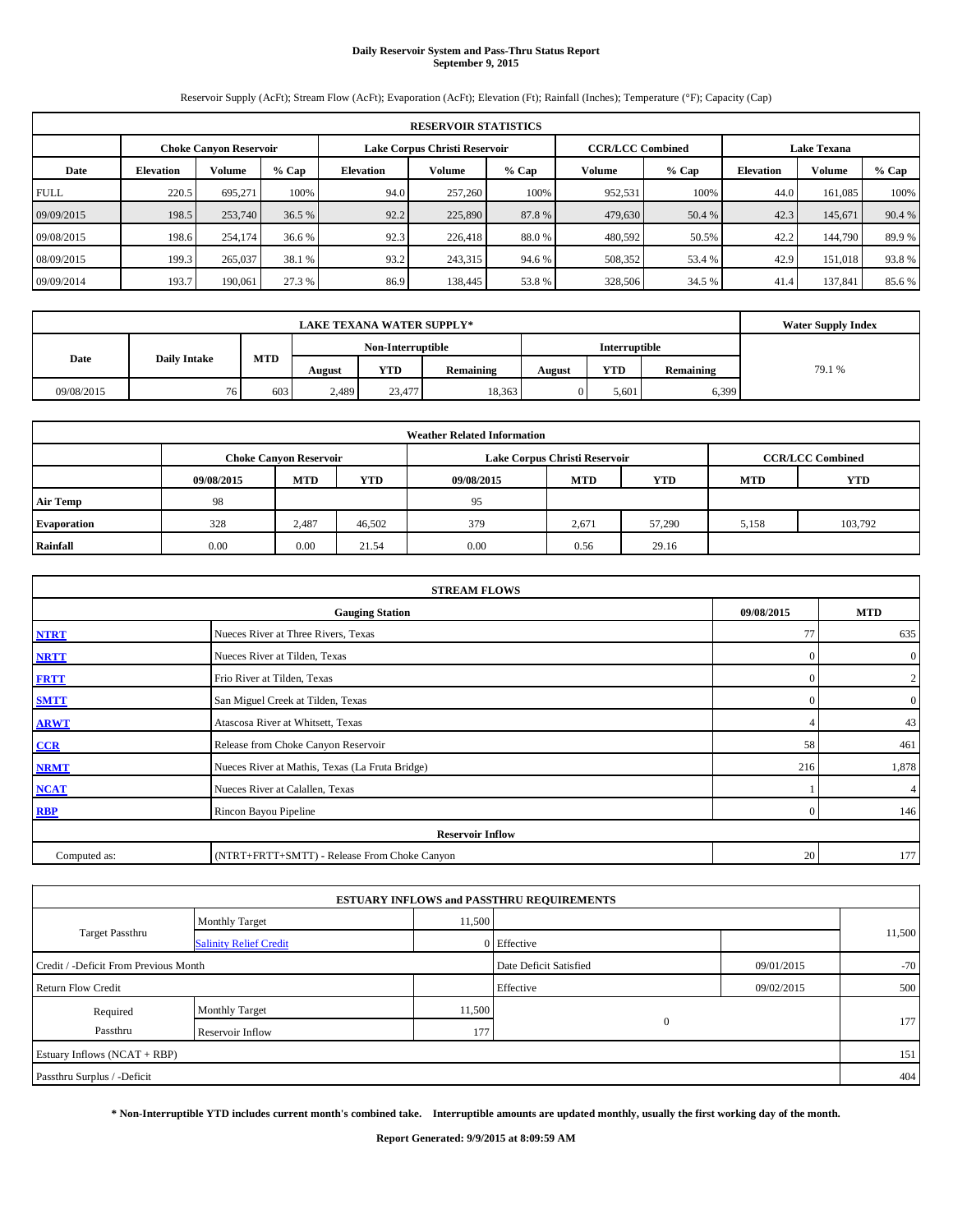# **Daily Reservoir System and Pass-Thru Status Report September 10, 2015**

Reservoir Supply (AcFt); Stream Flow (AcFt); Evaporation (AcFt); Elevation (Ft); Rainfall (Inches); Temperature (°F); Capacity (Cap)

|             | <b>RESERVOIR STATISTICS</b>                                                                                     |         |        |           |         |         |         |         |                  |         |         |  |  |  |  |
|-------------|-----------------------------------------------------------------------------------------------------------------|---------|--------|-----------|---------|---------|---------|---------|------------------|---------|---------|--|--|--|--|
|             | Lake Corpus Christi Reservoir<br><b>CCR/LCC Combined</b><br><b>Lake Texana</b><br><b>Choke Canvon Reservoir</b> |         |        |           |         |         |         |         |                  |         |         |  |  |  |  |
| Date        | <b>Elevation</b>                                                                                                | Volume  | % Cap  | Elevation | Volume  | $%$ Cap | Volume  | $%$ Cap | <b>Elevation</b> | Volume  | $%$ Cap |  |  |  |  |
| <b>FULL</b> | 220.5                                                                                                           | 695,271 | 100%   | 94.0      | 257,260 | 100%    | 952,531 | 100%    | 44.0             | 161.085 | 100%    |  |  |  |  |
| 09/10/2015  | 198.5                                                                                                           | 253,306 | 36.4 % | 92.2      | 225,538 | 87.7 %  | 478,844 | 50.3 %  | 42.3             | 145,671 | 90.4 %  |  |  |  |  |
| 09/09/2015  | 198.5                                                                                                           | 253,740 | 36.5 % | 92.2      | 225,890 | 87.8%   | 479,630 | 50.4%   | 42.3             | 145.671 | 90.4 %  |  |  |  |  |
| 08/10/2015  | 199.3                                                                                                           | 265,485 | 38.2 % | 93.2      | 242,776 | 94.4 %  | 508,261 | 53.4 %  | 42.9             | 151,018 | 93.8%   |  |  |  |  |
| 09/10/2014  | 193.6                                                                                                           | 189,586 | 27.3 % | 86.9      | 138,021 | 53.7 %  | 327,607 | 34.4 %  | 41.3             | 136,986 | 85.0%   |  |  |  |  |

|            | <b>LAKE TEXANA WATER SUPPLY*</b> |            |        |                   |           |        |               |           |       |  |  |
|------------|----------------------------------|------------|--------|-------------------|-----------|--------|---------------|-----------|-------|--|--|
|            |                                  |            |        | Non-Interruptible |           |        | Interruptible |           |       |  |  |
| Date       | <b>Daily Intake</b>              | <b>MTD</b> | August | <b>YTD</b>        | Remaining | August | <b>YTD</b>    | Remaining | 79.0% |  |  |
| 09/09/2015 | 76                               | 679        | 2,489  | 23,553            | 18,287    |        | 5.601         | 6,399     |       |  |  |

| <b>Weather Related Information</b> |            |                                                                                           |        |            |            |            |            |            |  |  |  |  |  |
|------------------------------------|------------|-------------------------------------------------------------------------------------------|--------|------------|------------|------------|------------|------------|--|--|--|--|--|
|                                    |            | <b>CCR/LCC Combined</b><br>Lake Corpus Christi Reservoir<br><b>Choke Canyon Reservoir</b> |        |            |            |            |            |            |  |  |  |  |  |
|                                    | 09/09/2015 | <b>MTD</b>                                                                                | YTD    | 09/09/2015 | <b>MTD</b> | <b>YTD</b> | <b>MTD</b> | <b>YTD</b> |  |  |  |  |  |
| <b>Air Temp</b>                    | 97         |                                                                                           |        | 97         |            |            |            |            |  |  |  |  |  |
| Evaporation                        | 285        | 2,772                                                                                     | 46,787 | 410        | 3,081      | 57,700     | 5,853      | 104,487    |  |  |  |  |  |
| Rainfall                           | 0.00       | 0.00                                                                                      | 21.54  | 0.00       | 0.56       | 29.16      |            |            |  |  |  |  |  |

|              | <b>STREAM FLOWS</b>                             |            |                |  |  |  |  |  |  |  |
|--------------|-------------------------------------------------|------------|----------------|--|--|--|--|--|--|--|
|              | <b>Gauging Station</b>                          | 09/09/2015 | <b>MTD</b>     |  |  |  |  |  |  |  |
| <b>NTRT</b>  | Nueces River at Three Rivers, Texas             | 79         | 715            |  |  |  |  |  |  |  |
| <b>NRTT</b>  | Nueces River at Tilden, Texas                   | $\Omega$   | $\overline{0}$ |  |  |  |  |  |  |  |
| <b>FRTT</b>  | Frio River at Tilden, Texas                     | $\Omega$   | $\overline{2}$ |  |  |  |  |  |  |  |
| <b>SMTT</b>  | San Miguel Creek at Tilden, Texas               | $\Omega$   | $\overline{0}$ |  |  |  |  |  |  |  |
| <b>ARWT</b>  | Atascosa River at Whitsett, Texas               |            | 47             |  |  |  |  |  |  |  |
| CCR          | Release from Choke Canyon Reservoir             | 58         | 518            |  |  |  |  |  |  |  |
| <b>NRMT</b>  | Nueces River at Mathis, Texas (La Fruta Bridge) | 220        | 2,098          |  |  |  |  |  |  |  |
| <b>NCAT</b>  | Nueces River at Calallen, Texas                 | $\Omega$   | $\overline{4}$ |  |  |  |  |  |  |  |
| <b>RBP</b>   | Rincon Bayou Pipeline                           | $\Omega$   | 146            |  |  |  |  |  |  |  |
|              | <b>Reservoir Inflow</b>                         |            |                |  |  |  |  |  |  |  |
| Computed as: | (NTRT+FRTT+SMTT) - Release From Choke Canyon    | 22         | 199            |  |  |  |  |  |  |  |

|                                       |                               |                        | <b>ESTUARY INFLOWS and PASSTHRU REQUIREMENTS</b> |            |        |  |
|---------------------------------------|-------------------------------|------------------------|--------------------------------------------------|------------|--------|--|
|                                       | <b>Monthly Target</b>         | 11,500                 |                                                  |            |        |  |
| <b>Target Passthru</b>                | <b>Salinity Relief Credit</b> |                        | 0 Effective                                      |            | 11,500 |  |
| Credit / -Deficit From Previous Month |                               | Date Deficit Satisfied | 09/01/2015                                       | $-70$      |        |  |
| <b>Return Flow Credit</b>             |                               |                        | Effective                                        | 09/02/2015 | 500    |  |
| Required                              | Monthly Target                | 11,500                 |                                                  |            |        |  |
| Passthru                              | Reservoir Inflow              | 199                    | $\mathbf{0}$                                     |            | 199    |  |
| Estuary Inflows (NCAT + RBP)          |                               |                        |                                                  |            | 151    |  |
| Passthru Surplus / -Deficit           |                               |                        |                                                  |            | 382    |  |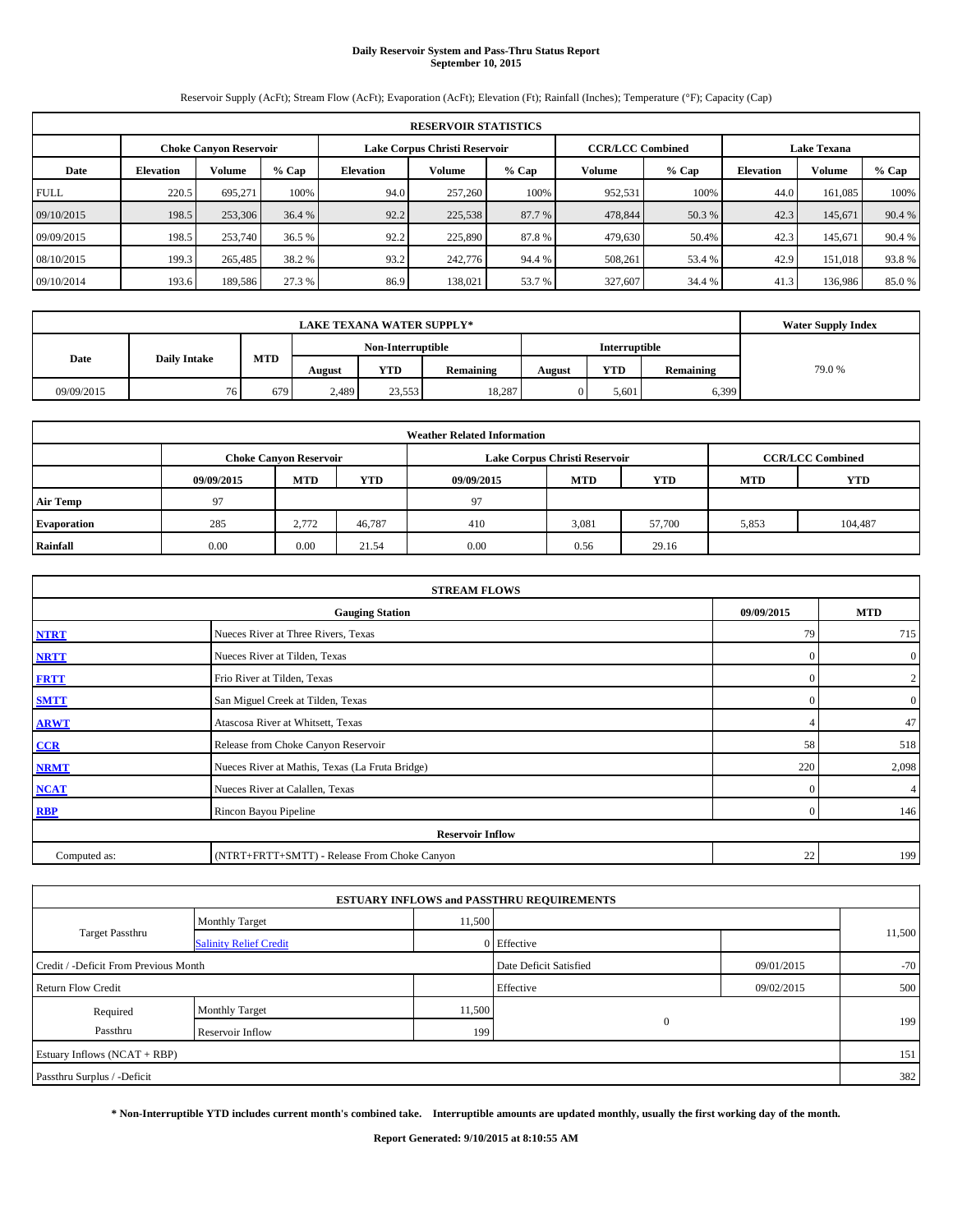# **Daily Reservoir System and Pass-Thru Status Report September 11, 2015**

Reservoir Supply (AcFt); Stream Flow (AcFt); Evaporation (AcFt); Elevation (Ft); Rainfall (Inches); Temperature (°F); Capacity (Cap)

|             | <b>RESERVOIR STATISTICS</b> |                        |         |           |                               |         |                         |         |                    |         |         |  |  |
|-------------|-----------------------------|------------------------|---------|-----------|-------------------------------|---------|-------------------------|---------|--------------------|---------|---------|--|--|
|             |                             | Choke Canvon Reservoir |         |           | Lake Corpus Christi Reservoir |         | <b>CCR/LCC Combined</b> |         | <b>Lake Texana</b> |         |         |  |  |
| Date        | <b>Elevation</b>            | <b>Volume</b>          | $%$ Cap | Elevation | Volume                        | $%$ Cap | Volume                  | $%$ Cap | <b>Elevation</b>   | Volume  | $%$ Cap |  |  |
| <b>FULL</b> | 220.5                       | 695.271                | 100%    | 94.0      | 257,260                       | 100%    | 952,531                 | 100%    | 44.0               | 161.085 | 100%    |  |  |
| 09/11/2015  | 198.5                       | 253,017                | 36.4 %  | 92.2      | 225,186                       | 87.5 %  | 478,203                 | 50.2 %  | 42.3               | 145.671 | 90.4 %  |  |  |
| 09/10/2015  | 198.5                       | 253,306                | 36.4 %  | 92.2      | 225,538                       | 87.7%   | 478,844                 | 50.3%   | 42.3               | 145.671 | 90.4 %  |  |  |
| 08/11/2015  | 199.3                       | 265,186                | 38.1 %  | 93.2      | 242,417                       | 94.2 %  | 507,603                 | 53.3 %  | 42.7               | 149.224 | 92.6 %  |  |  |
| 09/11/2014  | 193.6                       | 189.467                | 27.3 %  | 86.9      | 138,021                       | 53.7 %  | 327,488                 | 34.4 %  | 41.3               | 136,986 | 85.0%   |  |  |

| <b>LAKE TEXANA WATER SUPPLY*</b> |                     |                  |                   |            |           |        |                      |           | <b>Water Supply Index</b> |
|----------------------------------|---------------------|------------------|-------------------|------------|-----------|--------|----------------------|-----------|---------------------------|
|                                  |                     |                  | Non-Interruptible |            |           |        | <b>Interruptible</b> |           |                           |
| Date                             | <b>Daily Intake</b> | <b>MTD</b>       | August            | <b>YTD</b> | Remaining | August | <b>YTD</b>           | Remaining | 78.9%                     |
| 09/10/2015                       | 76                  | 755 <sub>1</sub> | 2,489             | 23,628     | 18,212    |        | 5.601                | 6,399     |                           |

|                 | <b>Weather Related Information</b> |                               |        |            |                               |                         |            |            |  |  |  |  |
|-----------------|------------------------------------|-------------------------------|--------|------------|-------------------------------|-------------------------|------------|------------|--|--|--|--|
|                 |                                    | <b>Choke Canyon Reservoir</b> |        |            | Lake Corpus Christi Reservoir | <b>CCR/LCC Combined</b> |            |            |  |  |  |  |
|                 | 09/10/2015                         | <b>MTD</b>                    | YTD    | 09/10/2015 | <b>MTD</b>                    | <b>YTD</b>              | <b>MTD</b> | <b>YTD</b> |  |  |  |  |
| <b>Air Temp</b> | 94                                 |                               |        | 97         |                               |                         |            |            |  |  |  |  |
| Evaporation     | 218                                | 2,990                         | 47,005 | 246        | 3,327                         | 57,946                  | 6,317      | 104,951    |  |  |  |  |
| Rainfall        | 0.00                               | 0.00                          | 21.54  | 0.51       | 1.07                          | 29.67                   |            |            |  |  |  |  |

|              | <b>STREAM FLOWS</b>                             |              |                  |  |  |  |  |  |  |  |
|--------------|-------------------------------------------------|--------------|------------------|--|--|--|--|--|--|--|
|              | <b>Gauging Station</b>                          | 09/10/2015   | <b>MTD</b>       |  |  |  |  |  |  |  |
| <b>NTRT</b>  | Nueces River at Three Rivers, Texas             | 77           | 792              |  |  |  |  |  |  |  |
| <b>NRTT</b>  | Nueces River at Tilden, Texas                   | $\mathbf{0}$ | $\boldsymbol{0}$ |  |  |  |  |  |  |  |
| <b>FRTT</b>  | Frio River at Tilden, Texas                     | $\mathbf{0}$ | 2                |  |  |  |  |  |  |  |
| <b>SMTT</b>  | San Miguel Creek at Tilden, Texas               | $\mathbf{0}$ | $\boldsymbol{0}$ |  |  |  |  |  |  |  |
| <b>ARWT</b>  | Atascosa River at Whitsett, Texas               |              | 51               |  |  |  |  |  |  |  |
| $CCR$        | Release from Choke Canyon Reservoir             | 58           | 576              |  |  |  |  |  |  |  |
| <b>NRMT</b>  | Nueces River at Mathis, Texas (La Fruta Bridge) | 236          | 2,334            |  |  |  |  |  |  |  |
| <b>NCAT</b>  | Nueces River at Calallen, Texas                 | $\mathbf{0}$ | $\overline{4}$   |  |  |  |  |  |  |  |
| <b>RBP</b>   | Rincon Bayou Pipeline                           | $\Omega$     | 146              |  |  |  |  |  |  |  |
|              | <b>Reservoir Inflow</b>                         |              |                  |  |  |  |  |  |  |  |
| Computed as: | (NTRT+FRTT+SMTT) - Release From Choke Canyon    | 20           | 219              |  |  |  |  |  |  |  |

|                                       |                               |        | <b>ESTUARY INFLOWS and PASSTHRU REQUIREMENTS</b> |            |        |  |
|---------------------------------------|-------------------------------|--------|--------------------------------------------------|------------|--------|--|
|                                       | <b>Monthly Target</b>         | 11,500 |                                                  |            |        |  |
| Target Passthru                       | <b>Salinity Relief Credit</b> |        | Effective                                        |            | 11,500 |  |
| Credit / -Deficit From Previous Month |                               |        | Date Deficit Satisfied                           | 09/01/2015 | $-70$  |  |
| <b>Return Flow Credit</b>             |                               |        | Effective                                        | 09/02/2015 | 500    |  |
| Required                              | Monthly Target                | 11,500 |                                                  |            |        |  |
| Passthru                              | Reservoir Inflow              | 219    | $\mathbf{0}$                                     |            | 219    |  |
| Estuary Inflows (NCAT + RBP)          |                               |        |                                                  |            | 151    |  |
| Passthru Surplus / -Deficit           |                               |        |                                                  |            | 362    |  |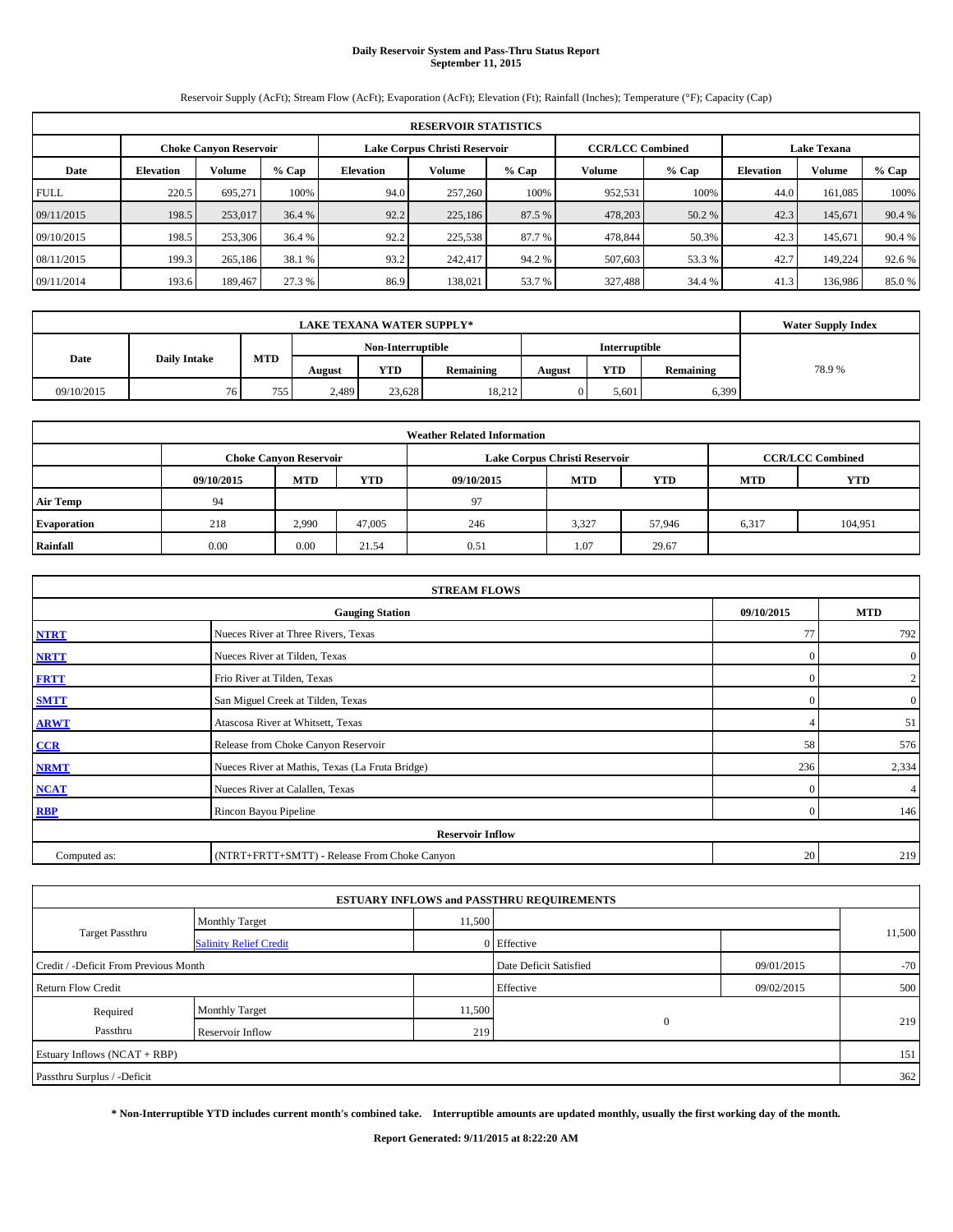# **Daily Reservoir System and Pass-Thru Status Report September 12, 2015**

Reservoir Supply (AcFt); Stream Flow (AcFt); Evaporation (AcFt); Elevation (Ft); Rainfall (Inches); Temperature (°F); Capacity (Cap)

|             | <b>RESERVOIR STATISTICS</b> |                               |        |           |                               |         |                         |         |                    |         |         |  |  |
|-------------|-----------------------------|-------------------------------|--------|-----------|-------------------------------|---------|-------------------------|---------|--------------------|---------|---------|--|--|
|             |                             | <b>Choke Canvon Reservoir</b> |        |           | Lake Corpus Christi Reservoir |         | <b>CCR/LCC Combined</b> |         | <b>Lake Texana</b> |         |         |  |  |
| Date        | <b>Elevation</b>            | Volume                        | % Cap  | Elevation | Volume                        | $%$ Cap | Volume                  | $%$ Cap | <b>Elevation</b>   | Volume  | $%$ Cap |  |  |
| <b>FULL</b> | 220.5                       | 695,271                       | 100%   | 94.0      | 257,260                       | 100%    | 952,531                 | 100%    | 44.0               | 161.085 | 100%    |  |  |
| 09/12/2015  | 198.4                       | 251,575                       | 36.2 % | 92.3      | 226,418                       | 88.0%   | 477,993                 | 50.2 %  | 42.4               | 146,555 | 91.0 %  |  |  |
| 09/11/2015  | 198.5                       | 253,017                       | 36.4 % | 92.2      | 225,186                       | 87.5 %  | 478,203                 | 50.2%   | 42.3               | 145.671 | 90.4 %  |  |  |
| 08/12/2015  | 199.3                       | 264,888                       | 38.1 % | 93.1      | 241,521                       | 93.9 %  | 506,409                 | 53.2 %  | 42.6               | 148,332 | 92.1 %  |  |  |
| 09/12/2014  | 193.6                       | 188,993                       | 27.2 % | 86.8      | 137,317                       | 53.4 %  | 326,310                 | 34.3 %  | 41.3               | 136,986 | 85.0%   |  |  |

| <b>LAKE TEXANA WATER SUPPLY*</b> |                     |            |                   |            |           |        |               |           | <b>Water Supply Index</b> |
|----------------------------------|---------------------|------------|-------------------|------------|-----------|--------|---------------|-----------|---------------------------|
|                                  |                     |            | Non-Interruptible |            |           |        | Interruptible |           |                           |
| Date                             | <b>Daily Intake</b> | <b>MTD</b> | August            | <b>YTD</b> | Remaining | August | <b>YTD</b>    | Remaining | 78.8%                     |
| 09/11/2015                       | 76                  | 830        | 2,489             | 23,704     | 18,136    |        | 5.601         | 6,399     |                           |

|                 | <b>Weather Related Information</b> |                               |        |            |                               |                         |            |            |  |  |  |  |
|-----------------|------------------------------------|-------------------------------|--------|------------|-------------------------------|-------------------------|------------|------------|--|--|--|--|
|                 |                                    | <b>Choke Canyon Reservoir</b> |        |            | Lake Corpus Christi Reservoir | <b>CCR/LCC Combined</b> |            |            |  |  |  |  |
|                 | 09/11/2015                         | <b>MTD</b>                    | YTD    | 09/11/2015 | <b>MTD</b>                    | <b>YTD</b>              | <b>MTD</b> | <b>YTD</b> |  |  |  |  |
| <b>Air Temp</b> | 91                                 |                               |        | 93         |                               |                         |            |            |  |  |  |  |
| Evaporation     | 233                                | 3,223                         | 47,238 | 287        | 3,614                         | 58,233                  | 6,837      | 105,471    |  |  |  |  |
| Rainfall        | 0.96                               | 0.96                          | 22.50  | 0.50       | 1.57                          | 30.17                   |            |            |  |  |  |  |

|              | <b>STREAM FLOWS</b>                             |            |                |  |  |  |  |  |  |  |
|--------------|-------------------------------------------------|------------|----------------|--|--|--|--|--|--|--|
|              | <b>Gauging Station</b>                          | 09/11/2015 | <b>MTD</b>     |  |  |  |  |  |  |  |
| <b>NTRT</b>  | Nueces River at Three Rivers, Texas             | 83         | 875            |  |  |  |  |  |  |  |
| <b>NRTT</b>  | Nueces River at Tilden, Texas                   | $\Omega$   | $\overline{0}$ |  |  |  |  |  |  |  |
| <b>FRTT</b>  | Frio River at Tilden, Texas                     | $\Omega$   | $\mathbf{3}$   |  |  |  |  |  |  |  |
| <b>SMTT</b>  | San Miguel Creek at Tilden, Texas               | $\Omega$   | $\overline{0}$ |  |  |  |  |  |  |  |
| <b>ARWT</b>  | Atascosa River at Whitsett, Texas               |            | 55             |  |  |  |  |  |  |  |
| $CCR$        | Release from Choke Canyon Reservoir             | 58         | 633            |  |  |  |  |  |  |  |
| <b>NRMT</b>  | Nueces River at Mathis, Texas (La Fruta Bridge) | 242        | 2,577          |  |  |  |  |  |  |  |
| <b>NCAT</b>  | Nueces River at Calallen, Texas                 | $\Omega$   | $\overline{4}$ |  |  |  |  |  |  |  |
| <b>RBP</b>   | Rincon Bayou Pipeline                           | $\Omega$   | 146            |  |  |  |  |  |  |  |
|              | <b>Reservoir Inflow</b>                         |            |                |  |  |  |  |  |  |  |
| Computed as: | (NTRT+FRTT+SMTT) - Release From Choke Canyon    | 26         | 245            |  |  |  |  |  |  |  |

|                                       |                               |        | <b>ESTUARY INFLOWS and PASSTHRU REQUIREMENTS</b> |            |        |  |
|---------------------------------------|-------------------------------|--------|--------------------------------------------------|------------|--------|--|
|                                       | <b>Monthly Target</b>         | 11,500 |                                                  |            |        |  |
| Target Passthru                       | <b>Salinity Relief Credit</b> |        | 0 Effective                                      |            | 11,500 |  |
| Credit / -Deficit From Previous Month |                               |        | Date Deficit Satisfied                           | 09/01/2015 | $-70$  |  |
| <b>Return Flow Credit</b>             |                               |        | Effective                                        | 09/02/2015 | 500    |  |
| Required                              | <b>Monthly Target</b>         | 11,500 |                                                  |            |        |  |
| Passthru                              | Reservoir Inflow              | 245    | $\mathbf{0}$                                     |            | 245    |  |
| Estuary Inflows (NCAT + RBP)          |                               |        |                                                  |            | 151    |  |
| Passthru Surplus / -Deficit           |                               |        |                                                  |            | 336    |  |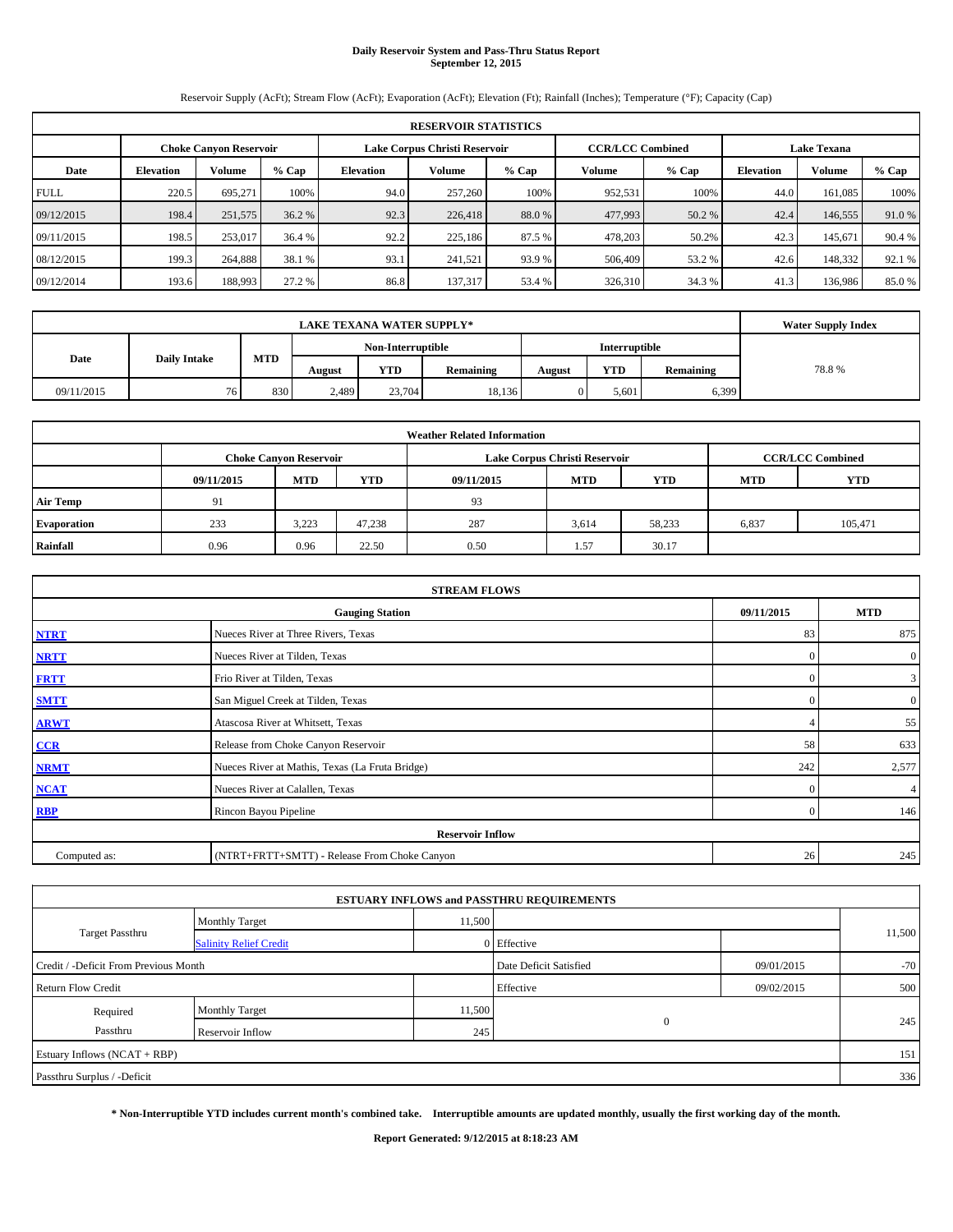# **Daily Reservoir System and Pass-Thru Status Report September 13, 2015**

Reservoir Supply (AcFt); Stream Flow (AcFt); Evaporation (AcFt); Elevation (Ft); Rainfall (Inches); Temperature (°F); Capacity (Cap)

| <b>RESERVOIR STATISTICS</b> |                                                                                                                 |         |        |                  |         |         |         |        |                  |         |         |  |  |
|-----------------------------|-----------------------------------------------------------------------------------------------------------------|---------|--------|------------------|---------|---------|---------|--------|------------------|---------|---------|--|--|
|                             | <b>CCR/LCC Combined</b><br>Lake Corpus Christi Reservoir<br><b>Lake Texana</b><br><b>Choke Canvon Reservoir</b> |         |        |                  |         |         |         |        |                  |         |         |  |  |
| Date                        | % Cap<br>Volume<br><b>Elevation</b>                                                                             |         |        | <b>Elevation</b> | Volume  | $%$ Cap | Volume  | % Cap  | <b>Elevation</b> | Volume  | $%$ Cap |  |  |
| <b>FULL</b>                 | 220.5                                                                                                           | 695.271 | 100%   | 94.0             | 257,260 | 100%    | 952,531 | 100%   | 44.0             | 161.085 | 100%    |  |  |
| 09/13/2015                  | 198.4                                                                                                           | 252,149 | 36.3 % | 92.2             | 225,890 | 87.8%   | 478,039 | 50.2 % | 42.4             | 146,555 | 91.0 %  |  |  |
| 09/12/2015                  | 198.4                                                                                                           | 251,575 | 36.2 % | 92.3             | 226,418 | 88.0%   | 477,993 | 50.2%  | 42.4             | 146,555 | 91.0 %  |  |  |
| 08/13/2015                  | 199.2                                                                                                           | 263,843 | 37.9 % | 93.1             | 240,804 | 93.6 %  | 504,647 | 53.0 % | 42.6             | 148,332 | 92.1 %  |  |  |
| 09/13/2014                  | 193.5                                                                                                           | 188,639 | 27.1 % | 86.9             | 138,727 | 53.9%   | 327,366 | 34.4 % | 41.3             | 136,986 | 85.0%   |  |  |

|            | <b>LAKE TEXANA WATER SUPPLY*</b> |        |                   |           |        |            |           |       |  |  |  |
|------------|----------------------------------|--------|-------------------|-----------|--------|------------|-----------|-------|--|--|--|
|            | <b>Daily Intake</b>              |        | Non-Interruptible |           |        |            |           |       |  |  |  |
| Date       | <b>MTD</b>                       | August | <b>YTD</b>        | Remaining | August | <b>YTD</b> | Remaining | 78.8% |  |  |  |
| 09/12/2015 | 76                               | 906    | 2,489             | 23,780    | 18,060 |            | 5.601     | 6,399 |  |  |  |

| <b>Weather Related Information</b> |            |                               |        |                                                      |                               |                         |       |         |  |  |  |
|------------------------------------|------------|-------------------------------|--------|------------------------------------------------------|-------------------------------|-------------------------|-------|---------|--|--|--|
|                                    |            | <b>Choke Canyon Reservoir</b> |        |                                                      | Lake Corpus Christi Reservoir | <b>CCR/LCC Combined</b> |       |         |  |  |  |
|                                    | 09/12/2015 | <b>MTD</b>                    | YTD    | <b>MTD</b><br><b>YTD</b><br><b>MTD</b><br>09/12/2015 |                               |                         |       |         |  |  |  |
| <b>Air Temp</b>                    | 90         |                               |        | 87                                                   |                               |                         |       |         |  |  |  |
| Evaporation                        | 267        | 3,490                         | 47,505 | 256                                                  | 3,870                         | 58,489                  | 7,360 | 105,994 |  |  |  |
| Rainfall                           | 0.00       | 0.96                          | 22.50  | 0.00                                                 | 1.57                          | 30.17                   |       |         |  |  |  |

| <b>STREAM FLOWS</b> |                                                    |              |                  |  |  |  |  |  |  |  |
|---------------------|----------------------------------------------------|--------------|------------------|--|--|--|--|--|--|--|
|                     | 09/12/2015<br><b>MTD</b><br><b>Gauging Station</b> |              |                  |  |  |  |  |  |  |  |
| <b>NTRT</b>         | Nueces River at Three Rivers, Texas                | 79           | 955              |  |  |  |  |  |  |  |
| <b>NRTT</b>         | Nueces River at Tilden, Texas                      | $\mathbf{0}$ | $\boldsymbol{0}$ |  |  |  |  |  |  |  |
| <b>FRTT</b>         | Frio River at Tilden, Texas                        | $\mathbf{0}$ | 3                |  |  |  |  |  |  |  |
| <b>SMTT</b>         | San Miguel Creek at Tilden, Texas                  | $\mathbf{0}$ | $\boldsymbol{0}$ |  |  |  |  |  |  |  |
| <b>ARWT</b>         | Atascosa River at Whitsett, Texas                  |              | 59               |  |  |  |  |  |  |  |
| $CCR$               | Release from Choke Canyon Reservoir                | 58           | 691              |  |  |  |  |  |  |  |
| <b>NRMT</b>         | Nueces River at Mathis, Texas (La Fruta Bridge)    | 212          | 2,789            |  |  |  |  |  |  |  |
| <b>NCAT</b>         | Nueces River at Calallen, Texas                    | 26           | 30               |  |  |  |  |  |  |  |
| <b>RBP</b>          | Rincon Bayou Pipeline                              |              |                  |  |  |  |  |  |  |  |
|                     | <b>Reservoir Inflow</b>                            |              |                  |  |  |  |  |  |  |  |
| Computed as:        | (NTRT+FRTT+SMTT) - Release From Choke Canyon       |              |                  |  |  |  |  |  |  |  |

|                                       |                               |        | <b>ESTUARY INFLOWS and PASSTHRU REQUIREMENTS</b> |            |        |  |
|---------------------------------------|-------------------------------|--------|--------------------------------------------------|------------|--------|--|
|                                       | <b>Monthly Target</b>         | 11,500 |                                                  |            |        |  |
| <b>Target Passthru</b>                | <b>Salinity Relief Credit</b> |        | 0 Effective                                      |            | 11,500 |  |
| Credit / -Deficit From Previous Month |                               |        | Date Deficit Satisfied                           | 09/01/2015 | $-70$  |  |
| <b>Return Flow Credit</b>             |                               |        | Effective                                        | 09/02/2015 | 500    |  |
| Required                              | Monthly Target                | 11,500 |                                                  |            |        |  |
| Passthru                              | Reservoir Inflow              | 267    | $\mathbf{0}$                                     |            | 267    |  |
| Estuary Inflows (NCAT + RBP)          |                               |        |                                                  |            | 177    |  |
| Passthru Surplus / -Deficit           |                               |        |                                                  |            | 340    |  |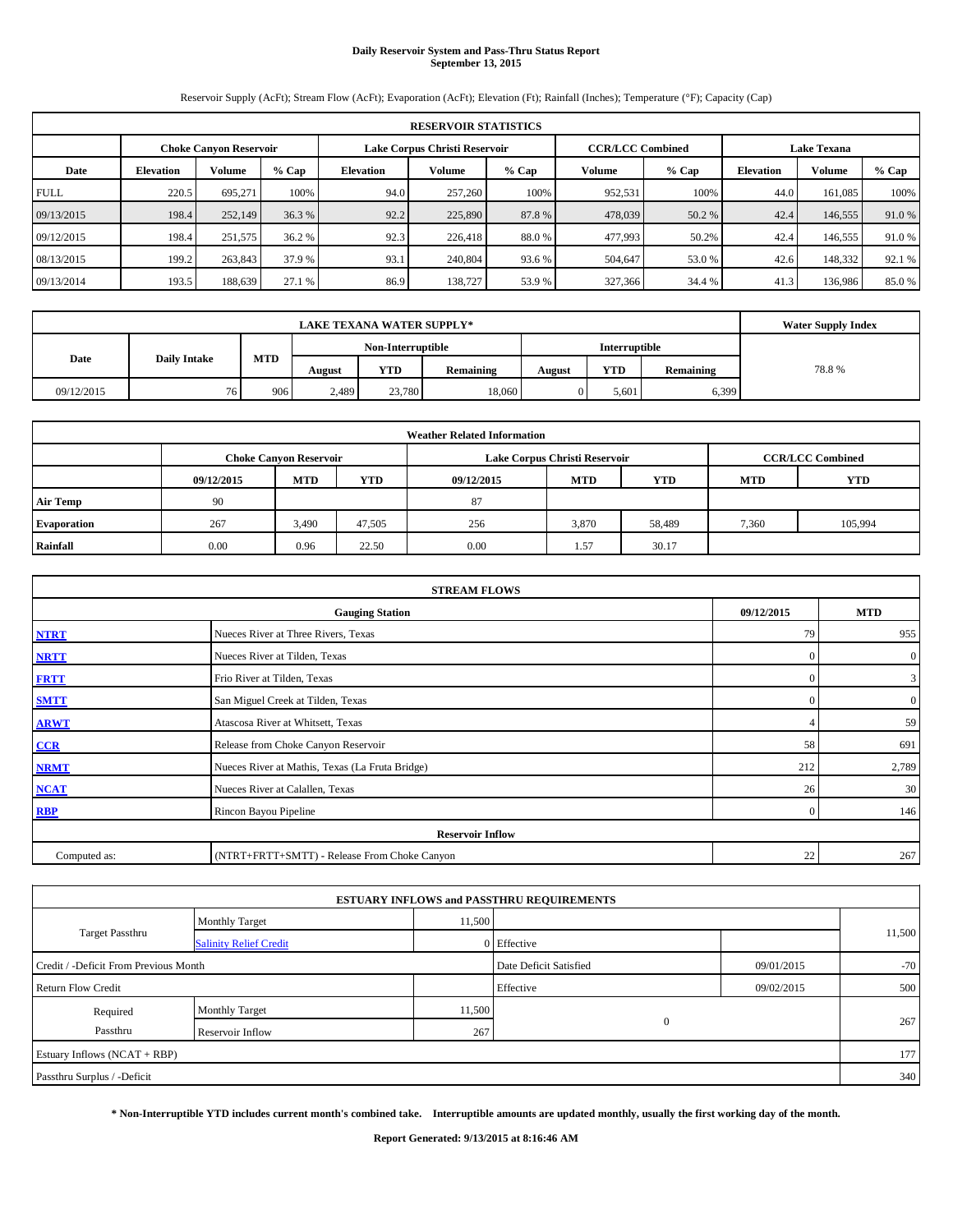# **Daily Reservoir System and Pass-Thru Status Report September 14, 2015**

Reservoir Supply (AcFt); Stream Flow (AcFt); Evaporation (AcFt); Elevation (Ft); Rainfall (Inches); Temperature (°F); Capacity (Cap)

| <b>RESERVOIR STATISTICS</b> |                                                                                                                 |         |        |           |         |        |         |         |      |         |         |  |  |
|-----------------------------|-----------------------------------------------------------------------------------------------------------------|---------|--------|-----------|---------|--------|---------|---------|------|---------|---------|--|--|
|                             | Lake Corpus Christi Reservoir<br><b>CCR/LCC Combined</b><br><b>Lake Texana</b><br><b>Choke Canvon Reservoir</b> |         |        |           |         |        |         |         |      |         |         |  |  |
| Date                        | <b>Volume</b><br>$%$ Cap<br><b>Elevation</b>                                                                    |         |        | Elevation | Volume  | % Cap  | Volume  | $%$ Cap |      | Volume  | $%$ Cap |  |  |
| <b>FULL</b>                 | 220.5                                                                                                           | 695.271 | 100%   | 94.0      | 257,260 | 100%   | 952,531 | 100%    | 44.0 | 161.085 | 100%    |  |  |
| 09/14/2015                  | 198.4                                                                                                           | 252,005 | 36.2 % | 92.2      | 225,186 | 87.5 % | 477,191 | 50.1 %  | 42.4 | 146,555 | 91.0%   |  |  |
| 09/13/2015                  | 198.4                                                                                                           | 252,149 | 36.3%  | 92.2      | 225,890 | 87.8%  | 478,039 | 50.2%   | 42.4 | 146,555 | 91.0 %  |  |  |
| 08/14/2015                  | 199.2                                                                                                           | 263,398 | 37.9 % | 93.1      | 240,266 | 93.4 % | 503,664 | 52.9 %  | 42.7 | 149.224 | 92.6 %  |  |  |
| 09/14/2014                  | 193.6                                                                                                           | 188,757 | 27.1 % | 86.8      | 137,880 | 53.6 % | 326,637 | 34.3 %  | 41.3 | 136,986 | 85.0%   |  |  |

|            | <b>LAKE TEXANA WATER SUPPLY*</b> |                   |            |           |        |            |           |       |  |  |  |
|------------|----------------------------------|-------------------|------------|-----------|--------|------------|-----------|-------|--|--|--|
|            |                                  | Non-Interruptible |            |           |        |            |           |       |  |  |  |
| Date       | <b>MTD</b>                       | August            | <b>YTD</b> | Remaining | August | <b>YTD</b> | Remaining | 78.7% |  |  |  |
| 09/13/2015 | 68                               | 974               | 2,489      | 23,847    | 17.993 |            | 5,601     | 6,399 |  |  |  |

| <b>Weather Related Information</b> |            |                                                                                         |        |      |                               |                         |       |         |  |  |  |
|------------------------------------|------------|-----------------------------------------------------------------------------------------|--------|------|-------------------------------|-------------------------|-------|---------|--|--|--|
|                                    |            | <b>Choke Canyon Reservoir</b>                                                           |        |      | Lake Corpus Christi Reservoir | <b>CCR/LCC Combined</b> |       |         |  |  |  |
|                                    | 09/13/2015 | YTD<br><b>YTD</b><br><b>MTD</b><br><b>MTD</b><br><b>YTD</b><br>09/13/2015<br><b>MTD</b> |        |      |                               |                         |       |         |  |  |  |
| <b>Air Temp</b>                    | 89         |                                                                                         |        | 86   |                               |                         |       |         |  |  |  |
| <b>Evaporation</b>                 | 375        | 3,865                                                                                   | 47,880 | 379  | 4,249                         | 58,868                  | 8,114 | 106,748 |  |  |  |
| Rainfall                           | 0.00       | 0.96                                                                                    | 22.50  | 0.00 | 1.57                          | 30.17                   |       |         |  |  |  |

| <b>STREAM FLOWS</b> |                                                 |              |                  |  |  |  |  |  |  |
|---------------------|-------------------------------------------------|--------------|------------------|--|--|--|--|--|--|
|                     | <b>Gauging Station</b>                          | 09/13/2015   | <b>MTD</b>       |  |  |  |  |  |  |
| <b>NTRT</b>         | Nueces River at Three Rivers, Texas             | 77           | 1,032            |  |  |  |  |  |  |
| <b>NRTT</b>         | Nueces River at Tilden, Texas                   | $\mathbf{0}$ | $\mathbf{0}$     |  |  |  |  |  |  |
| <b>FRTT</b>         | Frio River at Tilden, Texas                     | $\mathbf{0}$ | 3                |  |  |  |  |  |  |
| <b>SMTT</b>         | San Miguel Creek at Tilden, Texas               | $\Omega$     | $\boldsymbol{0}$ |  |  |  |  |  |  |
| <b>ARWT</b>         | Atascosa River at Whitsett, Texas               | 3            | 62               |  |  |  |  |  |  |
| CCR                 | Release from Choke Canyon Reservoir             | 58           | 748              |  |  |  |  |  |  |
| <b>NRMT</b>         | Nueces River at Mathis, Texas (La Fruta Bridge) | 189          | 2,978            |  |  |  |  |  |  |
| <b>NCAT</b>         | Nueces River at Calallen, Texas                 | 6            | 37               |  |  |  |  |  |  |
| <b>RBP</b>          | Rincon Bayou Pipeline                           | $\mathbf{0}$ | 146              |  |  |  |  |  |  |
|                     | <b>Reservoir Inflow</b>                         |              |                  |  |  |  |  |  |  |
| Computed as:        | (NTRT+FRTT+SMTT) - Release From Choke Canyon    |              |                  |  |  |  |  |  |  |

|                                       |                               |        | <b>ESTUARY INFLOWS and PASSTHRU REQUIREMENTS</b> |            |        |  |
|---------------------------------------|-------------------------------|--------|--------------------------------------------------|------------|--------|--|
|                                       | <b>Monthly Target</b>         | 11,500 |                                                  |            |        |  |
| Target Passthru                       | <b>Salinity Relief Credit</b> |        | 0 Effective                                      |            | 11,500 |  |
| Credit / -Deficit From Previous Month |                               |        | Date Deficit Satisfied                           | 09/01/2015 | $-70$  |  |
| <b>Return Flow Credit</b>             |                               |        | Effective                                        | 09/02/2015 | 500    |  |
| Required                              | Monthly Target                | 11,500 |                                                  |            |        |  |
| Passthru                              | Reservoir Inflow              | 287    | $\mathbf{0}$                                     |            | 287    |  |
| Estuary Inflows (NCAT + RBP)          |                               |        |                                                  |            | 183    |  |
| Passthru Surplus / -Deficit           |                               |        |                                                  |            | 326    |  |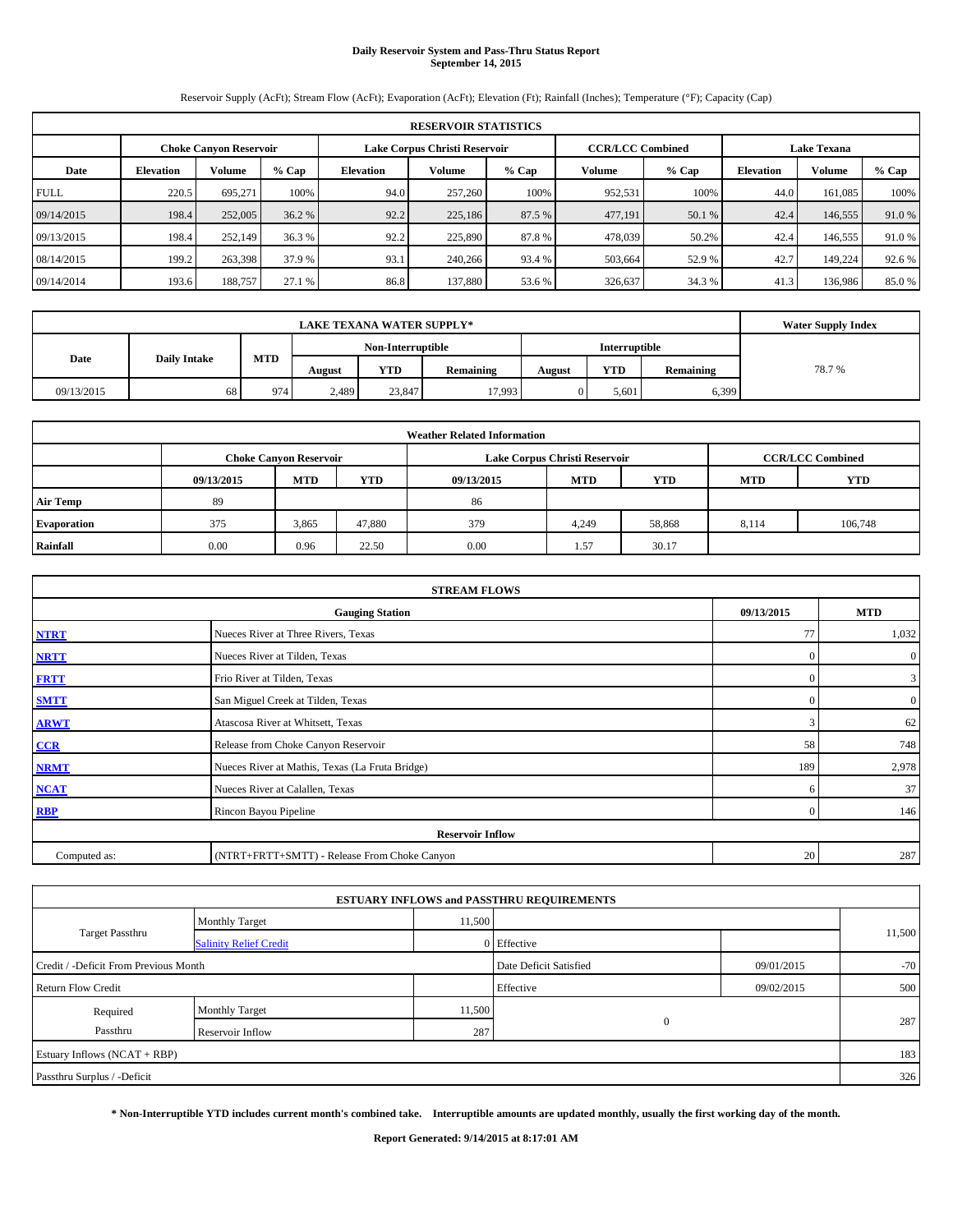# **Daily Reservoir System and Pass-Thru Status Report September 15, 2015**

Reservoir Supply (AcFt); Stream Flow (AcFt); Evaporation (AcFt); Elevation (Ft); Rainfall (Inches); Temperature (°F); Capacity (Cap)

| <b>RESERVOIR STATISTICS</b> |                                                                                                          |         |        |           |         |         |         |         |           |         |         |  |  |
|-----------------------------|----------------------------------------------------------------------------------------------------------|---------|--------|-----------|---------|---------|---------|---------|-----------|---------|---------|--|--|
|                             | Lake Corpus Christi Reservoir<br><b>CCR/LCC Combined</b><br><b>Lake Texana</b><br>Choke Canvon Reservoir |         |        |           |         |         |         |         |           |         |         |  |  |
| Date                        | <b>Volume</b><br>$%$ Cap<br><b>Elevation</b>                                                             |         |        | Elevation | Volume  | $%$ Cap | Volume  | $%$ Cap | Elevation | Volume  | $%$ Cap |  |  |
| <b>FULL</b>                 | 220.5                                                                                                    | 695.271 | 100%   | 94.0      | 257,260 | 100%    | 952,531 | 100%    | 44.0      | 161.085 | 100%    |  |  |
| 09/15/2015                  | 198.4                                                                                                    | 251,433 | 36.2 % | 92.2      | 224,308 | 87.2 %  | 475,741 | 49.9 %  | 43.1      | 152,823 | 94.9 %  |  |  |
| 09/14/2015                  | 198.4                                                                                                    | 252,005 | 36.2 % | 92.2      | 225,186 | 87.5 %  | 477,191 | 50.1%   | 42.4      | 146,555 | 91.0 %  |  |  |
| 08/15/2015                  | 199.2                                                                                                    | 263.694 | 37.9 % | 93.0      | 239,909 | 93.3%   | 503,603 | 52.9 %  | 42.7      | 149.224 | 92.6 %  |  |  |
| 09/15/2014                  | 193.5                                                                                                    | 188,639 | 27.1 % | 86.8      | 137,317 | 53.4 %  | 325,956 | 34.2 %  | 41.3      | 136,986 | 85.0%   |  |  |

|                             | <b>LAKE TEXANA WATER SUPPLY*</b> |       |                   |            |           |               |            |           |        |  |  |
|-----------------------------|----------------------------------|-------|-------------------|------------|-----------|---------------|------------|-----------|--------|--|--|
|                             |                                  |       | Non-Interruptible |            |           | Interruptible |            |           |        |  |  |
| Date<br><b>Daily Intake</b> |                                  | MTD   | August            | <b>YTD</b> | Remaining | August        | <b>YTD</b> | Remaining | 78.5 % |  |  |
| 09/14/2015                  | 116                              | 1.090 | 2,489             | 23.964     | 17,876    |               | 5,601      | 6,399     |        |  |  |

| <b>Weather Related Information</b> |            |                               |        |            |                               |                         |            |            |  |  |
|------------------------------------|------------|-------------------------------|--------|------------|-------------------------------|-------------------------|------------|------------|--|--|
|                                    |            | <b>Choke Canyon Reservoir</b> |        |            | Lake Corpus Christi Reservoir | <b>CCR/LCC Combined</b> |            |            |  |  |
|                                    | 09/14/2015 | <b>MTD</b>                    | YTD    | 09/14/2015 | <b>MTD</b>                    | <b>YTD</b>              | <b>MTD</b> | <b>YTD</b> |  |  |
| <b>Air Temp</b>                    | 90         |                               |        | 88         |                               |                         |            |            |  |  |
| Evaporation                        | 233        | 4,098                         | 48,113 | 307        | 4,556                         | 59,175                  | 8,654      | 107,288    |  |  |
| Rainfall                           | 0.00       | 0.96                          | 22.50  | 0.00       | 1.57                          | 30.17                   |            |            |  |  |

| <b>STREAM FLOWS</b> |                                                 |               |                |  |  |  |  |  |  |
|---------------------|-------------------------------------------------|---------------|----------------|--|--|--|--|--|--|
|                     | <b>Gauging Station</b>                          |               |                |  |  |  |  |  |  |
| <b>NTRT</b>         | Nueces River at Three Rivers, Texas             | 75            | 1,108          |  |  |  |  |  |  |
| <b>NRTT</b>         | Nueces River at Tilden, Texas                   | $\Omega$      | $\overline{0}$ |  |  |  |  |  |  |
| <b>FRTT</b>         | Frio River at Tilden, Texas                     | $\Omega$      | $\mathbf{3}$   |  |  |  |  |  |  |
| <b>SMTT</b>         | San Miguel Creek at Tilden, Texas               | $\Omega$      | $\overline{0}$ |  |  |  |  |  |  |
| <b>ARWT</b>         | Atascosa River at Whitsett, Texas               | 3             | 65             |  |  |  |  |  |  |
| $CCR$               | Release from Choke Canyon Reservoir             | 58            | 806            |  |  |  |  |  |  |
| <b>NRMT</b>         | Nueces River at Mathis, Texas (La Fruta Bridge) | 191           | 3,168          |  |  |  |  |  |  |
| <b>NCAT</b>         | Nueces River at Calallen, Texas                 | $\mathcal{R}$ | 39             |  |  |  |  |  |  |
| RBP                 | Rincon Bayou Pipeline                           | $\Omega$      | 146            |  |  |  |  |  |  |
|                     | <b>Reservoir Inflow</b>                         |               |                |  |  |  |  |  |  |
| Computed as:        | (NTRT+FRTT+SMTT) - Release From Choke Canyon    | 18            | 305            |  |  |  |  |  |  |

|                                       |                               |        | <b>ESTUARY INFLOWS and PASSTHRU REQUIREMENTS</b> |            |        |
|---------------------------------------|-------------------------------|--------|--------------------------------------------------|------------|--------|
|                                       | <b>Monthly Target</b>         | 11,500 |                                                  |            |        |
| <b>Target Passthru</b>                | <b>Salinity Relief Credit</b> |        | 0 Effective                                      |            | 11,500 |
| Credit / -Deficit From Previous Month |                               |        | Date Deficit Satisfied                           | 09/01/2015 | $-70$  |
| <b>Return Flow Credit</b>             |                               |        | Effective                                        | 09/02/2015 | 500    |
| Required                              | Monthly Target                | 11,500 |                                                  |            |        |
| Passthru                              | Reservoir Inflow              | 305    | $\mathbf{0}$                                     |            | 305    |
| Estuary Inflows (NCAT + RBP)          |                               |        |                                                  |            | 186    |
| Passthru Surplus / -Deficit           |                               |        |                                                  |            | 311    |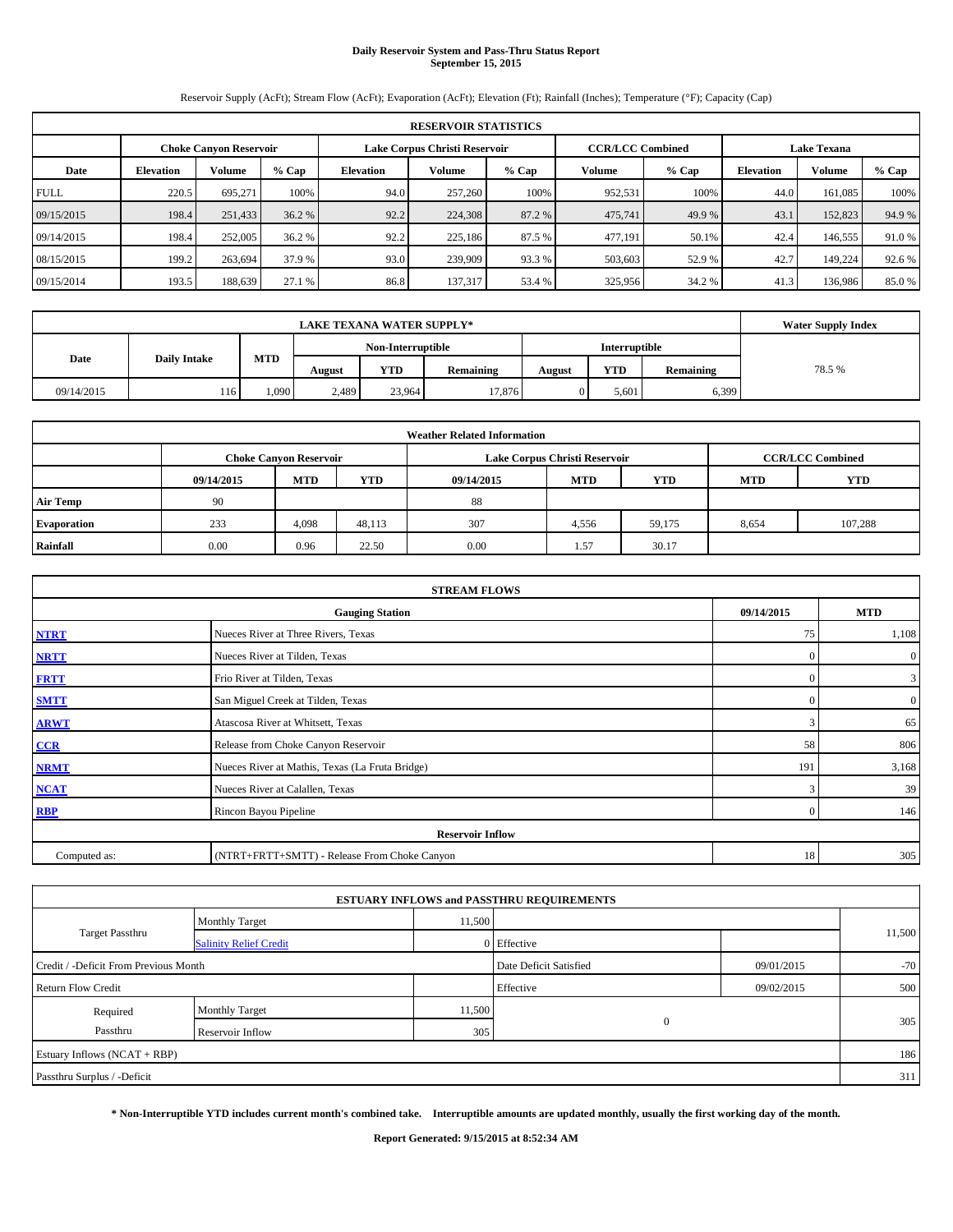# **Daily Reservoir System and Pass-Thru Status Report September 16, 2015**

Reservoir Supply (AcFt); Stream Flow (AcFt); Evaporation (AcFt); Elevation (Ft); Rainfall (Inches); Temperature (°F); Capacity (Cap)

| <b>RESERVOIR STATISTICS</b> |                  |                        |         |           |                               |         |         |                         |                    |         |         |
|-----------------------------|------------------|------------------------|---------|-----------|-------------------------------|---------|---------|-------------------------|--------------------|---------|---------|
|                             |                  | Choke Canvon Reservoir |         |           | Lake Corpus Christi Reservoir |         |         | <b>CCR/LCC Combined</b> | <b>Lake Texana</b> |         |         |
| Date                        | <b>Elevation</b> | <b>Volume</b>          | $%$ Cap | Elevation | Volume                        | $%$ Cap | Volume  | $%$ Cap                 | Elevation          | Volume  | $%$ Cap |
| <b>FULL</b>                 | 220.5            | 695.271                | 100%    | 94.0      | 257,260                       | 100%    | 952,531 | 100%                    | 44.0               | 161.085 | 100%    |
| 09/16/2015                  | 198.3            | 250,436                | 36.0%   | 92.2      | 224,132                       | 87.1 %  | 474,568 | 49.8%                   | 43.2               | 153,730 | 95.4 %  |
| 09/15/2015                  | 198.4            | 251,433                | 36.2 %  | 92.2      | 224,308                       | 87.2%   | 475,741 | 49.9%                   | 43.1               | 152,823 | 94.9 %  |
| 08/16/2015                  | 199.2            | 263,104                | 37.8 %  | 93.0      | 239,193                       | 93.0 %  | 502,297 | 52.7 %                  | 42.7               | 149.224 | 92.6 %  |
| 09/16/2014                  | 193.5            | 188,048                | 27.0 %  | 86.8      | 137,036                       | 53.3 %  | 325,084 | 34.1 %                  | 41.3               | 136,986 | 85.0%   |

|            | <b>Water Supply Index</b> |       |        |                   |           |        |               |           |       |
|------------|---------------------------|-------|--------|-------------------|-----------|--------|---------------|-----------|-------|
|            |                           |       |        | Non-Interruptible |           |        | Interruptible |           |       |
| Date       | <b>Daily Intake</b>       | MTD   | August | <b>YTD</b>        | Remaining | August | <b>YTD</b>    | Remaining | 78.3% |
| 09/15/2015 | 142                       | 1,232 | 2,489  | 24,106            | 17.734    |        | 5,601         | 6,399     |       |

| <b>Weather Related Information</b> |            |                               |        |            |                               |                         |            |            |  |  |
|------------------------------------|------------|-------------------------------|--------|------------|-------------------------------|-------------------------|------------|------------|--|--|
|                                    |            | <b>Choke Canyon Reservoir</b> |        |            | Lake Corpus Christi Reservoir | <b>CCR/LCC Combined</b> |            |            |  |  |
|                                    | 09/15/2015 | <b>MTD</b>                    | YTD    | 09/15/2015 | <b>MTD</b>                    | <b>YTD</b>              | <b>MTD</b> | <b>YTD</b> |  |  |
| <b>Air Temp</b>                    | 92         |                               |        | 89         |                               |                         |            |            |  |  |
| Evaporation                        | 207        | 4,305                         | 48,320 | 225        | 4,781                         | 59,400                  | 9,086      | 107,720    |  |  |
| Rainfall                           | 0.00       | 0.96                          | 22.50  | 0.15       | 1.72                          | 30.32                   |            |            |  |  |

| <b>STREAM FLOWS</b>                  |                                                 |                |                  |  |  |  |  |  |  |
|--------------------------------------|-------------------------------------------------|----------------|------------------|--|--|--|--|--|--|
| 09/15/2015<br><b>Gauging Station</b> |                                                 |                |                  |  |  |  |  |  |  |
| <b>NTRT</b>                          | Nueces River at Three Rivers, Texas             | 75             | 1,183            |  |  |  |  |  |  |
| <b>NRTT</b>                          | Nueces River at Tilden, Texas                   | 282            | 282              |  |  |  |  |  |  |
| <b>FRTT</b>                          | Frio River at Tilden, Texas                     | $\mathbf{0}$   | 3                |  |  |  |  |  |  |
| <b>SMTT</b>                          | San Miguel Creek at Tilden, Texas               | $\Omega$       | $\boldsymbol{0}$ |  |  |  |  |  |  |
| <b>ARWT</b>                          | Atascosa River at Whitsett, Texas               | 3              | 68               |  |  |  |  |  |  |
| CCR                                  | Release from Choke Canyon Reservoir             | 58             | 863              |  |  |  |  |  |  |
| <b>NRMT</b>                          | Nueces River at Mathis, Texas (La Fruta Bridge) | 191            | 3,359            |  |  |  |  |  |  |
| <b>NCAT</b>                          | Nueces River at Calallen, Texas                 | 28             | 67               |  |  |  |  |  |  |
| <b>RBP</b>                           | Rincon Bayou Pipeline                           | $\overline{0}$ | 146              |  |  |  |  |  |  |
|                                      | <b>Reservoir Inflow</b>                         |                |                  |  |  |  |  |  |  |
| Computed as:                         | (NTRT+FRTT+SMTT) - Release From Choke Canyon    | 18             | 323              |  |  |  |  |  |  |

|                                       |                               |        | <b>ESTUARY INFLOWS and PASSTHRU REQUIREMENTS</b> |            |        |  |
|---------------------------------------|-------------------------------|--------|--------------------------------------------------|------------|--------|--|
|                                       | <b>Monthly Target</b>         | 11,500 |                                                  |            |        |  |
| <b>Target Passthru</b>                | <b>Salinity Relief Credit</b> |        | 0 Effective                                      |            | 11,500 |  |
| Credit / -Deficit From Previous Month |                               |        | Date Deficit Satisfied                           | 09/01/2015 | $-70$  |  |
| <b>Return Flow Credit</b>             |                               |        | Effective                                        | 09/02/2015 | 500    |  |
| Required                              | Monthly Target                | 11,500 |                                                  |            |        |  |
| Passthru                              | Reservoir Inflow              | 323    | $\mathbf{0}$                                     |            | 323    |  |
| Estuary Inflows (NCAT + RBP)          |                               |        |                                                  |            | 214    |  |
| Passthru Surplus / -Deficit           |                               |        |                                                  |            | 321    |  |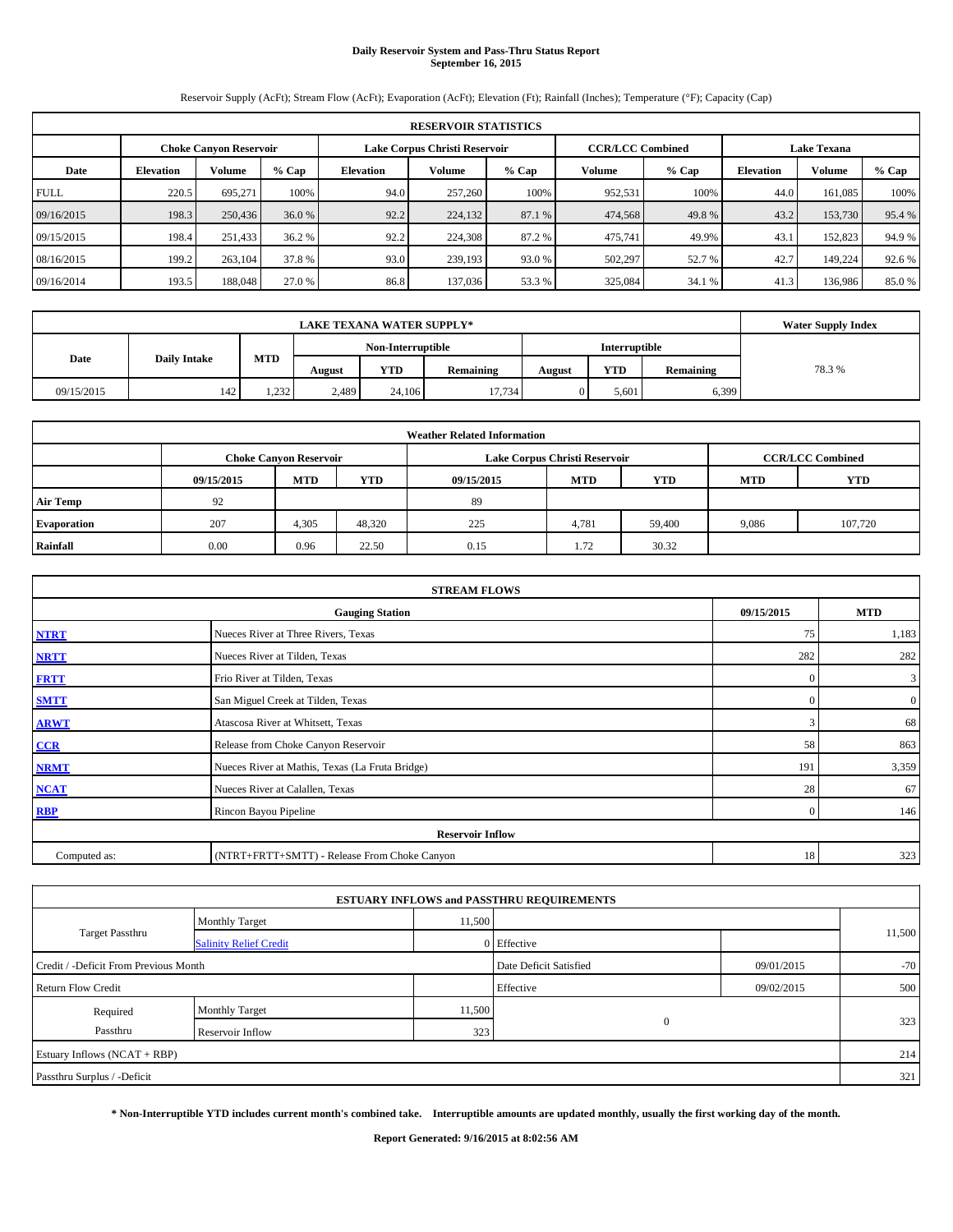# **Daily Reservoir System and Pass-Thru Status Report September 17, 2015**

Reservoir Supply (AcFt); Stream Flow (AcFt); Evaporation (AcFt); Elevation (Ft); Rainfall (Inches); Temperature (°F); Capacity (Cap)

|             | <b>RESERVOIR STATISTICS</b> |                               |         |                               |         |        |                         |         |                    |         |         |  |
|-------------|-----------------------------|-------------------------------|---------|-------------------------------|---------|--------|-------------------------|---------|--------------------|---------|---------|--|
|             |                             | <b>Choke Canvon Reservoir</b> |         | Lake Corpus Christi Reservoir |         |        | <b>CCR/LCC Combined</b> |         | <b>Lake Texana</b> |         |         |  |
| Date        | <b>Elevation</b>            | <b>Volume</b>                 | $%$ Cap | Elevation                     | Volume  | % Cap  | Volume                  | $%$ Cap | <b>Elevation</b>   | Volume  | $%$ Cap |  |
| <b>FULL</b> | 220.5                       | 695.271                       | 100%    | 94.0                          | 257,260 | 100%   | 952,531                 | 100%    | 44.0               | 161.085 | 100%    |  |
| 09/17/2015  | 198.3                       | 250,863                       | 36.1%   | 92.2                          | 224,132 | 87.1 % | 474,995                 | 49.9 %  | 43.1               | 152,823 | 94.9 %  |  |
| 09/16/2015  | 198.3                       | 250,436                       | 36.0 %  | 92.2                          | 224,132 | 87.1 % | 474,568                 | 49.8%   | 43.2               | 153,730 | 95.4 %  |  |
| 08/17/2015  | 199.2                       | 262,810                       | 37.8 %  | 93.0                          | 239,193 | 93.0 % | 502,003                 | 52.7 %  | 42.7               | 149.224 | 92.6 %  |  |
| 09/17/2014  | 193.5                       | 188,402                       | 27.1 %  | 86.7                          | 136,476 | 53.0 % | 324,878                 | 34.1 %  | 41.3               | 136,986 | 85.0%   |  |

|            | <b>Water Supply Index</b> |       |        |                   |           |        |               |           |       |
|------------|---------------------------|-------|--------|-------------------|-----------|--------|---------------|-----------|-------|
|            |                           |       |        | Non-Interruptible |           |        | Interruptible |           |       |
| Date       | <b>Daily Intake</b>       | MTD   | August | <b>YTD</b>        | Remaining | August | <b>YTD</b>    | Remaining | 78.3% |
| 09/16/2015 | 143                       | 1.375 | 2,489  | 24,249            | 17.591    |        | 5,601         | 6,399     |       |

| <b>Weather Related Information</b> |            |                               |            |            |                               |                         |            |            |  |  |
|------------------------------------|------------|-------------------------------|------------|------------|-------------------------------|-------------------------|------------|------------|--|--|
|                                    |            | <b>Choke Canyon Reservoir</b> |            |            | Lake Corpus Christi Reservoir | <b>CCR/LCC Combined</b> |            |            |  |  |
|                                    | 09/16/2015 | <b>MTD</b>                    | <b>YTD</b> | 09/16/2015 | <b>MTD</b>                    | <b>YTD</b>              | <b>MTD</b> | <b>YTD</b> |  |  |
| <b>Air Temp</b>                    | 91         |                               |            | 88         |                               |                         |            |            |  |  |
| <b>Evaporation</b>                 | 224        | 4,529                         | 48,544     | 256        | 5,037                         | 59,656                  | 9,566      | 108,200    |  |  |
| Rainfall                           | 0.23       | 1.19                          | 22.73      | 0.15       | 1.87                          | 30.47                   |            |            |  |  |

| <b>STREAM FLOWS</b> |                                                 |                |                  |  |  |  |  |  |  |
|---------------------|-------------------------------------------------|----------------|------------------|--|--|--|--|--|--|
|                     | 09/16/2015                                      | <b>MTD</b>     |                  |  |  |  |  |  |  |
| <b>NTRT</b>         | Nueces River at Three Rivers, Texas             | 60             | 1,243            |  |  |  |  |  |  |
| <b>NRTT</b>         | Nueces River at Tilden, Texas                   | 383            | 665              |  |  |  |  |  |  |
| <b>FRTT</b>         | Frio River at Tilden, Texas                     | $\mathbf{0}$   | 3                |  |  |  |  |  |  |
| <b>SMTT</b>         | San Miguel Creek at Tilden, Texas               | $\Omega$       | $\boldsymbol{0}$ |  |  |  |  |  |  |
| <b>ARWT</b>         | Atascosa River at Whitsett, Texas               | 3              | 71               |  |  |  |  |  |  |
| CCR                 | Release from Choke Canyon Reservoir             | 58             | 921              |  |  |  |  |  |  |
| <b>NRMT</b>         | Nueces River at Mathis, Texas (La Fruta Bridge) | 177            | 3,535            |  |  |  |  |  |  |
| <b>NCAT</b>         | Nueces River at Calallen, Texas                 | 19             | 86               |  |  |  |  |  |  |
| <b>RBP</b>          | Rincon Bayou Pipeline                           | $\overline{0}$ | 146              |  |  |  |  |  |  |
|                     | <b>Reservoir Inflow</b>                         |                |                  |  |  |  |  |  |  |
| Computed as:        | (NTRT+FRTT+SMTT) - Release From Choke Canyon    |                | 325              |  |  |  |  |  |  |

|                                       |                               |        | <b>ESTUARY INFLOWS and PASSTHRU REQUIREMENTS</b> |            |        |
|---------------------------------------|-------------------------------|--------|--------------------------------------------------|------------|--------|
|                                       | <b>Monthly Target</b>         | 11,500 |                                                  |            |        |
| Target Passthru                       | <b>Salinity Relief Credit</b> |        | 0 Effective                                      |            | 11,500 |
| Credit / -Deficit From Previous Month |                               |        | Date Deficit Satisfied                           | 09/01/2015 | $-70$  |
| <b>Return Flow Credit</b>             |                               |        | Effective                                        | 09/02/2015 | 500    |
| Required                              | Monthly Target                | 11,500 |                                                  |            |        |
| Passthru                              | Reservoir Inflow              | 325    | $\mathbf{0}$                                     |            | 325    |
| Estuary Inflows (NCAT + RBP)          |                               |        |                                                  |            | 233    |
| Passthru Surplus / -Deficit           |                               |        |                                                  |            | 338    |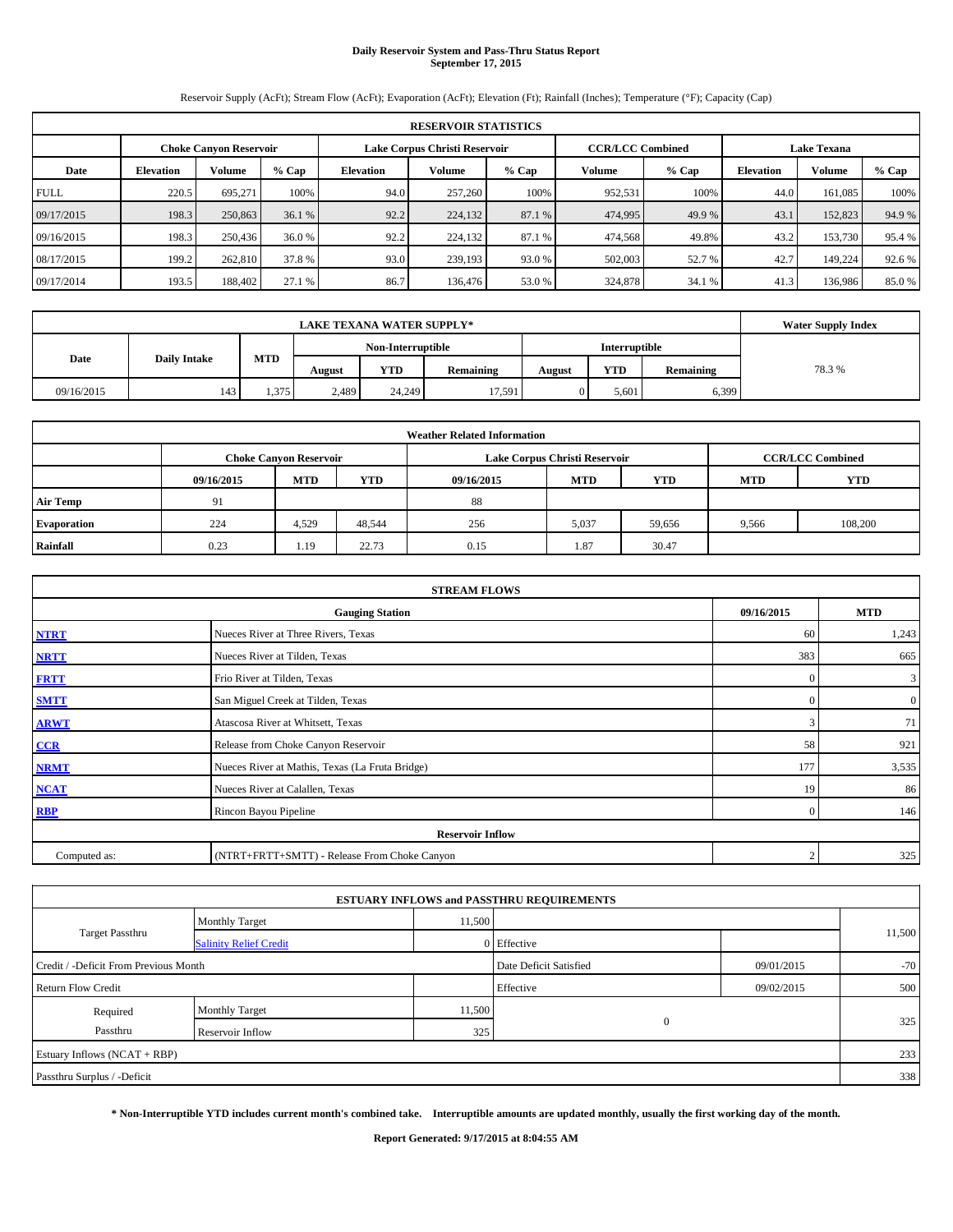# **Daily Reservoir System and Pass-Thru Status Report September 18, 2015**

Reservoir Supply (AcFt); Stream Flow (AcFt); Evaporation (AcFt); Elevation (Ft); Rainfall (Inches); Temperature (°F); Capacity (Cap)

|             | <b>RESERVOIR STATISTICS</b> |                               |        |                               |         |         |                         |         |                    |         |         |  |
|-------------|-----------------------------|-------------------------------|--------|-------------------------------|---------|---------|-------------------------|---------|--------------------|---------|---------|--|
|             |                             | <b>Choke Canvon Reservoir</b> |        | Lake Corpus Christi Reservoir |         |         | <b>CCR/LCC Combined</b> |         | <b>Lake Texana</b> |         |         |  |
| Date        | <b>Elevation</b>            | Volume                        | % Cap  | Elevation                     | Volume  | $%$ Cap | Volume                  | $%$ Cap | <b>Elevation</b>   | Volume  | $%$ Cap |  |
| <b>FULL</b> | 220.5                       | 695,271                       | 100%   | 94.0                          | 257,260 | 100%    | 952,531                 | 100%    | 44.0               | 161.085 | 100%    |  |
| 09/18/2015  | 198.3                       | 250,578                       | 36.0 % | 92.1                          | 223,781 | 87.0 %  | 474,359                 | 49.8%   | 43.0               | 151,919 | 94.3%   |  |
| 09/17/2015  | 198.3                       | 250,863                       | 36.1 % | 92.2                          | 224,132 | 87.1 %  | 474,995                 | 49.9%   | 43.1               | 152,823 | 94.9 %  |  |
| 08/18/2015  | 199.0                       | 261,180                       | 37.6 % | 92.9                          | 237,942 | 92.5 %  | 499,122                 | 52.4 %  | 42.6               | 148,332 | 92.1 %  |  |
| 09/18/2014  | 193.5                       | 188,402                       | 27.1 % | 86.7                          | 136,196 | 52.9%   | 324,598                 | 34.1 %  | 41.3               | 136,986 | 85.0%   |  |

|            | <b>Water Supply Index</b> |       |        |                   |           |        |               |           |       |
|------------|---------------------------|-------|--------|-------------------|-----------|--------|---------------|-----------|-------|
|            |                           |       |        | Non-Interruptible |           |        | Interruptible |           |       |
| Date       | <b>Daily Intake</b>       | MTD   | August | <b>YTD</b>        | Remaining | August | <b>YTD</b>    | Remaining | 78.2% |
| 09/17/2015 | 142                       | 1.517 | 2,489  | 24.391            | 17.449    |        | 5,601         | 6,399     |       |

| <b>Weather Related Information</b> |            |                               |        |            |                               |                         |        |         |  |  |  |
|------------------------------------|------------|-------------------------------|--------|------------|-------------------------------|-------------------------|--------|---------|--|--|--|
|                                    |            | <b>Choke Canyon Reservoir</b> |        |            | Lake Corpus Christi Reservoir | <b>CCR/LCC Combined</b> |        |         |  |  |  |
|                                    | 09/17/2015 | <b>MTD</b>                    | YTD    | 09/17/2015 | <b>YTD</b><br><b>MTD</b>      |                         |        |         |  |  |  |
| <b>Air Temp</b>                    | 95         |                               |        | 91         |                               |                         |        |         |  |  |  |
| Evaporation                        | 241        | 4,770                         | 48,785 | 286        | 5,323                         | 59,942                  | 10,093 | 108,727 |  |  |  |
| Rainfall                           | 0.00       | 1.19                          | 22.73  | 0.00       | 1.87                          | 30.47                   |        |         |  |  |  |

|              | <b>STREAM FLOWS</b>                             |                |                  |  |  |  |  |  |
|--------------|-------------------------------------------------|----------------|------------------|--|--|--|--|--|
|              | <b>Gauging Station</b>                          |                |                  |  |  |  |  |  |
| <b>NTRT</b>  | Nueces River at Three Rivers, Texas             | 163            | 1,405            |  |  |  |  |  |
| <b>NRTT</b>  | Nueces River at Tilden, Texas                   | 365            | 1,030            |  |  |  |  |  |
| <b>FRTT</b>  | Frio River at Tilden, Texas                     | $\mathbf{0}$   | 3                |  |  |  |  |  |
| <b>SMTT</b>  | San Miguel Creek at Tilden, Texas               | $\Omega$       | $\boldsymbol{0}$ |  |  |  |  |  |
| <b>ARWT</b>  | Atascosa River at Whitsett, Texas               | 3              | 73               |  |  |  |  |  |
| CCR          | Release from Choke Canyon Reservoir             | 58             | 979              |  |  |  |  |  |
| <b>NRMT</b>  | Nueces River at Mathis, Texas (La Fruta Bridge) | 149            | 3,684            |  |  |  |  |  |
| <b>NCAT</b>  | Nueces River at Calallen, Texas                 | 15             | 101              |  |  |  |  |  |
| <b>RBP</b>   | Rincon Bayou Pipeline                           | $\overline{0}$ | 146              |  |  |  |  |  |
|              | <b>Reservoir Inflow</b>                         |                |                  |  |  |  |  |  |
| Computed as: | (NTRT+FRTT+SMTT) - Release From Choke Canyon    | 105            | 430              |  |  |  |  |  |

|                                       |                               |        | <b>ESTUARY INFLOWS and PASSTHRU REQUIREMENTS</b> |            |        |
|---------------------------------------|-------------------------------|--------|--------------------------------------------------|------------|--------|
|                                       | <b>Monthly Target</b>         | 11,500 |                                                  |            |        |
| <b>Target Passthru</b>                | <b>Salinity Relief Credit</b> |        | 0 Effective                                      |            | 11,500 |
| Credit / -Deficit From Previous Month |                               |        | Date Deficit Satisfied                           | 09/01/2015 | $-70$  |
| <b>Return Flow Credit</b>             |                               |        | Effective                                        | 09/02/2015 | 500    |
| Required                              | Monthly Target                | 11,500 |                                                  |            |        |
| Passthru                              | Reservoir Inflow              | 430    | $\mathbf{0}$                                     |            | 430    |
| Estuary Inflows (NCAT + RBP)          |                               |        |                                                  |            | 247    |
| Passthru Surplus / -Deficit           |                               |        |                                                  |            | 247    |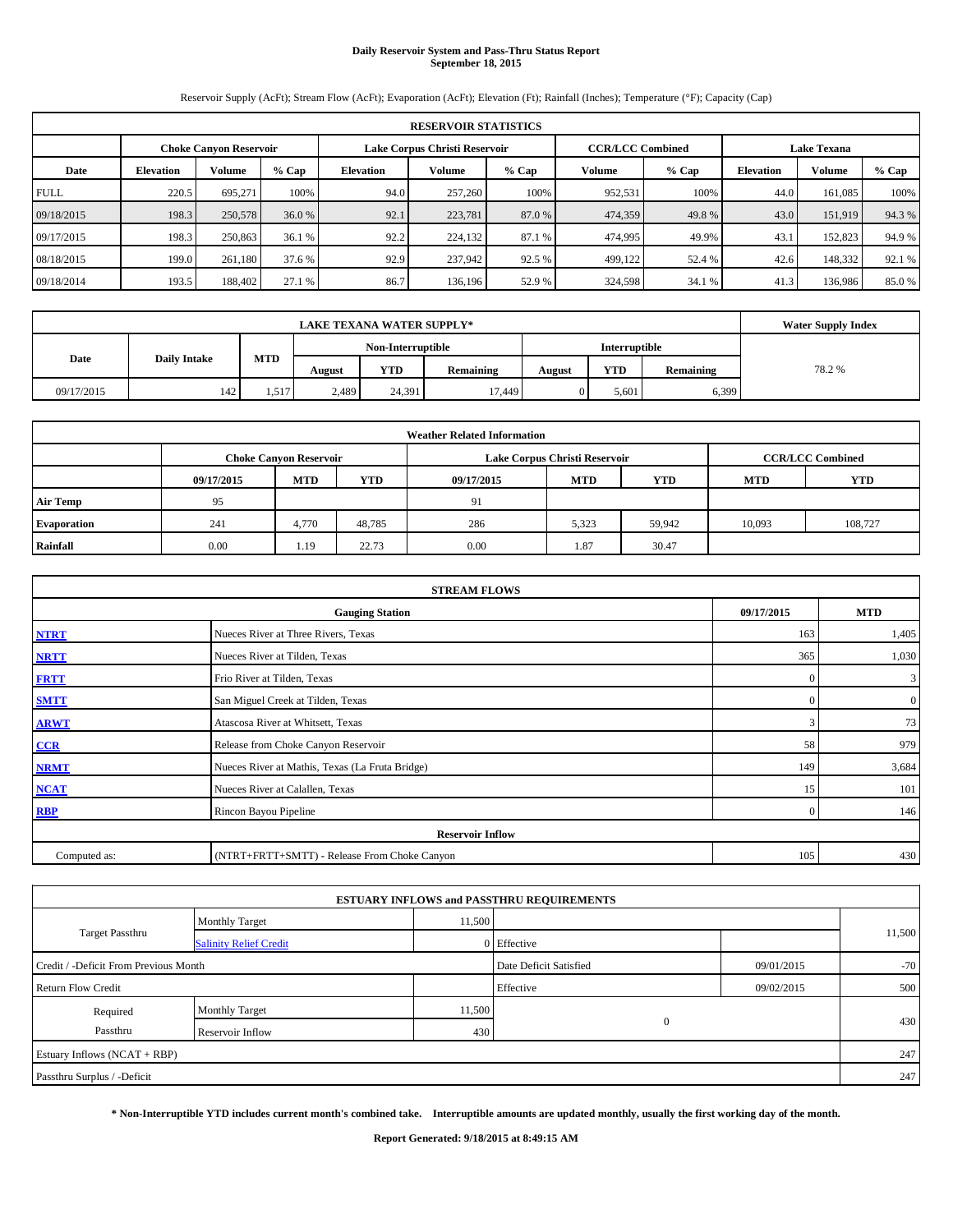# **Daily Reservoir System and Pass-Thru Status Report September 19, 2015**

Reservoir Supply (AcFt); Stream Flow (AcFt); Evaporation (AcFt); Elevation (Ft); Rainfall (Inches); Temperature (°F); Capacity (Cap)

|             | <b>RESERVOIR STATISTICS</b> |                               |        |                               |         |         |                         |         |                    |         |         |  |
|-------------|-----------------------------|-------------------------------|--------|-------------------------------|---------|---------|-------------------------|---------|--------------------|---------|---------|--|
|             |                             | <b>Choke Canvon Reservoir</b> |        | Lake Corpus Christi Reservoir |         |         | <b>CCR/LCC Combined</b> |         | <b>Lake Texana</b> |         |         |  |
| Date        | <b>Elevation</b>            | Volume                        | % Cap  | Elevation                     | Volume  | $%$ Cap | Volume                  | $%$ Cap | <b>Elevation</b>   | Volume  | $%$ Cap |  |
| <b>FULL</b> | 220.5                       | 695,271                       | 100%   | 94.0                          | 257,260 | 100%    | 952,531                 | 100%    | 44.0               | 161.085 | 100%    |  |
| 09/19/2015  | 198.3                       | 250,294                       | 36.0 % | 92.1                          | 223,606 | 86.9%   | 473,900                 | 49.8%   | 42.9               | 151,018 | 93.8%   |  |
| 09/18/2015  | 198.3                       | 250,578                       | 36.0 % | 92.1                          | 223.781 | 87.0 %  | 474,359                 | 49.8%   | 43.0               | 151.919 | 94.3%   |  |
| 08/19/2015  | 199.0                       | 260,583                       | 37.5 % | 92.9                          | 237,407 | 92.3%   | 497,990                 | 52.3 %  | 42.5               | 147,442 | 91.5 %  |  |
| 09/19/2014  | 193.5                       | 188,521                       | 27.1 % | 86.7                          | 136,056 | 52.9%   | 324,577                 | 34.1 %  | 41.4               | 137,841 | 85.6%   |  |

|            | <b>Water Supply Index</b> |       |        |                   |                  |        |               |           |       |
|------------|---------------------------|-------|--------|-------------------|------------------|--------|---------------|-----------|-------|
|            |                           |       |        | Non-Interruptible |                  |        | Interruptible |           |       |
| Date       | <b>Daily Intake</b>       | MTD   | August | <b>YTD</b>        | <b>Remaining</b> | August | <b>YTD</b>    | Remaining | 78.2% |
| 09/18/2015 | 134                       | 1,651 | 2,489  | 24,525            | 17,315           |        | 5,601         | 6,399     |       |

| <b>Weather Related Information</b> |            |                               |            |            |                               |                         |            |            |  |  |
|------------------------------------|------------|-------------------------------|------------|------------|-------------------------------|-------------------------|------------|------------|--|--|
|                                    |            | <b>Choke Canyon Reservoir</b> |            |            | Lake Corpus Christi Reservoir | <b>CCR/LCC Combined</b> |            |            |  |  |
|                                    | 09/18/2015 | <b>MTD</b>                    | <b>YTD</b> | 09/18/2015 | <b>MTD</b>                    | <b>YTD</b>              | <b>MTD</b> | <b>YTD</b> |  |  |
| <b>Air Temp</b>                    | 96         |                               |            | 92         |                               |                         |            |            |  |  |
| Evaporation                        | 307        | 5,077                         | 49,092     | 317        | 5,640                         | 60,259                  | 10,717     | 109,351    |  |  |
| Rainfall                           | 0.00       | 1.19                          | 22.73      | 0.00       | 1.87                          | 30.47                   |            |            |  |  |

|              | <b>STREAM FLOWS</b>                             |                |                  |  |  |  |  |  |
|--------------|-------------------------------------------------|----------------|------------------|--|--|--|--|--|
|              | <b>Gauging Station</b>                          |                |                  |  |  |  |  |  |
| <b>NTRT</b>  | Nueces River at Three Rivers, Texas             |                |                  |  |  |  |  |  |
| <b>NRTT</b>  | Nueces River at Tilden, Texas                   | 248            | 1,278            |  |  |  |  |  |
| <b>FRTT</b>  | Frio River at Tilden, Texas                     | $\mathbf{0}$   | 3                |  |  |  |  |  |
| <b>SMTT</b>  | San Miguel Creek at Tilden, Texas               | $\mathbf{0}$   | $\boldsymbol{0}$ |  |  |  |  |  |
| <b>ARWT</b>  | Atascosa River at Whitsett, Texas               | 3              | 77               |  |  |  |  |  |
| CCR          | Release from Choke Canyon Reservoir             | 58             | 1,036            |  |  |  |  |  |
| <b>NRMT</b>  | Nueces River at Mathis, Texas (La Fruta Bridge) | 149            | 3,833            |  |  |  |  |  |
| <b>NCAT</b>  | Nueces River at Calallen, Texas                 |                | 105              |  |  |  |  |  |
| <b>RBP</b>   | Rincon Bayou Pipeline                           | $\overline{0}$ | 146              |  |  |  |  |  |
|              | <b>Reservoir Inflow</b>                         |                |                  |  |  |  |  |  |
| Computed as: | (NTRT+FRTT+SMTT) - Release From Choke Canyon    |                |                  |  |  |  |  |  |

|                                       |                               |        | <b>ESTUARY INFLOWS and PASSTHRU REQUIREMENTS</b> |            |        |
|---------------------------------------|-------------------------------|--------|--------------------------------------------------|------------|--------|
|                                       | <b>Monthly Target</b>         | 11,500 |                                                  |            |        |
| <b>Target Passthru</b>                | <b>Salinity Relief Credit</b> |        | 0 Effective                                      |            | 11,500 |
| Credit / -Deficit From Previous Month |                               |        | Date Deficit Satisfied                           | 09/01/2015 | $-70$  |
| <b>Return Flow Credit</b>             |                               |        | Effective                                        | 09/02/2015 | 500    |
| Required                              | Monthly Target                | 11,500 |                                                  |            |        |
| Passthru                              | Reservoir Inflow              | 688    | $\mathbf{0}$                                     |            | 688    |
| Estuary Inflows (NCAT + RBP)          |                               |        |                                                  |            | 251    |
| Passthru Surplus / -Deficit           |                               |        |                                                  |            | $-7$   |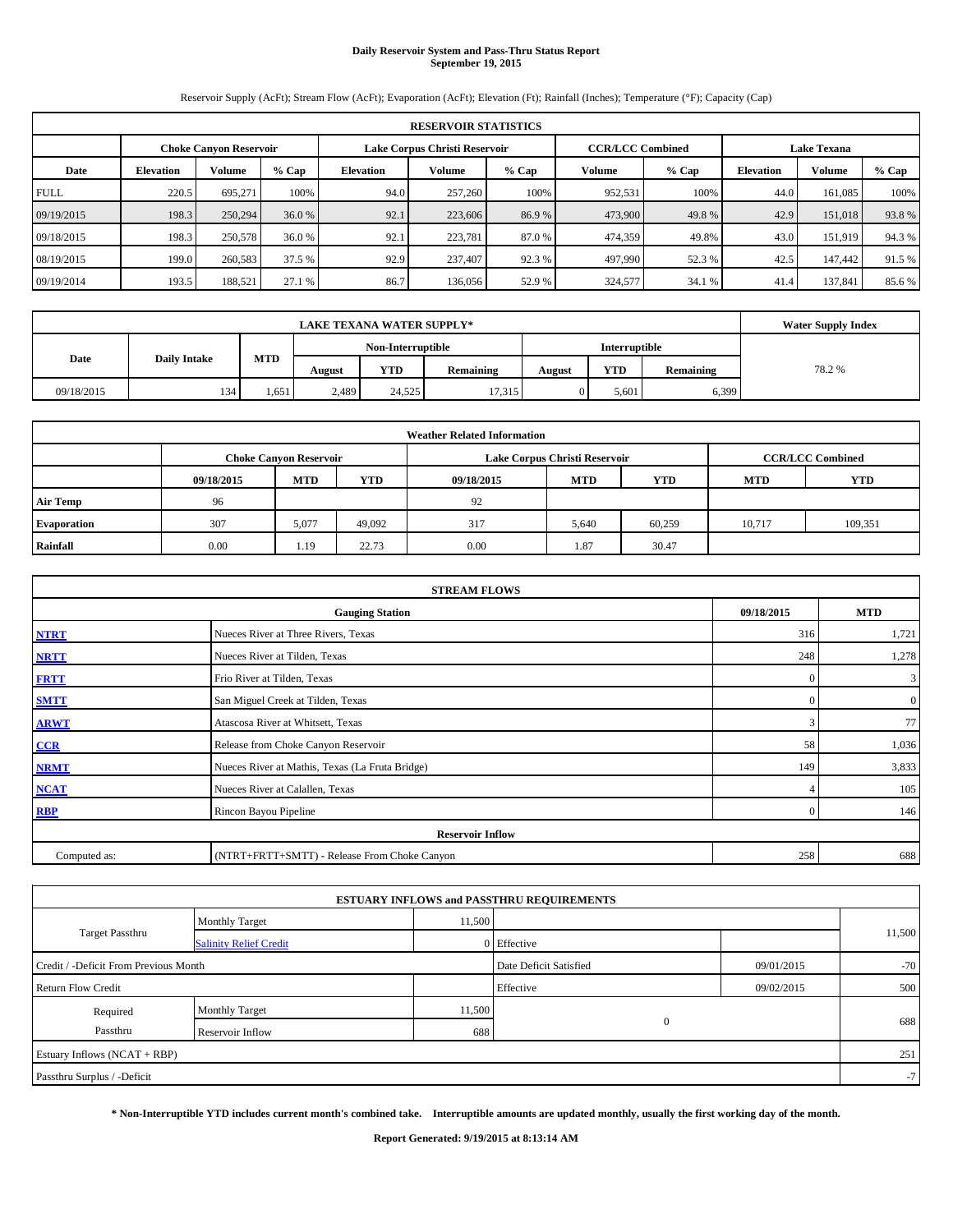# **Daily Reservoir System and Pass-Thru Status Report September 20, 2015**

Reservoir Supply (AcFt); Stream Flow (AcFt); Evaporation (AcFt); Elevation (Ft); Rainfall (Inches); Temperature (°F); Capacity (Cap)

|             | <b>RESERVOIR STATISTICS</b> |                               |        |                               |         |         |                         |         |                    |         |         |  |
|-------------|-----------------------------|-------------------------------|--------|-------------------------------|---------|---------|-------------------------|---------|--------------------|---------|---------|--|
|             |                             | <b>Choke Canvon Reservoir</b> |        | Lake Corpus Christi Reservoir |         |         | <b>CCR/LCC Combined</b> |         | <b>Lake Texana</b> |         |         |  |
| Date        | <b>Elevation</b>            | Volume                        | % Cap  | Elevation                     | Volume  | $%$ Cap | Volume                  | $%$ Cap | <b>Elevation</b>   | Volume  | $%$ Cap |  |
| <b>FULL</b> | 220.5                       | 695,271                       | 100%   | 94.0                          | 257,260 | 100%    | 952,531                 | 100%    | 44.0               | 161.085 | 100%    |  |
| 09/20/2015  | 198.3                       | 250,009                       | 36.0 % | 92.1                          | 223,606 | 86.9%   | 473,615                 | 49.7 %  | 42.9               | 151,018 | 93.8%   |  |
| 09/19/2015  | 198.3                       | 250,294                       | 36.0 % | 92.1                          | 223,606 | 86.9%   | 473,900                 | 49.8%   | 42.9               | 151,018 | 93.8%   |  |
| 08/20/2015  | 199.1                       | 261,329                       | 37.6 % | 92.8                          | 236,337 | 91.9 %  | 497,666                 | 52.2 %  | 42.5               | 147,442 | 91.5 %  |  |
| 09/20/2014  | 193.5                       | 188,166                       | 27.1 % | 86.7                          | 136,056 | 52.9%   | 324,222                 | 34.0 %  | 41.5               | 138,700 | 86.1%   |  |

|                                    | <b>LAKE TEXANA WATER SUPPLY*</b> |       |        |            |                  |        |            |           |        |  |  |  |
|------------------------------------|----------------------------------|-------|--------|------------|------------------|--------|------------|-----------|--------|--|--|--|
| Non-Interruptible<br>Interruptible |                                  |       |        |            |                  |        |            |           |        |  |  |  |
| MTD<br>Date<br><b>Daily Intake</b> |                                  |       | August | <b>YTD</b> | <b>Remaining</b> | August | <b>YTD</b> | Remaining | 78.1 % |  |  |  |
| 09/19/2015                         | 142                              | 1,793 | 2,489  | 24,667     | 17,173           |        | 5,601      | 6,399     |        |  |  |  |

| <b>Weather Related Information</b> |            |                                                                                           |            |            |            |            |            |            |  |  |  |  |
|------------------------------------|------------|-------------------------------------------------------------------------------------------|------------|------------|------------|------------|------------|------------|--|--|--|--|
|                                    |            | <b>CCR/LCC Combined</b><br>Lake Corpus Christi Reservoir<br><b>Choke Canyon Reservoir</b> |            |            |            |            |            |            |  |  |  |  |
|                                    | 09/19/2015 | <b>MTD</b>                                                                                | <b>YTD</b> | 09/19/2015 | <b>MTD</b> | <b>YTD</b> | <b>MTD</b> | <b>YTD</b> |  |  |  |  |
| <b>Air Temp</b>                    | 94         |                                                                                           |            | 86         |            |            |            |            |  |  |  |  |
| Evaporation                        | 240        | 5,317                                                                                     | 49,332     | 184        | 5,824      | 60,443     | 11.141     | 109,775    |  |  |  |  |
| Rainfall                           | 0.00       | 1.19                                                                                      | 22.73      | 0.09       | 1.96       | 30.56      |            |            |  |  |  |  |

|              | <b>STREAM FLOWS</b>                                |              |                  |  |  |  |  |  |  |  |
|--------------|----------------------------------------------------|--------------|------------------|--|--|--|--|--|--|--|
|              | 09/19/2015<br><b>MTD</b><br><b>Gauging Station</b> |              |                  |  |  |  |  |  |  |  |
| <b>NTRT</b>  | Nueces River at Three Rivers, Texas                | 296          | 2,017            |  |  |  |  |  |  |  |
| <b>NRTT</b>  | Nueces River at Tilden, Texas                      | 60           | 1,338            |  |  |  |  |  |  |  |
| <b>FRTT</b>  | Frio River at Tilden, Texas                        | $\mathbf{0}$ | 3                |  |  |  |  |  |  |  |
| <b>SMTT</b>  | San Miguel Creek at Tilden, Texas                  | $\Omega$     | $\boldsymbol{0}$ |  |  |  |  |  |  |  |
| <b>ARWT</b>  | Atascosa River at Whitsett, Texas                  | 4            | 80               |  |  |  |  |  |  |  |
| CCR          | Release from Choke Canyon Reservoir                | 58           | 1,094            |  |  |  |  |  |  |  |
| <b>NRMT</b>  | Nueces River at Mathis, Texas (La Fruta Bridge)    | 149          | 3,982            |  |  |  |  |  |  |  |
| <b>NCAT</b>  | Nueces River at Calallen, Texas                    |              | 108              |  |  |  |  |  |  |  |
| <b>RBP</b>   | Rincon Bayou Pipeline                              | $\Omega$     | 146              |  |  |  |  |  |  |  |
|              | <b>Reservoir Inflow</b>                            |              |                  |  |  |  |  |  |  |  |
| Computed as: | (NTRT+FRTT+SMTT) - Release From Choke Canyon       | 238          | 926              |  |  |  |  |  |  |  |

|                                       |                               |        | <b>ESTUARY INFLOWS and PASSTHRU REQUIREMENTS</b> |            |         |
|---------------------------------------|-------------------------------|--------|--------------------------------------------------|------------|---------|
|                                       | <b>Monthly Target</b>         | 11,500 |                                                  |            |         |
| <b>Target Passthru</b>                | <b>Salinity Relief Credit</b> |        | 0 Effective                                      |            | 11,500  |
| Credit / -Deficit From Previous Month |                               |        | Date Deficit Satisfied                           | 09/01/2015 | $-70$   |
| <b>Return Flow Credit</b>             |                               |        | Effective                                        | 09/02/2015 | 500     |
| Required                              | Monthly Target                | 11,500 |                                                  |            |         |
| Passthru                              | Reservoir Inflow              | 926    | $\mathbf{0}$                                     |            | 926     |
| Estuary Inflows (NCAT + RBP)          |                               |        |                                                  |            | 255     |
| Passthru Surplus / -Deficit           |                               |        |                                                  |            | $-.242$ |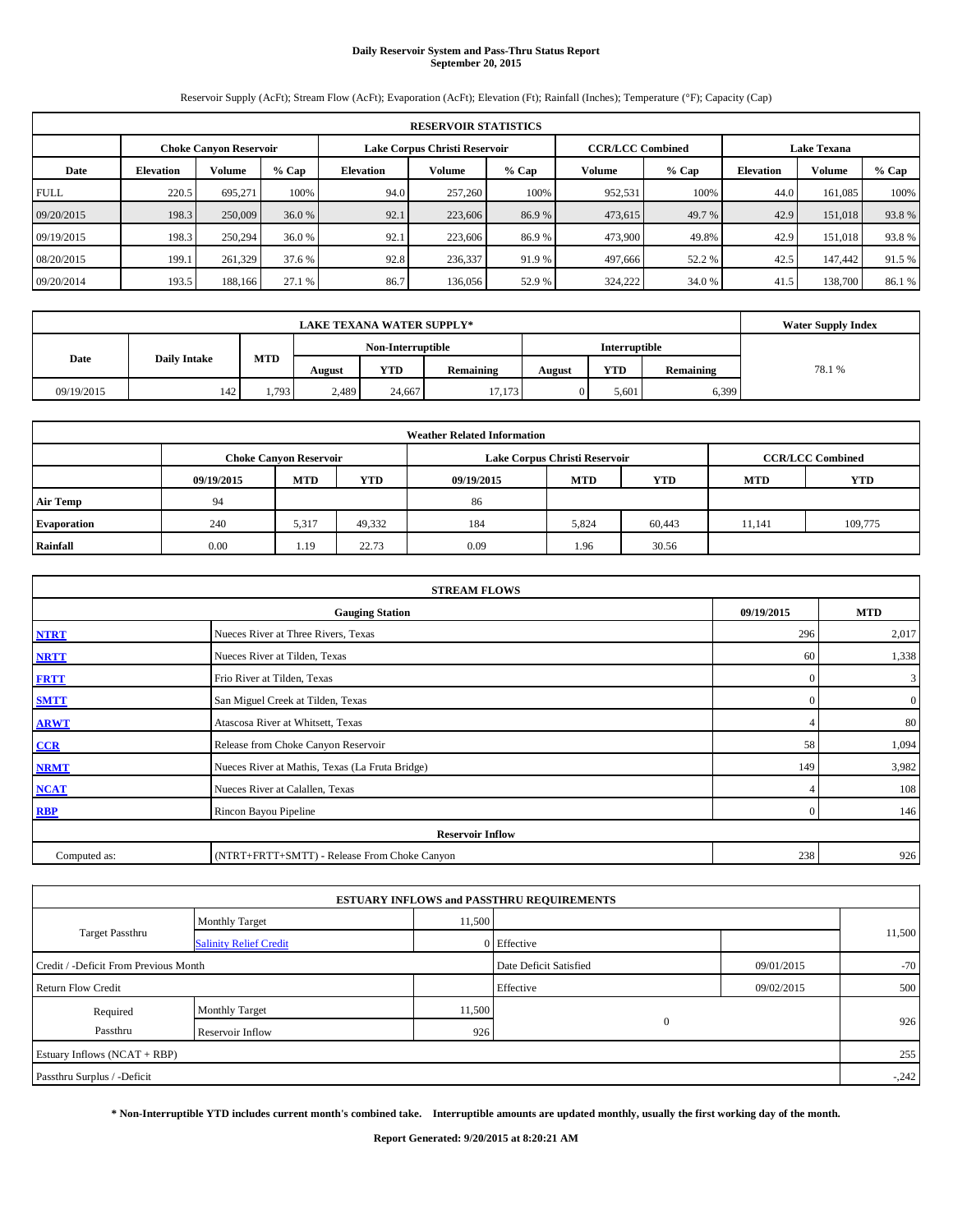# **Daily Reservoir System and Pass-Thru Status Report September 21, 2015**

Reservoir Supply (AcFt); Stream Flow (AcFt); Evaporation (AcFt); Elevation (Ft); Rainfall (Inches); Temperature (°F); Capacity (Cap)

|             | <b>RESERVOIR STATISTICS</b>                                                                                     |         |        |           |         |         |         |         |                  |         |        |  |  |  |  |
|-------------|-----------------------------------------------------------------------------------------------------------------|---------|--------|-----------|---------|---------|---------|---------|------------------|---------|--------|--|--|--|--|
|             | <b>CCR/LCC Combined</b><br>Lake Corpus Christi Reservoir<br><b>Lake Texana</b><br><b>Choke Canvon Reservoir</b> |         |        |           |         |         |         |         |                  |         |        |  |  |  |  |
| Date        | <b>Elevation</b>                                                                                                | Volume  | % Cap  | Elevation | Volume  | $%$ Cap | Volume  | $%$ Cap | <b>Elevation</b> | Volume  | % Cap  |  |  |  |  |
| <b>FULL</b> | 220.5                                                                                                           | 695.271 | 100%   | 94.0      | 257,260 | 100%    | 952,531 | 100%    | 44.0             | 161.085 | 100%   |  |  |  |  |
| 09/21/2015  | 198.2                                                                                                           | 249,298 | 35.9 % | 92.1      | 223,255 | 86.8%   | 472,553 | 49.6 %  | 42.9             | 151,018 | 93.8%  |  |  |  |  |
| 09/20/2015  | 198.3                                                                                                           | 250,009 | 36.0 % | 92.1      | 223,606 | 86.9%   | 473,615 | 49.7%   | 42.9             | 151.018 | 93.8%  |  |  |  |  |
| 08/21/2015  | 199.1                                                                                                           | 261,478 | 37.6 % | 92.9      | 237,407 | 92.3%   | 498,885 | 52.4 %  | 42.5             | 147,442 | 91.5 % |  |  |  |  |
| 09/21/2014  | 193.5                                                                                                           | 187,930 | 27.0 % | 86.7      | 135,637 | 52.7 %  | 323,567 | 34.0 %  | 41.6             | 139.562 | 86.6 % |  |  |  |  |

|                                    | <b>LAKE TEXANA WATER SUPPLY*</b> |       |        |            |                  |        |            |           |       |  |  |  |
|------------------------------------|----------------------------------|-------|--------|------------|------------------|--------|------------|-----------|-------|--|--|--|
| Non-Interruptible<br>Interruptible |                                  |       |        |            |                  |        |            |           |       |  |  |  |
| MTD<br>Date<br><b>Daily Intake</b> |                                  |       | August | <b>YTD</b> | <b>Remaining</b> | August | <b>YTD</b> | Remaining | 77.9% |  |  |  |
| 09/20/2015                         | 142                              | 1,935 | 2,489  | 24,809     | 17.031           |        | 5,601      | 6,399     |       |  |  |  |

| <b>Weather Related Information</b> |                                                                                                |                               |        |      |                               |                         |        |         |  |  |  |  |
|------------------------------------|------------------------------------------------------------------------------------------------|-------------------------------|--------|------|-------------------------------|-------------------------|--------|---------|--|--|--|--|
|                                    |                                                                                                | <b>Choke Canyon Reservoir</b> |        |      | Lake Corpus Christi Reservoir | <b>CCR/LCC Combined</b> |        |         |  |  |  |  |
|                                    | <b>YTD</b><br><b>MTD</b><br><b>MTD</b><br>09/20/2015<br><b>YTD</b><br><b>MTD</b><br>09/20/2015 |                               |        |      |                               |                         |        |         |  |  |  |  |
| <b>Air Temp</b>                    | 93                                                                                             |                               |        | 89   |                               |                         |        |         |  |  |  |  |
| <b>Evaporation</b>                 | 248                                                                                            | 5,565                         | 49,580 | 235  | 6,059                         | 60,678                  | 11,624 | 110,258 |  |  |  |  |
| Rainfall                           | 0.00                                                                                           | 1.19                          | 22.73  | 0.00 | 1.96                          | 30.56                   |        |         |  |  |  |  |

|              | <b>STREAM FLOWS</b>                             |                |                  |
|--------------|-------------------------------------------------|----------------|------------------|
|              | <b>Gauging Station</b>                          | 09/20/2015     | <b>MTD</b>       |
| <b>NTRT</b>  | Nueces River at Three Rivers, Texas             | 204            | 2,221            |
| <b>NRTT</b>  | Nueces River at Tilden, Texas                   | 5              | 1,343            |
| <b>FRTT</b>  | Frio River at Tilden, Texas                     | $\mathbf{0}$   | 3                |
| <b>SMTT</b>  | San Miguel Creek at Tilden, Texas               | $\Omega$       | $\boldsymbol{0}$ |
| <b>ARWT</b>  | Atascosa River at Whitsett, Texas               |                | 84               |
| CCR          | Release from Choke Canyon Reservoir             | 58             | 1,151            |
| <b>NRMT</b>  | Nueces River at Mathis, Texas (La Fruta Bridge) | 191            | 4,172            |
| <b>NCAT</b>  | Nueces River at Calallen, Texas                 | 8              | 117              |
| <b>RBP</b>   | Rincon Bayou Pipeline                           | $\overline{0}$ | 146              |
|              | <b>Reservoir Inflow</b>                         |                |                  |
| Computed as: | (NTRT+FRTT+SMTT) - Release From Choke Canyon    | 147            | 1,073            |

|                                       |                               |        | <b>ESTUARY INFLOWS and PASSTHRU REQUIREMENTS</b> |            |        |
|---------------------------------------|-------------------------------|--------|--------------------------------------------------|------------|--------|
|                                       | <b>Monthly Target</b>         | 11,500 |                                                  |            |        |
| Target Passthru                       | <b>Salinity Relief Credit</b> |        | Effective                                        |            | 11,500 |
| Credit / -Deficit From Previous Month |                               |        | Date Deficit Satisfied                           | 09/01/2015 | $-70$  |
| <b>Return Flow Credit</b>             |                               |        | Effective                                        | 09/02/2015 | 500    |
| Required                              | Monthly Target                | 11,500 |                                                  |            |        |
| Passthru                              | Reservoir Inflow              | 1,073  | $\mathbf{0}$                                     |            | 1,073  |
| Estuary Inflows (NCAT + RBP)          |                               |        |                                                  |            | 263    |
| Passthru Surplus / -Deficit           |                               |        |                                                  |            | $-380$ |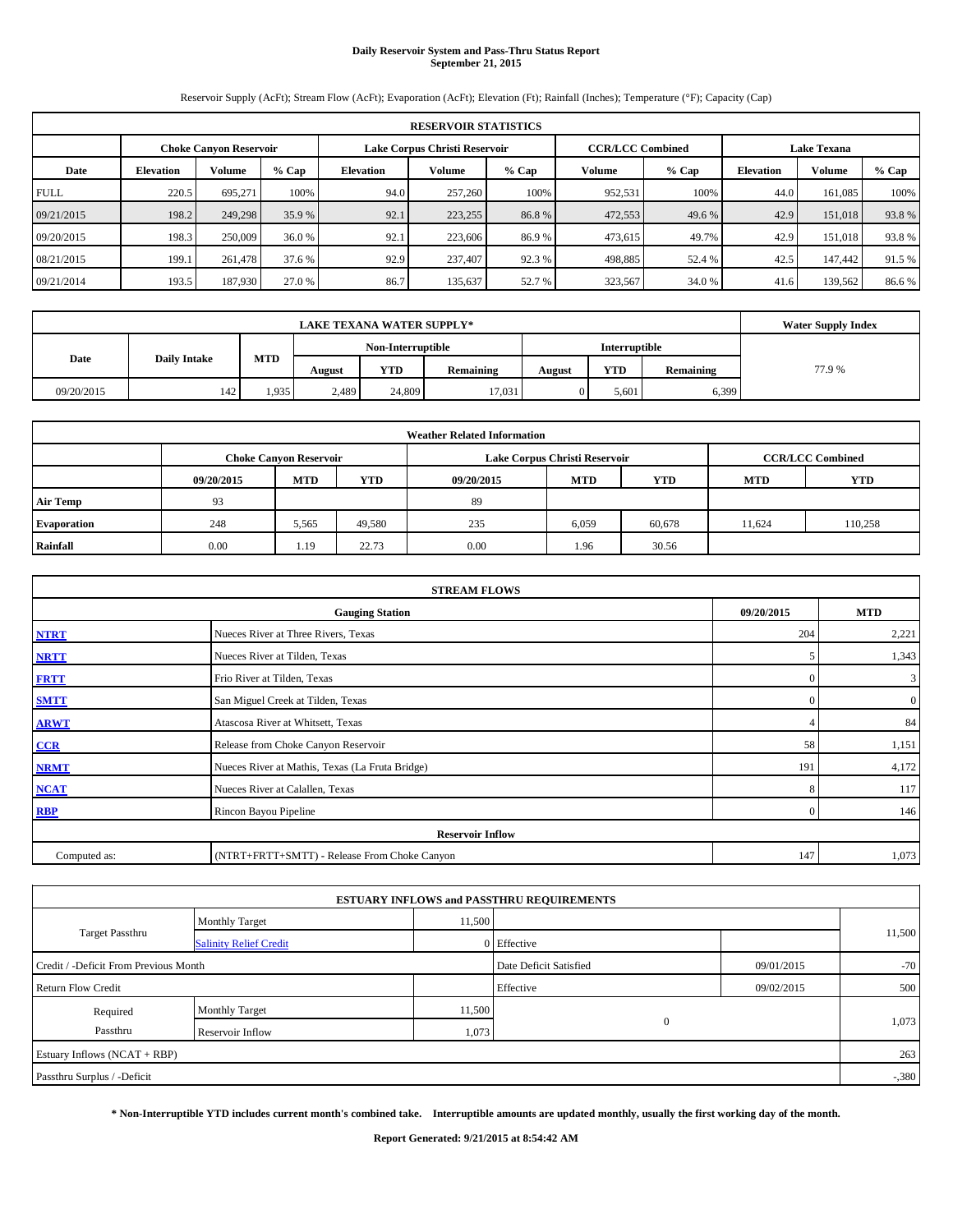# **Daily Reservoir System and Pass-Thru Status Report September 22, 2015**

Reservoir Supply (AcFt); Stream Flow (AcFt); Evaporation (AcFt); Elevation (Ft); Rainfall (Inches); Temperature (°F); Capacity (Cap)

|             | <b>RESERVOIR STATISTICS</b>                                                                                     |         |        |           |         |         |         |         |                  |         |         |  |  |  |  |
|-------------|-----------------------------------------------------------------------------------------------------------------|---------|--------|-----------|---------|---------|---------|---------|------------------|---------|---------|--|--|--|--|
|             | Lake Corpus Christi Reservoir<br><b>CCR/LCC Combined</b><br><b>Lake Texana</b><br><b>Choke Canvon Reservoir</b> |         |        |           |         |         |         |         |                  |         |         |  |  |  |  |
| Date        | <b>Elevation</b>                                                                                                | Volume  | % Cap  | Elevation | Volume  | $%$ Cap | Volume  | $%$ Cap | <b>Elevation</b> | Volume  | $%$ Cap |  |  |  |  |
| <b>FULL</b> | 220.5                                                                                                           | 695,271 | 100%   | 94.0      | 257,260 | 100%    | 952,531 | 100%    | 44.0             | 161.085 | 100%    |  |  |  |  |
| 09/22/2015  | 198.2                                                                                                           | 249,155 | 35.8%  | 92.1      | 222,729 | 86.6%   | 471,884 | 49.5 %  | 42.5             | 147,442 | 91.5 %  |  |  |  |  |
| 09/21/2015  | 198.2                                                                                                           | 249,298 | 35.9 % | 92.1      | 223,255 | 86.8%   | 472,553 | 49.6%   | 42.9             | 151,018 | 93.8%   |  |  |  |  |
| 08/22/2015  | 199.0                                                                                                           | 261,031 | 37.5 % | 92.8      | 236,337 | 91.9 %  | 497,368 | 52.2 %  | 42.6             | 148,332 | 92.1 %  |  |  |  |  |
| 09/22/2014  | 193.5                                                                                                           | 187,458 | 27.0 % | 86.7      | 135,637 | 52.7 %  | 323,095 | 33.9 %  | 41.6             | 139,562 | 86.6%   |  |  |  |  |

|                                    | <b>LAKE TEXANA WATER SUPPLY*</b> |       |        |            |           |        |            |               |       |  |  |  |
|------------------------------------|----------------------------------|-------|--------|------------|-----------|--------|------------|---------------|-------|--|--|--|
| Non-Interruptible                  |                                  |       |        |            |           |        |            | Interruptible |       |  |  |  |
| MTD<br>Date<br><b>Daily Intake</b> |                                  |       | August | <b>YTD</b> | Remaining | August | <b>YTD</b> | Remaining     | 77.8% |  |  |  |
| 09/21/2015                         | 142                              | 2,077 | 2,489  | 24,951     | 16,889    |        | 5,601      | 6,399         |       |  |  |  |

| <b>Weather Related Information</b> |            |                               |            |            |                               |                         |            |            |  |  |  |  |
|------------------------------------|------------|-------------------------------|------------|------------|-------------------------------|-------------------------|------------|------------|--|--|--|--|
|                                    |            | <b>Choke Canyon Reservoir</b> |            |            | Lake Corpus Christi Reservoir | <b>CCR/LCC Combined</b> |            |            |  |  |  |  |
|                                    | 09/21/2015 | <b>MTD</b>                    | <b>YTD</b> | 09/21/2015 | <b>MTD</b>                    | <b>YTD</b>              | <b>MTD</b> | <b>YTD</b> |  |  |  |  |
| <b>Air Temp</b>                    | 93         |                               |            | 90         |                               |                         |            |            |  |  |  |  |
| <b>Evaporation</b>                 | 264        | 5,829                         | 49,844     | 225        | 6,284                         | 60,903                  | 12,113     | 110,747    |  |  |  |  |
| Rainfall                           | 0.00       | 1.19                          | 22.73      | 0.00       | 1.96                          | 30.56                   |            |            |  |  |  |  |

|              | <b>STREAM FLOWS</b>                             |              |                  |  |  |  |  |  |  |  |  |
|--------------|-------------------------------------------------|--------------|------------------|--|--|--|--|--|--|--|--|
|              | <b>Gauging Station</b>                          | 09/21/2015   | <b>MTD</b>       |  |  |  |  |  |  |  |  |
| <b>NTRT</b>  | Nueces River at Three Rivers, Texas             | 141          | 2,362            |  |  |  |  |  |  |  |  |
| <b>NRTT</b>  | Nueces River at Tilden, Texas                   | $\mathbf{0}$ | 1,343            |  |  |  |  |  |  |  |  |
| <b>FRTT</b>  | Frio River at Tilden, Texas                     | $\mathbf{0}$ | 3                |  |  |  |  |  |  |  |  |
| <b>SMTT</b>  | San Miguel Creek at Tilden, Texas               | $\Omega$     | $\boldsymbol{0}$ |  |  |  |  |  |  |  |  |
| <b>ARWT</b>  | Atascosa River at Whitsett, Texas               |              | 88               |  |  |  |  |  |  |  |  |
| CCR          | Release from Choke Canyon Reservoir             | 58           | 1,209            |  |  |  |  |  |  |  |  |
| <b>NRMT</b>  | Nueces River at Mathis, Texas (La Fruta Bridge) | 234          | 4,407            |  |  |  |  |  |  |  |  |
| <b>NCAT</b>  | Nueces River at Calallen, Texas                 | 3            | 120              |  |  |  |  |  |  |  |  |
| <b>RBP</b>   | Rincon Bayou Pipeline                           | 80           | 227              |  |  |  |  |  |  |  |  |
|              | <b>Reservoir Inflow</b>                         |              |                  |  |  |  |  |  |  |  |  |
| Computed as: | (NTRT+FRTT+SMTT) - Release From Choke Canyon    | 83           | 1,157            |  |  |  |  |  |  |  |  |

|                                       |                               |                        | <b>ESTUARY INFLOWS and PASSTHRU REQUIREMENTS</b> |            |        |  |
|---------------------------------------|-------------------------------|------------------------|--------------------------------------------------|------------|--------|--|
|                                       | <b>Monthly Target</b>         | 11,500                 |                                                  |            |        |  |
| <b>Target Passthru</b>                | <b>Salinity Relief Credit</b> |                        | 0 Effective                                      |            | 11,500 |  |
| Credit / -Deficit From Previous Month |                               | Date Deficit Satisfied | 09/01/2015                                       | $-70$      |        |  |
| <b>Return Flow Credit</b>             |                               |                        | Effective                                        | 09/02/2015 | 500    |  |
| Required                              | Monthly Target                | 11,500                 |                                                  |            | 1,157  |  |
| Passthru                              | Reservoir Inflow              | 1,157                  | $\mathbf{0}$                                     |            |        |  |
| Estuary Inflows (NCAT + RBP)          |                               |                        |                                                  |            | 347    |  |
| Passthru Surplus / -Deficit           |                               |                        |                                                  |            | $-380$ |  |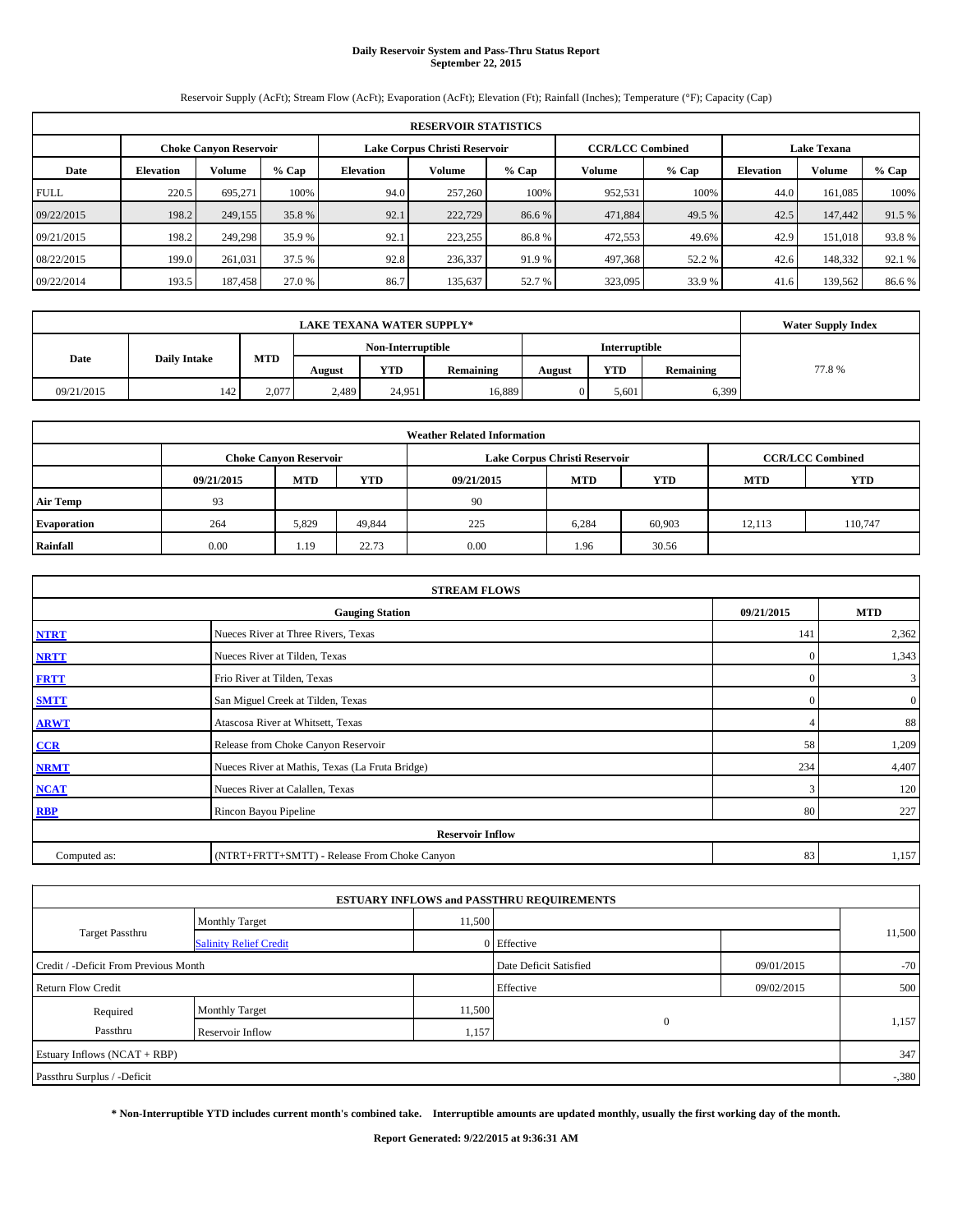# **Daily Reservoir System and Pass-Thru Status Report September 23, 2015**

Reservoir Supply (AcFt); Stream Flow (AcFt); Evaporation (AcFt); Elevation (Ft); Rainfall (Inches); Temperature (°F); Capacity (Cap)

|             | <b>RESERVOIR STATISTICS</b> |                        |         |                               |         |         |                         |        |                    |         |        |  |  |
|-------------|-----------------------------|------------------------|---------|-------------------------------|---------|---------|-------------------------|--------|--------------------|---------|--------|--|--|
|             |                             | Choke Canvon Reservoir |         | Lake Corpus Christi Reservoir |         |         | <b>CCR/LCC Combined</b> |        | <b>Lake Texana</b> |         |        |  |  |
| Date        | <b>Elevation</b>            | <b>Volume</b>          | $%$ Cap | <b>Elevation</b>              | Volume  | $%$ Cap | Volume                  | % Cap  | <b>Elevation</b>   | Volume  | % Cap  |  |  |
| <b>FULL</b> | 220.5                       | 695.271                | 100%    | 94.0                          | 257,260 | 100%    | 952,531                 | 100%   | 44.0               | 161.085 | 100%   |  |  |
| 09/23/2015  | 198.1                       | 247,612                | 35.6 %  | 92.0                          | 222,203 | 86.4 %  | 469,815                 | 49.3 % | 42.4               | 146,555 | 91.0%  |  |  |
| 09/22/2015  | 198.2                       | 249,155                | 35.8%   | 92.1                          | 222,729 | 86.6 %  | 471,884                 | 49.5%  | 42.5               | 147,442 | 91.5 % |  |  |
| 08/23/2015  | 199.0                       | 260,732                | 37.5 %  | 92.8                          | 235,981 | 91.7%   | 496,713                 | 52.1 % | 42.6               | 148,332 | 92.1 % |  |  |
| 09/23/2014  | 193.4                       | 187,340                | 26.9%   | 86.6                          | 135,080 | 52.5 %  | 322,420                 | 33.8%  | 41.6               | 139,562 | 86.6%  |  |  |

|            | <b>Water Supply Index</b> |       |                   |            |           |        |               |           |        |
|------------|---------------------------|-------|-------------------|------------|-----------|--------|---------------|-----------|--------|
|            |                           |       | Non-Interruptible |            |           |        | Interruptible |           |        |
| Date       | <b>Daily Intake</b>       | MTD   | August            | <b>YTD</b> | Remaining | August | <b>YTD</b>    | Remaining | 77.5 % |
| 09/22/2015 | 85                        | 2.161 | 2,489             | 25,035     | 16.805    |        | 5,601         | 6,399     |        |

| <b>Weather Related Information</b> |            |                               |        |            |                               |                         |            |            |  |  |  |
|------------------------------------|------------|-------------------------------|--------|------------|-------------------------------|-------------------------|------------|------------|--|--|--|
|                                    |            | <b>Choke Canyon Reservoir</b> |        |            | Lake Corpus Christi Reservoir | <b>CCR/LCC Combined</b> |            |            |  |  |  |
|                                    | 09/22/2015 | <b>MTD</b>                    | YTD    | 09/22/2015 | <b>MTD</b>                    | <b>YTD</b>              | <b>MTD</b> | <b>YTD</b> |  |  |  |
| <b>Air Temp</b>                    | 93         |                               |        | 92         |                               |                         |            |            |  |  |  |
| Evaporation                        | 263        | 6.092                         | 50,107 | 316        | 6,600                         | 61,219                  | 12,692     | 111,326    |  |  |  |
| Rainfall                           | 0.00       | 1.19                          | 22.73  | 0.00       | 1.96                          | 30.56                   |            |            |  |  |  |

|              | <b>STREAM FLOWS</b>                             |              |                |
|--------------|-------------------------------------------------|--------------|----------------|
|              | <b>Gauging Station</b>                          | 09/22/2015   | <b>MTD</b>     |
| <b>NTRT</b>  | Nueces River at Three Rivers, Texas             | 105          | 2,467          |
| <b>NRTT</b>  | Nueces River at Tilden, Texas                   | $\mathbf{0}$ | 1,349          |
| <b>FRTT</b>  | Frio River at Tilden, Texas                     | $\mathbf{0}$ | 3              |
| <b>SMTT</b>  | San Miguel Creek at Tilden, Texas               | $\mathbf{0}$ | $\overline{0}$ |
| <b>ARWT</b>  | Atascosa River at Whitsett, Texas               | 3            | 91             |
| $CCR$        | Release from Choke Canyon Reservoir             | 58           | 1,266          |
| <b>NRMT</b>  | Nueces River at Mathis, Texas (La Fruta Bridge) | 248          | 4,655          |
| <b>NCAT</b>  | Nueces River at Calallen, Texas                 | $\mathbf{0}$ | 120            |
| <b>RBP</b>   | Rincon Bayou Pipeline                           | 87           | 314            |
|              | <b>Reservoir Inflow</b>                         |              |                |
| Computed as: | (NTRT+FRTT+SMTT) - Release From Choke Canyon    | 48           | 1,204          |

|                                       |                               |                        | <b>ESTUARY INFLOWS and PASSTHRU REQUIREMENTS</b> |            |        |  |
|---------------------------------------|-------------------------------|------------------------|--------------------------------------------------|------------|--------|--|
|                                       | <b>Monthly Target</b>         | 11,500                 |                                                  |            |        |  |
| <b>Target Passthru</b>                | <b>Salinity Relief Credit</b> |                        | 0 Effective                                      |            | 11,500 |  |
| Credit / -Deficit From Previous Month |                               | Date Deficit Satisfied | 09/01/2015                                       | $-70$      |        |  |
| <b>Return Flow Credit</b>             |                               |                        | Effective                                        | 09/02/2015 | 500    |  |
| Required                              | Monthly Target                | 11,500                 |                                                  |            | 1,204  |  |
| Passthru                              | Reservoir Inflow              | 1,204                  | $\mathbf{0}$                                     |            |        |  |
| Estuary Inflows (NCAT + RBP)          |                               |                        |                                                  |            | 435    |  |
| Passthru Surplus / -Deficit           |                               |                        |                                                  |            | $-340$ |  |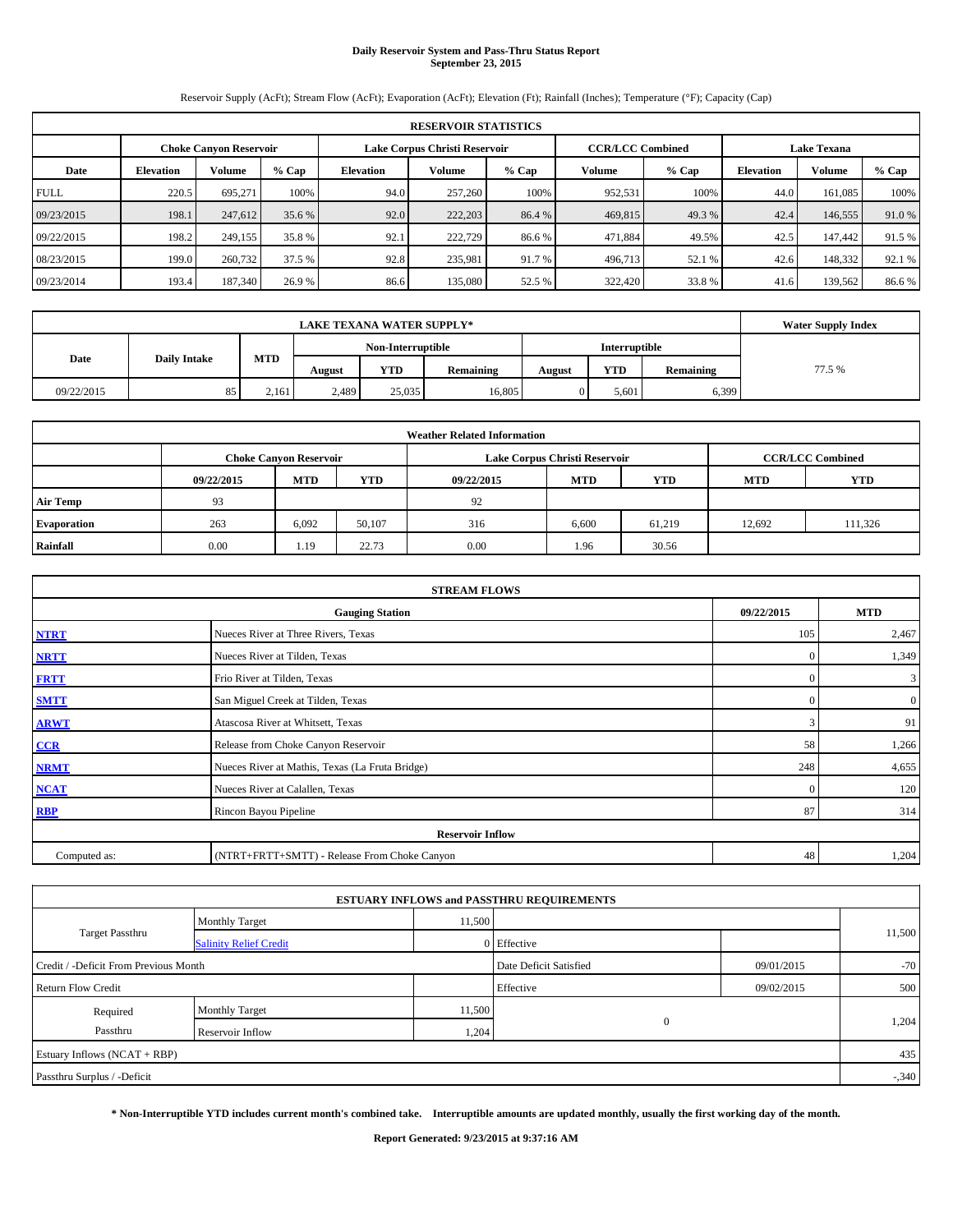# **Daily Reservoir System and Pass-Thru Status Report September 24, 2015**

Reservoir Supply (AcFt); Stream Flow (AcFt); Evaporation (AcFt); Elevation (Ft); Rainfall (Inches); Temperature (°F); Capacity (Cap)

|             | <b>RESERVOIR STATISTICS</b>   |         |        |                               |         |         |                         |         |                    |         |         |  |  |
|-------------|-------------------------------|---------|--------|-------------------------------|---------|---------|-------------------------|---------|--------------------|---------|---------|--|--|
|             | <b>Choke Canvon Reservoir</b> |         |        | Lake Corpus Christi Reservoir |         |         | <b>CCR/LCC Combined</b> |         | <b>Lake Texana</b> |         |         |  |  |
| Date        | <b>Elevation</b>              | Volume  | % Cap  | Elevation                     | Volume  | $%$ Cap | Volume                  | $%$ Cap | <b>Elevation</b>   | Volume  | $%$ Cap |  |  |
| <b>FULL</b> | 220.5                         | 695,271 | 100%   | 94.0                          | 257,260 | 100%    | 952,531                 | 100%    | 44.0               | 161.085 | 100%    |  |  |
| 09/24/2015  | 198.1                         | 248,172 | 35.7 % | 92.0                          | 221,678 | 86.2%   | 469,850                 | 49.3 %  | 42.4               | 146,555 | 91.0 %  |  |  |
| 09/23/2015  | 198.1                         | 247,612 | 35.6 % | 92.0                          | 222,203 | 86.4 %  | 469,815                 | 49.3%   | 42.4               | 146,555 | 91.0 %  |  |  |
| 08/24/2015  | 199.0                         | 260,142 | 37.4 % | 92.8                          | 235,447 | 91.5 %  | 495,589                 | 52.0 %  | 42.6               | 148,332 | 92.1 %  |  |  |
| 09/24/2014  | 193.4                         | 187,458 | 27.0 % | 86.6                          | 134,941 | 52.5 %  | 322,399                 | 33.8%   | 41.5               | 138,700 | 86.1%   |  |  |

|            | <b>Water Supply Index</b> |       |        |                   |           |        |               |           |        |
|------------|---------------------------|-------|--------|-------------------|-----------|--------|---------------|-----------|--------|
|            |                           |       |        | Non-Interruptible |           |        | Interruptible |           |        |
| Date       | <b>Daily Intake</b>       | MTD   | August | <b>YTD</b>        | Remaining | August | <b>YTD</b>    | Remaining | 77.5 % |
| 09/23/2015 |                           | 2,161 | 2,489  | 25,035            | 16,805    |        | 5,601         | 6,399     |        |

| <b>Weather Related Information</b> |            |                               |            |            |                               |                         |            |            |  |  |
|------------------------------------|------------|-------------------------------|------------|------------|-------------------------------|-------------------------|------------|------------|--|--|
|                                    |            | <b>Choke Canyon Reservoir</b> |            |            | Lake Corpus Christi Reservoir | <b>CCR/LCC Combined</b> |            |            |  |  |
|                                    | 09/23/2015 | <b>MTD</b>                    | <b>YTD</b> | 09/23/2015 | <b>MTD</b>                    | <b>YTD</b>              | <b>MTD</b> | <b>YTD</b> |  |  |
| <b>Air Temp</b>                    | 92         |                               |            | 90         |                               |                         |            |            |  |  |
| <b>Evaporation</b>                 | 288        | 6,380                         | 50,395     | 336        | 6,936                         | 61,555                  | 13,316     | 111,950    |  |  |
| Rainfall                           | 0.00       | 1.19                          | 22.73      | 0.00       | 1.96                          | 30.56                   |            |            |  |  |

|              | <b>STREAM FLOWS</b>                             |                |                  |  |  |  |  |  |  |  |  |
|--------------|-------------------------------------------------|----------------|------------------|--|--|--|--|--|--|--|--|
|              | <b>Gauging Station</b>                          | 09/23/2015     | <b>MTD</b>       |  |  |  |  |  |  |  |  |
| <b>NTRT</b>  | Nueces River at Three Rivers, Texas             | 85             | 2,553            |  |  |  |  |  |  |  |  |
| <b>NRTT</b>  | Nueces River at Tilden, Texas                   | $\mathbf{0}$   | 1,349            |  |  |  |  |  |  |  |  |
| <b>FRTT</b>  | Frio River at Tilden, Texas                     | $\mathbf{0}$   | 4                |  |  |  |  |  |  |  |  |
| <b>SMTT</b>  | San Miguel Creek at Tilden, Texas               | $\Omega$       | $\boldsymbol{0}$ |  |  |  |  |  |  |  |  |
| <b>ARWT</b>  | Atascosa River at Whitsett, Texas               | 3              | 94               |  |  |  |  |  |  |  |  |
| CCR          | Release from Choke Canyon Reservoir             | 58             | 1,324            |  |  |  |  |  |  |  |  |
| <b>NRMT</b>  | Nueces River at Mathis, Texas (La Fruta Bridge) | 306            | 4,961            |  |  |  |  |  |  |  |  |
| <b>NCAT</b>  | Nueces River at Calallen, Texas                 | $\Omega$       | 120              |  |  |  |  |  |  |  |  |
| <b>RBP</b>   | Rincon Bayou Pipeline                           | $\overline{0}$ | 314              |  |  |  |  |  |  |  |  |
|              | <b>Reservoir Inflow</b>                         |                |                  |  |  |  |  |  |  |  |  |
| Computed as: | (NTRT+FRTT+SMTT) - Release From Choke Canyon    | 28             | 1,232            |  |  |  |  |  |  |  |  |

|                                       |                               |                        | <b>ESTUARY INFLOWS and PASSTHRU REQUIREMENTS</b> |            |          |  |
|---------------------------------------|-------------------------------|------------------------|--------------------------------------------------|------------|----------|--|
|                                       | <b>Monthly Target</b>         | 11,500                 |                                                  |            |          |  |
| <b>Target Passthru</b>                | <b>Salinity Relief Credit</b> |                        | 0 Effective                                      |            | 11,500   |  |
| Credit / -Deficit From Previous Month |                               | Date Deficit Satisfied | 09/01/2015                                       | $-70$      |          |  |
| <b>Return Flow Credit</b>             |                               |                        | Effective                                        | 09/02/2015 | 500      |  |
| Required                              | <b>Monthly Target</b>         | 11,500                 |                                                  |            |          |  |
| Passthru                              | Reservoir Inflow              | 1,232                  | $\mathbf{0}$                                     |            | 1,232    |  |
| Estuary Inflows (NCAT + RBP)          |                               |                        |                                                  |            | 435      |  |
| Passthru Surplus / -Deficit           |                               |                        |                                                  |            | $-0.368$ |  |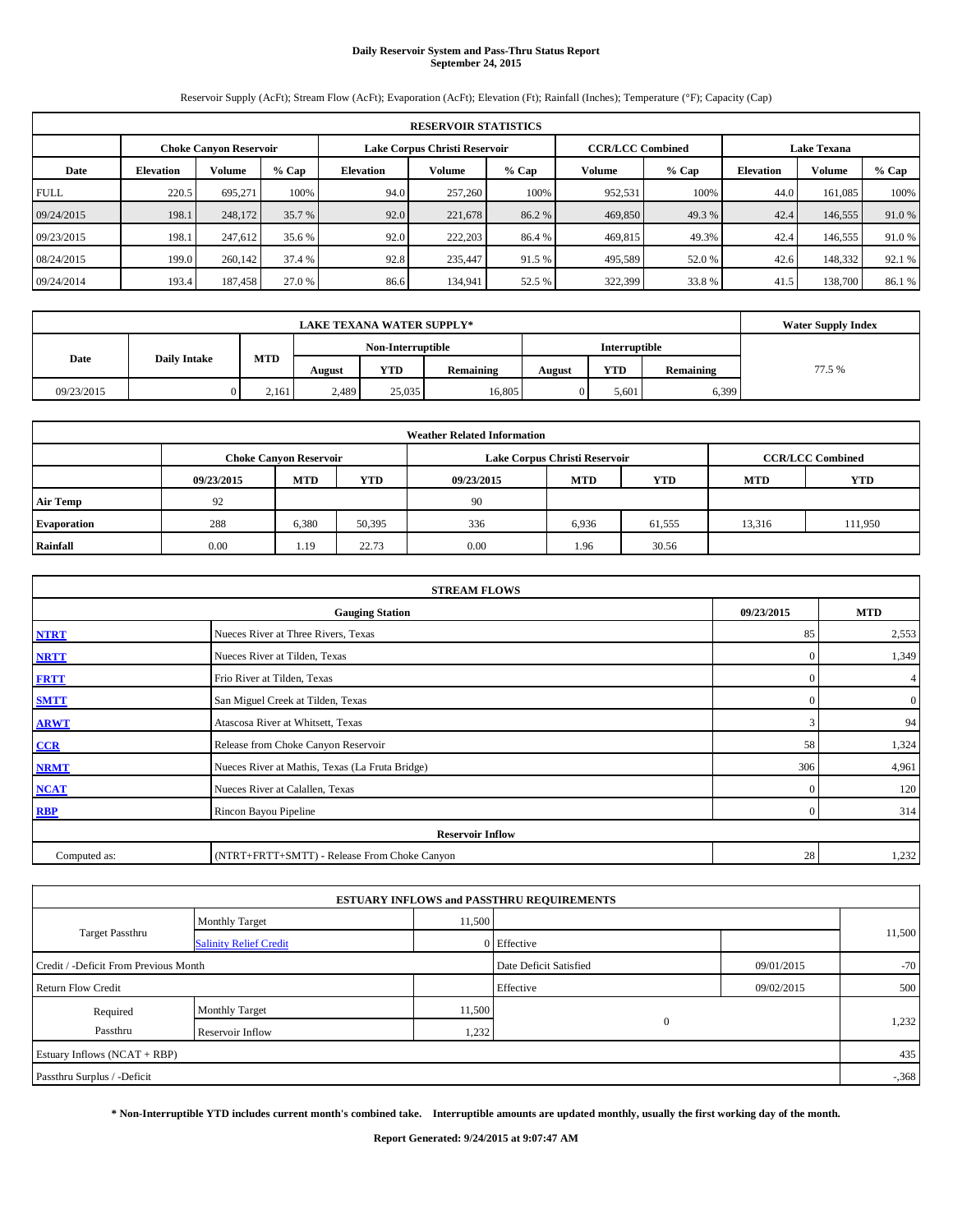# **Daily Reservoir System and Pass-Thru Status Report September 25, 2015**

Reservoir Supply (AcFt); Stream Flow (AcFt); Evaporation (AcFt); Elevation (Ft); Rainfall (Inches); Temperature (°F); Capacity (Cap)

| <b>RESERVOIR STATISTICS</b> |                                                                                                                 |         |        |           |         |         |         |         |                  |         |         |  |
|-----------------------------|-----------------------------------------------------------------------------------------------------------------|---------|--------|-----------|---------|---------|---------|---------|------------------|---------|---------|--|
|                             | Lake Corpus Christi Reservoir<br><b>CCR/LCC Combined</b><br><b>Lake Texana</b><br><b>Choke Canvon Reservoir</b> |         |        |           |         |         |         |         |                  |         |         |  |
| Date                        | <b>Elevation</b>                                                                                                | Volume  | % Cap  | Elevation | Volume  | $%$ Cap | Volume  | $%$ Cap | <b>Elevation</b> | Volume  | $%$ Cap |  |
| <b>FULL</b>                 | 220.5                                                                                                           | 695,271 | 100%   | 94.0      | 257,260 | 100%    | 952,531 | 100%    | 44.0             | 161.085 | 100%    |  |
| 09/25/2015                  | 198.1                                                                                                           | 247,052 | 35.5 % | 92.0      | 221,328 | 86.0%   | 468,380 | 49.2 %  | 42.4             | 146,555 | 91.0 %  |  |
| 09/24/2015                  | 198.1                                                                                                           | 248,172 | 35.7 % | 92.0      | 221.678 | 86.2%   | 469,850 | 49.3%   | 42.4             | 146,555 | 91.0 %  |  |
| 08/25/2015                  | 198.9                                                                                                           | 258,820 | 37.2 % | 92.8      | 235,091 | 91.4 %  | 493,911 | 51.9%   | 42.7             | 149.224 | 92.6 %  |  |
| 09/25/2014                  | 193.4                                                                                                           | 186,282 | 26.8%  | 86.6      | 134,524 | 52.3 %  | 320,806 | 33.7 %  | 41.4             | 137,841 | 85.6%   |  |

|                             | <b>LAKE TEXANA WATER SUPPLY*</b> |        |                   |           |        |               |           |        |  |  |  |
|-----------------------------|----------------------------------|--------|-------------------|-----------|--------|---------------|-----------|--------|--|--|--|
|                             | MTD                              |        | Non-Interruptible |           |        | Interruptible |           |        |  |  |  |
| Date<br><b>Daily Intake</b> |                                  | August | <b>YTD</b>        | Remaining | August | <b>YTD</b>    | Remaining | 77.2 % |  |  |  |
| 09/24/2015                  |                                  | 2.161  | 2,489             | 25,035    | 16.805 |               | 5,601     | 6,399  |  |  |  |

| <b>Weather Related Information</b> |            |                               |            |            |                               |                         |        |         |  |  |  |
|------------------------------------|------------|-------------------------------|------------|------------|-------------------------------|-------------------------|--------|---------|--|--|--|
|                                    |            | <b>Choke Canyon Reservoir</b> |            |            | Lake Corpus Christi Reservoir | <b>CCR/LCC Combined</b> |        |         |  |  |  |
|                                    | 09/24/2015 | <b>MTD</b>                    | <b>YTD</b> | 09/24/2015 | <b>YTD</b>                    |                         |        |         |  |  |  |
| <b>Air Temp</b>                    | 91         |                               |            | 90         |                               |                         |        |         |  |  |  |
| <b>Evaporation</b>                 | 254        | 6,634                         | 50,649     | 275        | 7,211                         | 61,830                  | 13,845 | 112,479 |  |  |  |
| Rainfall                           | 0.00       | 1.19                          | 22.73      | 0.00       | 1.96                          | 30.56                   |        |         |  |  |  |

| <b>STREAM FLOWS</b> |                                                 |                |                  |  |  |  |  |  |  |
|---------------------|-------------------------------------------------|----------------|------------------|--|--|--|--|--|--|
|                     | <b>Gauging Station</b>                          | 09/24/2015     | <b>MTD</b>       |  |  |  |  |  |  |
| <b>NTRT</b>         | Nueces River at Three Rivers, Texas             | 75             | 2,628            |  |  |  |  |  |  |
| <b>NRTT</b>         | Nueces River at Tilden, Texas                   | $\mathbf{0}$   | 1,349            |  |  |  |  |  |  |
| <b>FRTT</b>         | Frio River at Tilden, Texas                     | $\mathbf{0}$   | 4                |  |  |  |  |  |  |
| <b>SMTT</b>         | San Miguel Creek at Tilden, Texas               | $\Omega$       | $\boldsymbol{0}$ |  |  |  |  |  |  |
| <b>ARWT</b>         | Atascosa River at Whitsett, Texas               | 3              | 97               |  |  |  |  |  |  |
| CCR                 | Release from Choke Canyon Reservoir             | 58             | 1,382            |  |  |  |  |  |  |
| <b>NRMT</b>         | Nueces River at Mathis, Texas (La Fruta Bridge) | 322            | 5,282            |  |  |  |  |  |  |
| <b>NCAT</b>         | Nueces River at Calallen, Texas                 | $\Omega$       | 120              |  |  |  |  |  |  |
| <b>RBP</b>          | Rincon Bayou Pipeline                           | $\overline{0}$ | 314              |  |  |  |  |  |  |
|                     | <b>Reservoir Inflow</b>                         |                |                  |  |  |  |  |  |  |
| Computed as:        | (NTRT+FRTT+SMTT) - Release From Choke Canyon    |                |                  |  |  |  |  |  |  |

|                                       |                               |        | <b>ESTUARY INFLOWS and PASSTHRU REQUIREMENTS</b> |            |        |  |
|---------------------------------------|-------------------------------|--------|--------------------------------------------------|------------|--------|--|
|                                       | <b>Monthly Target</b>         | 11,500 |                                                  |            |        |  |
| <b>Target Passthru</b>                | <b>Salinity Relief Credit</b> |        | 0 Effective                                      |            | 11,500 |  |
| Credit / -Deficit From Previous Month |                               |        | Date Deficit Satisfied                           | 09/01/2015 | $-70$  |  |
| <b>Return Flow Credit</b>             |                               |        | Effective                                        | 09/02/2015 | 500    |  |
| Required                              | Monthly Target                | 11,500 |                                                  |            |        |  |
| Passthru                              | Reservoir Inflow              | 1,250  | $\mathbf{0}$                                     |            | 1,250  |  |
| Estuary Inflows (NCAT + RBP)          |                               |        |                                                  |            | 435    |  |
| Passthru Surplus / -Deficit           |                               |        |                                                  |            | $-386$ |  |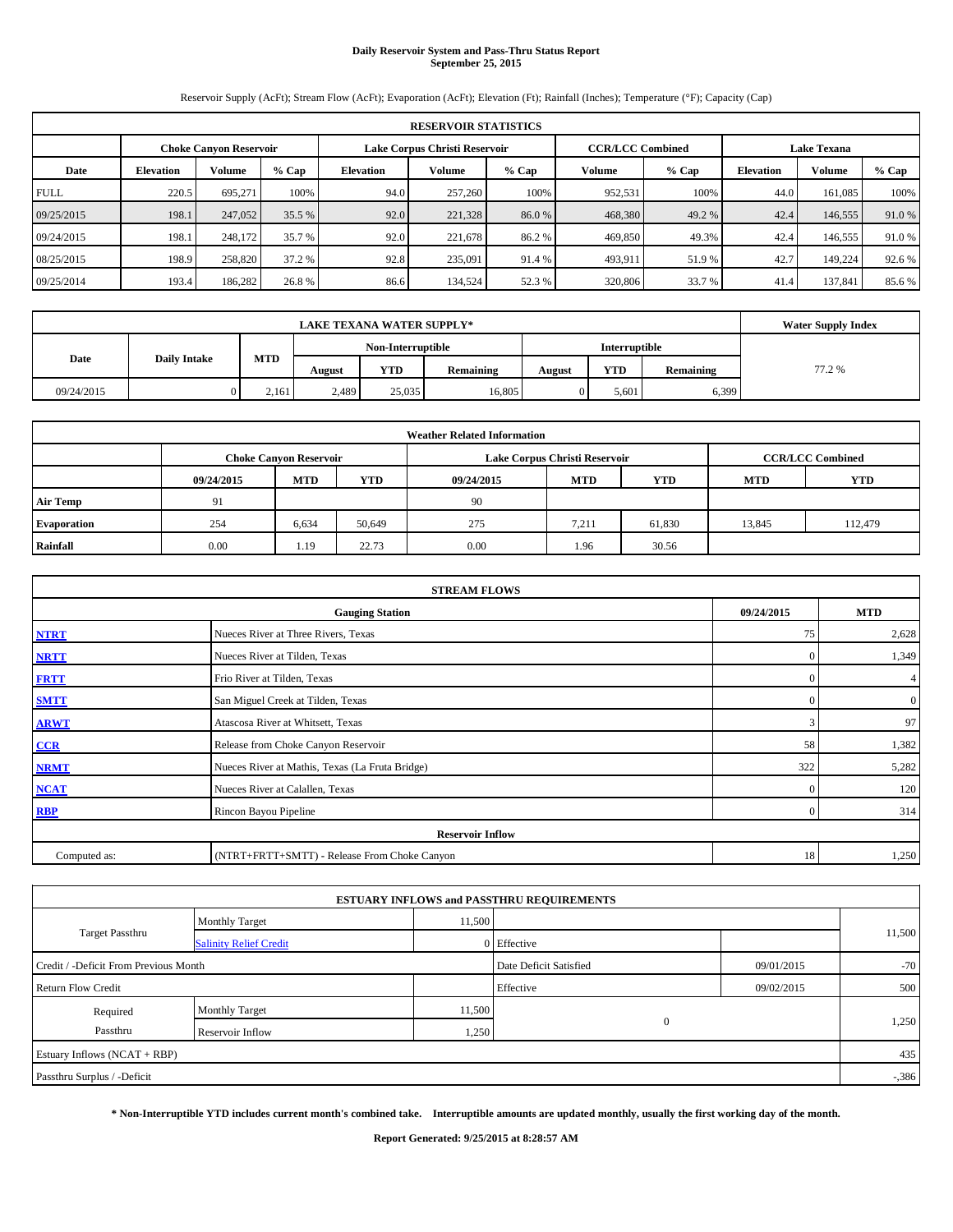# **Daily Reservoir System and Pass-Thru Status Report September 26, 2015**

Reservoir Supply (AcFt); Stream Flow (AcFt); Evaporation (AcFt); Elevation (Ft); Rainfall (Inches); Temperature (°F); Capacity (Cap)

| <b>RESERVOIR STATISTICS</b> |                                                                                                          |         |        |                  |         |         |         |        |                  |         |        |  |
|-----------------------------|----------------------------------------------------------------------------------------------------------|---------|--------|------------------|---------|---------|---------|--------|------------------|---------|--------|--|
|                             | Lake Corpus Christi Reservoir<br><b>CCR/LCC Combined</b><br><b>Lake Texana</b><br>Choke Canvon Reservoir |         |        |                  |         |         |         |        |                  |         |        |  |
| Date                        | <b>Volume</b><br>$%$ Cap<br><b>Elevation</b>                                                             |         |        | <b>Elevation</b> | Volume  | $%$ Cap | Volume  | % Cap  | <b>Elevation</b> | Volume  | % Cap  |  |
| <b>FULL</b>                 | 220.5                                                                                                    | 695.271 | 100%   | 94.0             | 257,260 | 100%    | 952,531 | 100%   | 44.0             | 161.085 | 100%   |  |
| 09/26/2015                  | 198.1                                                                                                    | 247,472 | 35.6 % | 92.0             | 220,629 | 85.8%   | 468,101 | 49.1 % | 42.2             | 144,790 | 89.9%  |  |
| 09/25/2015                  | 198.1                                                                                                    | 247,052 | 35.5 % | 92.0             | 221,328 | 86.0%   | 468,380 | 49.2%  | 42.4             | 146,555 | 91.0%  |  |
| 08/26/2015                  | 198.9                                                                                                    | 259,555 | 37.3 % | 92.7             | 234,557 | 91.2%   | 494,112 | 51.9%  | 42.6             | 148,332 | 92.1 % |  |
| 09/26/2014                  | 193.4                                                                                                    | 186,986 | 26.9%  | 86.7             | 135,498 | 52.7 %  | 322,484 | 33.9 % | 41.3             | 136,986 | 85.0%  |  |

|                             | <b>LAKE TEXANA WATER SUPPLY*</b> |            |                   |            |                  |                      |       |           |        |  |  |
|-----------------------------|----------------------------------|------------|-------------------|------------|------------------|----------------------|-------|-----------|--------|--|--|
|                             |                                  |            | Non-Interruptible |            |                  | <b>Interruptible</b> |       |           |        |  |  |
| Date<br><b>Daily Intake</b> |                                  | <b>MTD</b> | August            | <b>YTD</b> | <b>Remaining</b> | August               | YTD   | Remaining | 77.2 % |  |  |
| 09/25/2015                  |                                  | 2.161      | 2,489             | 25.035     | 16.805           |                      | 5,601 | 6,399     |        |  |  |

| <b>Weather Related Information</b> |            |                               |        |                                                      |                               |                         |        |         |  |  |  |
|------------------------------------|------------|-------------------------------|--------|------------------------------------------------------|-------------------------------|-------------------------|--------|---------|--|--|--|
|                                    |            | <b>Choke Canyon Reservoir</b> |        |                                                      | Lake Corpus Christi Reservoir | <b>CCR/LCC Combined</b> |        |         |  |  |  |
|                                    | 09/25/2015 | <b>MTD</b>                    | YTD    | <b>MTD</b><br><b>YTD</b><br>09/25/2015<br><b>MTD</b> |                               |                         |        |         |  |  |  |
| <b>Air Temp</b>                    | 91         |                               |        | 91                                                   |                               |                         |        |         |  |  |  |
| Evaporation                        | 164        | 6.798                         | 50,813 | 275                                                  | 7.486                         | 62,105                  | 14,284 | 112,918 |  |  |  |
| Rainfall                           | 0.02       | 1.21                          | 22.75  | 0.29                                                 | 2.25                          | 30.85                   |        |         |  |  |  |

| <b>STREAM FLOWS</b> |                                                    |                |                  |  |  |  |  |  |  |
|---------------------|----------------------------------------------------|----------------|------------------|--|--|--|--|--|--|
|                     | 09/25/2015<br><b>MTD</b><br><b>Gauging Station</b> |                |                  |  |  |  |  |  |  |
| <b>NTRT</b>         | Nueces River at Three Rivers, Texas                | 67             | 2,696            |  |  |  |  |  |  |
| <b>NRTT</b>         | Nueces River at Tilden, Texas                      | $\mathbf{0}$   | 1,349            |  |  |  |  |  |  |
| <b>FRTT</b>         | Frio River at Tilden, Texas                        | $\mathbf{0}$   | 4                |  |  |  |  |  |  |
| <b>SMTT</b>         | San Miguel Creek at Tilden, Texas                  | $\Omega$       | $\boldsymbol{0}$ |  |  |  |  |  |  |
| <b>ARWT</b>         | Atascosa River at Whitsett, Texas                  | 3              | 100              |  |  |  |  |  |  |
| CCR                 | Release from Choke Canyon Reservoir                | 58             | 1,439            |  |  |  |  |  |  |
| <b>NRMT</b>         | Nueces River at Mathis, Texas (La Fruta Bridge)    | 335            | 5,618            |  |  |  |  |  |  |
| <b>NCAT</b>         | Nueces River at Calallen, Texas                    | $\Omega$       | 120              |  |  |  |  |  |  |
| <b>RBP</b>          | Rincon Bayou Pipeline                              | $\overline{0}$ | 314              |  |  |  |  |  |  |
|                     | <b>Reservoir Inflow</b>                            |                |                  |  |  |  |  |  |  |
| Computed as:        | (NTRT+FRTT+SMTT) - Release From Choke Canyon       |                |                  |  |  |  |  |  |  |

|                                       |                               |        | <b>ESTUARY INFLOWS and PASSTHRU REQUIREMENTS</b> |            |        |  |
|---------------------------------------|-------------------------------|--------|--------------------------------------------------|------------|--------|--|
|                                       | <b>Monthly Target</b>         | 11,500 |                                                  |            |        |  |
| <b>Target Passthru</b>                | <b>Salinity Relief Credit</b> |        | 0 Effective                                      |            | 11,500 |  |
| Credit / -Deficit From Previous Month |                               |        | Date Deficit Satisfied                           | 09/01/2015 | $-70$  |  |
| <b>Return Flow Credit</b>             |                               |        | Effective                                        | 09/02/2015 | 500    |  |
| Required                              | <b>Monthly Target</b>         | 11,500 |                                                  |            |        |  |
| Passthru                              | Reservoir Inflow              | 1,260  | $\mathbf{0}$                                     |            | 1,260  |  |
| Estuary Inflows (NCAT + RBP)          |                               |        |                                                  |            | 435    |  |
| Passthru Surplus / -Deficit           |                               |        |                                                  |            | $-395$ |  |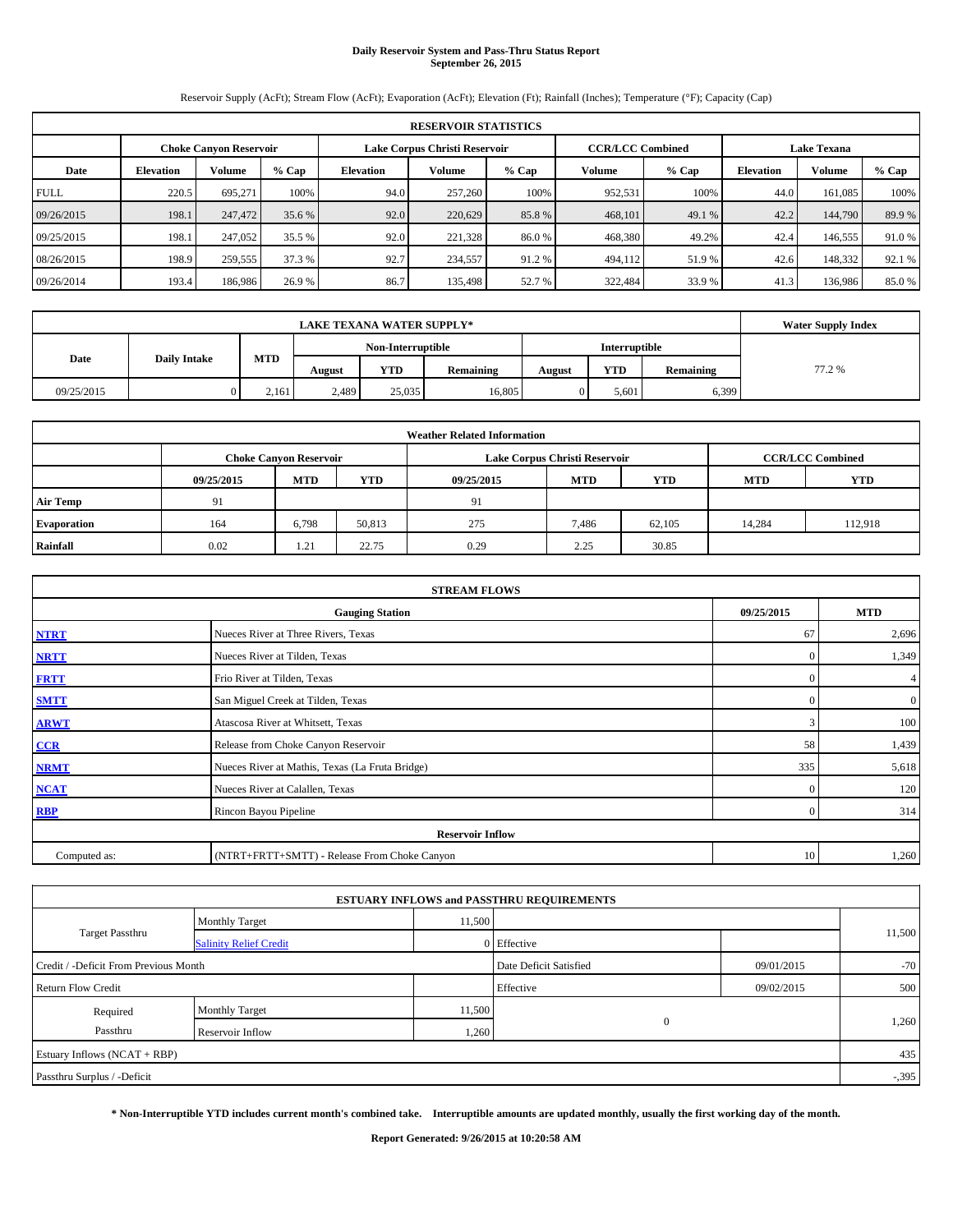# **Daily Reservoir System and Pass-Thru Status Report September 27, 2015**

Reservoir Supply (AcFt); Stream Flow (AcFt); Evaporation (AcFt); Elevation (Ft); Rainfall (Inches); Temperature (°F); Capacity (Cap)

| <b>RESERVOIR STATISTICS</b> |                        |                         |                    |           |         |         |         |         |           |         |        |
|-----------------------------|------------------------|-------------------------|--------------------|-----------|---------|---------|---------|---------|-----------|---------|--------|
|                             | Choke Canvon Reservoir | <b>CCR/LCC Combined</b> | <b>Lake Texana</b> |           |         |         |         |         |           |         |        |
| Date                        | <b>Elevation</b>       | <b>Volume</b>           | $%$ Cap            | Elevation | Volume  | $%$ Cap | Volume  | $%$ Cap | Elevation | Volume  | % Cap  |
| <b>FULL</b>                 | 220.5                  | 695.271                 | 100%               | 94.0      | 257,260 | 100%    | 952,531 | 100%    | 44.0      | 161.085 | 100%   |
| 09/27/2015                  | 198.1                  | 247,892                 | 35.7 %             | 91.9      | 220,279 | 85.6%   | 468,171 | 49.2 %  | 42.2      | 144,790 | 89.9%  |
| 09/26/2015                  | 198.1                  | 247,472                 | 35.6 %             | 92.0      | 220,629 | 85.8%   | 468,101 | 49.1%   | 42.2      | 144,790 | 89.9%  |
| 08/27/2015                  | 198.9                  | 259,114                 | 37.3 %             | 92.7      | 233,846 | 90.9 %  | 492,960 | 51.8%   | 42.5      | 147,442 | 91.5 % |
| 09/27/2014                  | 193.4                  | 186,282                 | 26.8%              | 86.7      | 135,498 | 52.7 %  | 321,780 | 33.8%   | 41.2      | 136,132 | 84.5 % |

|                             | <b>LAKE TEXANA WATER SUPPLY*</b> |       |                   |            |           |               |            |           |        |  |  |
|-----------------------------|----------------------------------|-------|-------------------|------------|-----------|---------------|------------|-----------|--------|--|--|
|                             |                                  |       | Non-Interruptible |            |           | Interruptible |            |           |        |  |  |
| Date<br><b>Daily Intake</b> |                                  | MTD   | August            | <b>YTD</b> | Remaining | August        | <b>YTD</b> | Remaining | 77.2 % |  |  |
| 09/26/2015                  |                                  | 2.161 | 2,489             | 25,035     | 16.805    |               | 5,601      | 6,399     |        |  |  |

| <b>Weather Related Information</b> |            |                               |        |            |                               |                         |            |            |  |  |
|------------------------------------|------------|-------------------------------|--------|------------|-------------------------------|-------------------------|------------|------------|--|--|
|                                    |            | <b>Choke Canyon Reservoir</b> |        |            | Lake Corpus Christi Reservoir | <b>CCR/LCC Combined</b> |            |            |  |  |
|                                    | 09/26/2015 | <b>MTD</b>                    | YTD    | 09/26/2015 | <b>MTD</b>                    | <b>YTD</b>              | <b>MTD</b> | <b>YTD</b> |  |  |
| <b>Air Temp</b>                    | 91         |                               |        | 89         |                               |                         |            |            |  |  |
| Evaporation                        | 222        | 7.020                         | 51,035 | 295        | 7,781                         | 62,400                  | 14,801     | 113,435    |  |  |
| Rainfall                           | 0.00       | 1.21                          | 22.75  | 0.01       | 2.26                          | 30.86                   |            |            |  |  |

| <b>STREAM FLOWS</b> |                                                 |              |                  |  |  |  |  |  |  |
|---------------------|-------------------------------------------------|--------------|------------------|--|--|--|--|--|--|
|                     | <b>Gauging Station</b>                          | 09/26/2015   | <b>MTD</b>       |  |  |  |  |  |  |
| <b>NTRT</b>         | Nueces River at Three Rivers, Texas             | 64           | 2,759            |  |  |  |  |  |  |
| <b>NRTT</b>         | Nueces River at Tilden, Texas                   | $\mathbf{0}$ | 1,349            |  |  |  |  |  |  |
| <b>FRTT</b>         | Frio River at Tilden, Texas                     | $\mathbf{0}$ | 4                |  |  |  |  |  |  |
| <b>SMTT</b>         | San Miguel Creek at Tilden, Texas               | $\mathbf{0}$ | $\boldsymbol{0}$ |  |  |  |  |  |  |
| <b>ARWT</b>         | Atascosa River at Whitsett, Texas               | 3            | 103              |  |  |  |  |  |  |
| $CCR$               | Release from Choke Canyon Reservoir             | 58           | 1,497            |  |  |  |  |  |  |
| <b>NRMT</b>         | Nueces River at Mathis, Texas (La Fruta Bridge) | 335          | 5,953            |  |  |  |  |  |  |
| <b>NCAT</b>         | Nueces River at Calallen, Texas                 |              | 121              |  |  |  |  |  |  |
| <b>RBP</b>          | Rincon Bayou Pipeline                           | 68           | 383              |  |  |  |  |  |  |
|                     | <b>Reservoir Inflow</b>                         |              |                  |  |  |  |  |  |  |
| Computed as:        | (NTRT+FRTT+SMTT) - Release From Choke Canyon    | 6            | 1,266            |  |  |  |  |  |  |

|                                       |                               |        | <b>ESTUARY INFLOWS and PASSTHRU REQUIREMENTS</b> |            |        |
|---------------------------------------|-------------------------------|--------|--------------------------------------------------|------------|--------|
|                                       | <b>Monthly Target</b>         | 11,500 |                                                  |            |        |
| <b>Target Passthru</b>                | <b>Salinity Relief Credit</b> |        | 0 Effective                                      |            | 11,500 |
| Credit / -Deficit From Previous Month |                               |        | Date Deficit Satisfied                           | 09/01/2015 | $-70$  |
| <b>Return Flow Credit</b>             |                               |        | Effective                                        | 09/02/2015 | 500    |
| Required                              | Monthly Target                | 11,500 |                                                  |            |        |
| Passthru                              | Reservoir Inflow              | 1,266  | $\mathbf{0}$                                     |            | 1,266  |
| Estuary Inflows (NCAT + RBP)          |                               |        |                                                  |            | 503    |
| Passthru Surplus / -Deficit           |                               |        |                                                  |            | $-333$ |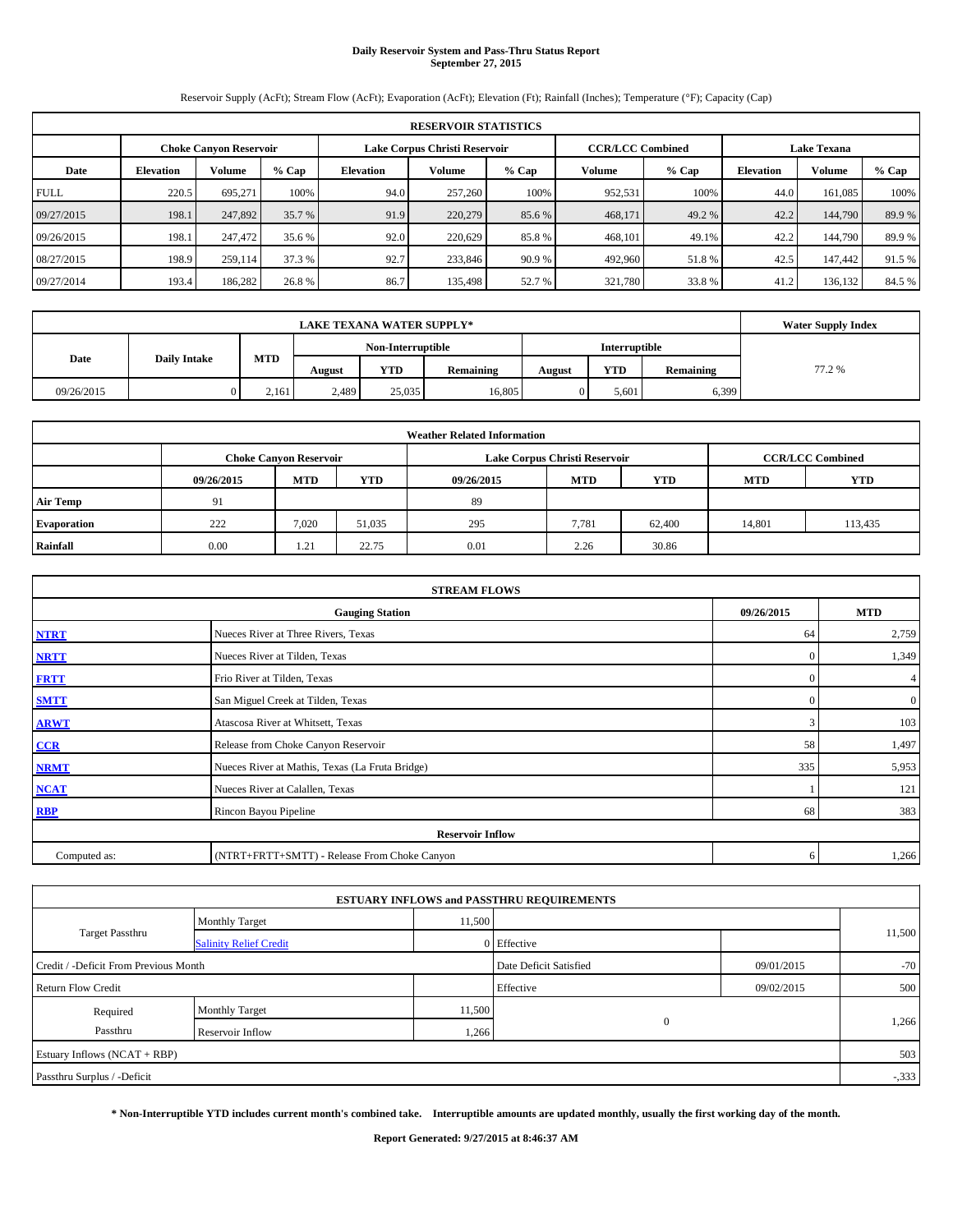# **Daily Reservoir System and Pass-Thru Status Report September 28, 2015**

Reservoir Supply (AcFt); Stream Flow (AcFt); Evaporation (AcFt); Elevation (Ft); Rainfall (Inches); Temperature (°F); Capacity (Cap)

| <b>RESERVOIR STATISTICS</b> |                  |                        |         |                  |         |                                                          |         |        |                  |                    |        |
|-----------------------------|------------------|------------------------|---------|------------------|---------|----------------------------------------------------------|---------|--------|------------------|--------------------|--------|
|                             |                  | Choke Canvon Reservoir |         |                  |         | Lake Corpus Christi Reservoir<br><b>CCR/LCC Combined</b> |         |        |                  | <b>Lake Texana</b> |        |
| Date                        | <b>Elevation</b> | <b>Volume</b>          | $%$ Cap | <b>Elevation</b> | Volume  | $%$ Cap                                                  | Volume  | % Cap  | <b>Elevation</b> | Volume             | % Cap  |
| <b>FULL</b>                 | 220.5            | 695.271                | 100%    | 94.0             | 257,260 | 100%                                                     | 952,531 | 100%   | 44.0             | 161.085            | 100%   |
| 09/28/2015                  | 198.1            | 247,332                | 35.6 %  | 91.9             | 219,406 | 85.3 %                                                   | 466,738 | 49.0 % | 42.2             | 144,790            | 89.9%  |
| 09/27/2015                  | 198.1            | 247,892                | 35.7 %  | 91.9             | 220,279 | 85.6 %                                                   | 468,171 | 49.2%  | 42.2             | 144,790            | 89.9%  |
| 08/28/2015                  | 198.8            | 257,356                | 37.0 %  | 92.7             | 232,958 | 90.6 %                                                   | 490,314 | 51.5 % | 42.5             | 147,442            | 91.5 % |
| 09/28/2014                  | 193.5            | 187,812                | 27.0 %  | 86.7             | 136,336 | 53.0 %                                                   | 324,148 | 34.0 % | 41.2             | 136,132            | 84.5 % |

|            | <b>Water Supply Index</b> |            |        |                   |                  |        |                      |           |       |
|------------|---------------------------|------------|--------|-------------------|------------------|--------|----------------------|-----------|-------|
|            |                           |            |        | Non-Interruptible |                  |        | <b>Interruptible</b> |           |       |
| Date       | <b>Daily Intake</b>       | <b>MTD</b> | August | <b>YTD</b>        | <b>Remaining</b> | August | YTD                  | Remaining | 77.0% |
| 09/27/2015 |                           | 2.161      | 2,489  | 25.035            | 16.805           |        | 5,601                | 6,399     |       |

| <b>Weather Related Information</b> |            |                               |        |            |                               |                         |                          |         |  |  |
|------------------------------------|------------|-------------------------------|--------|------------|-------------------------------|-------------------------|--------------------------|---------|--|--|
|                                    |            | <b>Choke Canyon Reservoir</b> |        |            | Lake Corpus Christi Reservoir | <b>CCR/LCC Combined</b> |                          |         |  |  |
|                                    | 09/27/2015 | <b>MTD</b>                    | YTD    | 09/27/2015 | <b>MTD</b>                    | <b>YTD</b>              | <b>YTD</b><br><b>MTD</b> |         |  |  |
| <b>Air Temp</b>                    | 91         |                               |        | 88         |                               |                         |                          |         |  |  |
| <b>Evaporation</b>                 | 205        | 7,225                         | 51,240 | 71         | 7,852                         | 62,471                  | 15,077                   | 113,711 |  |  |
| Rainfall                           | 0.00       | 1.21                          | 22.75  | 0.00       | 2.26                          | 30.86                   |                          |         |  |  |

| <b>STREAM FLOWS</b> |                                                 |              |              |  |  |  |  |  |  |  |
|---------------------|-------------------------------------------------|--------------|--------------|--|--|--|--|--|--|--|
|                     | <b>Gauging Station</b>                          | 09/27/2015   | <b>MTD</b>   |  |  |  |  |  |  |  |
| <b>NTRT</b>         | Nueces River at Three Rivers, Texas             | 64           | 2,823        |  |  |  |  |  |  |  |
| <b>NRTT</b>         | Nueces River at Tilden, Texas                   | $\mathbf{0}$ | 1,349        |  |  |  |  |  |  |  |
| <b>FRTT</b>         | Frio River at Tilden, Texas                     | $\mathbf{0}$ | 4            |  |  |  |  |  |  |  |
| <b>SMTT</b>         | San Miguel Creek at Tilden, Texas               | $\Omega$     | $\mathbf{0}$ |  |  |  |  |  |  |  |
| <b>ARWT</b>         | Atascosa River at Whitsett, Texas               | 3            | 105          |  |  |  |  |  |  |  |
| CCR                 | Release from Choke Canyon Reservoir             | 58           | 1,554        |  |  |  |  |  |  |  |
| <b>NRMT</b>         | Nueces River at Mathis, Texas (La Fruta Bridge) | 351          | 6,304        |  |  |  |  |  |  |  |
| <b>NCAT</b>         | Nueces River at Calallen, Texas                 | $\mathbf{0}$ | 121          |  |  |  |  |  |  |  |
| <b>RBP</b>          | Rincon Bayou Pipeline                           | 117          | 499          |  |  |  |  |  |  |  |
|                     | <b>Reservoir Inflow</b>                         |              |              |  |  |  |  |  |  |  |
| Computed as:        | (NTRT+FRTT+SMTT) - Release From Choke Canyon    | 6            | 1,272        |  |  |  |  |  |  |  |

|                                       |                               |        | <b>ESTUARY INFLOWS and PASSTHRU REQUIREMENTS</b> |            |         |
|---------------------------------------|-------------------------------|--------|--------------------------------------------------|------------|---------|
|                                       | <b>Monthly Target</b>         | 11,500 |                                                  |            |         |
| <b>Target Passthru</b>                | <b>Salinity Relief Credit</b> |        | 0 Effective                                      |            | 11,500  |
| Credit / -Deficit From Previous Month |                               |        | Date Deficit Satisfied                           | 09/01/2015 | $-70$   |
| <b>Return Flow Credit</b>             |                               |        | Effective                                        | 09/02/2015 | 500     |
| Required                              | <b>Monthly Target</b>         | 11,500 |                                                  |            |         |
| Passthru                              | Reservoir Inflow              | 1,272  | $\mathbf{0}$                                     |            | 1,272   |
| Estuary Inflows (NCAT + RBP)          |                               |        |                                                  |            | 620     |
| Passthru Surplus / -Deficit           |                               |        |                                                  |            | $-.222$ |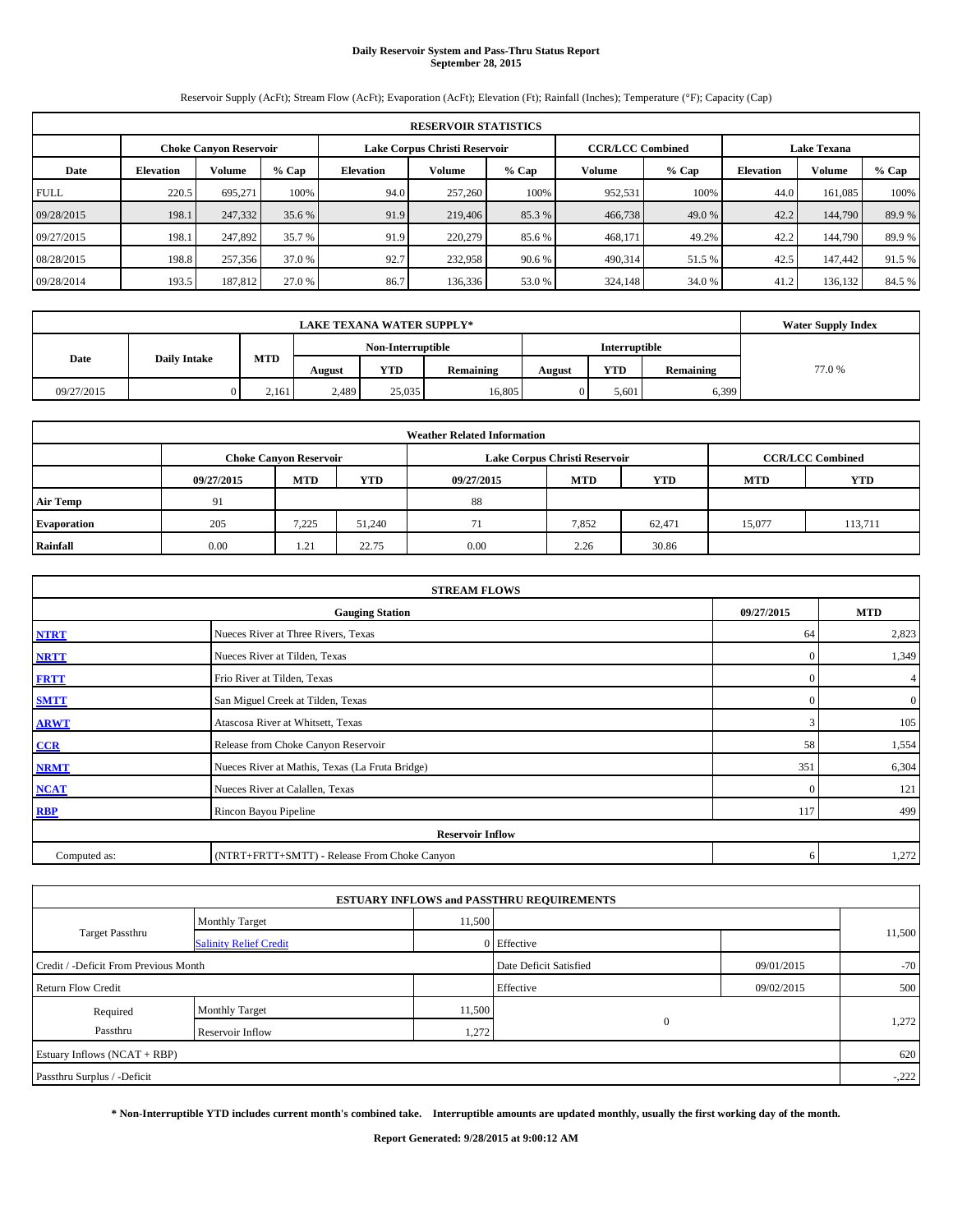# **Daily Reservoir System and Pass-Thru Status Report September 29, 2015**

Reservoir Supply (AcFt); Stream Flow (AcFt); Evaporation (AcFt); Elevation (Ft); Rainfall (Inches); Temperature (°F); Capacity (Cap)

| <b>RESERVOIR STATISTICS</b> |                  |                        |         |           |                               |         |         |                         |                    |         |        |
|-----------------------------|------------------|------------------------|---------|-----------|-------------------------------|---------|---------|-------------------------|--------------------|---------|--------|
|                             |                  | Choke Canvon Reservoir |         |           | Lake Corpus Christi Reservoir |         |         | <b>CCR/LCC Combined</b> | <b>Lake Texana</b> |         |        |
| Date                        | <b>Elevation</b> | <b>Volume</b>          | $%$ Cap | Elevation | Volume                        | $%$ Cap | Volume  | $%$ Cap                 | Elevation          | Volume  | % Cap  |
| <b>FULL</b>                 | 220.5            | 695.271                | 100%    | 94.0      | 257,260                       | 100%    | 952,531 | 100%                    | 44.0               | 161.085 | 100%   |
| 09/29/2015                  | 198.0            | 246,072                | 35.4 %  | 91.9      | 219,231                       | 85.2%   | 465,303 | 48.8%                   | 42.2               | 144,790 | 89.9%  |
| 09/28/2015                  | 198.1            | 247,332                | 35.6 %  | 91.9      | 219,406                       | 85.3 %  | 466,738 | 49.0%                   | 42.2               | 144,790 | 89.9%  |
| 08/29/2015                  | 198.8            | 257,356                | 37.0 %  | 92.6      | 232,249                       | 90.3%   | 489,605 | 51.4 %                  | 42.5               | 147,442 | 91.5 % |
| 09/29/2014                  | 193.5            | 188,166                | 27.1 %  | 86.7      | 136,056                       | 52.9%   | 324,222 | 34.0 %                  | 41.2               | 136,132 | 84.5 % |

|            | <b>Water Supply Index</b> |            |        |                   |                  |        |                      |           |       |
|------------|---------------------------|------------|--------|-------------------|------------------|--------|----------------------|-----------|-------|
|            |                           |            |        | Non-Interruptible |                  |        | <b>Interruptible</b> |           |       |
| Date       | <b>Daily Intake</b>       | <b>MTD</b> | August | <b>YTD</b>        | <b>Remaining</b> | August | YTD                  | Remaining | 76.7% |
| 09/28/2015 |                           | 2.161      | 2,489  | 25.035            | 16.805           |        | 5,601                | 6,399     |       |

| <b>Weather Related Information</b> |            |                               |        |            |                               |                         |            |            |  |  |
|------------------------------------|------------|-------------------------------|--------|------------|-------------------------------|-------------------------|------------|------------|--|--|
|                                    |            | <b>Choke Canyon Reservoir</b> |        |            | Lake Corpus Christi Reservoir | <b>CCR/LCC Combined</b> |            |            |  |  |
|                                    | 09/28/2015 | <b>MTD</b>                    | YTD    | 09/28/2015 | <b>MTD</b>                    | <b>YTD</b>              | <b>MTD</b> | <b>YTD</b> |  |  |
| <b>Air Temp</b>                    | 91         |                               |        | 89         |                               |                         |            |            |  |  |
| <b>Evaporation</b>                 | 262        | 7,487                         | 51,502 | 376        | 8.228                         | 62,847                  | 15,715     | 114,349    |  |  |
| Rainfall                           | 0.00       | 1.21                          | 22.75  | 0.00       | 2.26                          | 30.86                   |            |            |  |  |

| <b>STREAM FLOWS</b> |                                                 |              |                  |  |  |  |  |  |  |
|---------------------|-------------------------------------------------|--------------|------------------|--|--|--|--|--|--|
|                     | <b>Gauging Station</b>                          |              |                  |  |  |  |  |  |  |
| <b>NTRT</b>         | Nueces River at Three Rivers, Texas             | 62           | 2,884            |  |  |  |  |  |  |
| <b>NRTT</b>         | Nueces River at Tilden, Texas                   | $\mathbf{0}$ | 1,349            |  |  |  |  |  |  |
| <b>FRTT</b>         | Frio River at Tilden, Texas                     | $\mathbf{0}$ | 4                |  |  |  |  |  |  |
| <b>SMTT</b>         | San Miguel Creek at Tilden, Texas               | $\Omega$     | $\boldsymbol{0}$ |  |  |  |  |  |  |
| <b>ARWT</b>         | Atascosa River at Whitsett, Texas               |              | 109              |  |  |  |  |  |  |
| $CCR$               | Release from Choke Canyon Reservoir             | 58           | 1,612            |  |  |  |  |  |  |
| <b>NRMT</b>         | Nueces River at Mathis, Texas (La Fruta Bridge) | 385          | 6,689            |  |  |  |  |  |  |
| <b>NCAT</b>         | Nueces River at Calallen, Texas                 | $\Omega$     | 121              |  |  |  |  |  |  |
| <b>RBP</b>          | Rincon Bayou Pipeline                           | 113          | 612              |  |  |  |  |  |  |
|                     | <b>Reservoir Inflow</b>                         |              |                  |  |  |  |  |  |  |
| Computed as:        | (NTRT+FRTT+SMTT) - Release From Choke Canyon    | 4            | 1,276            |  |  |  |  |  |  |

|                                       |                               |        | <b>ESTUARY INFLOWS and PASSTHRU REQUIREMENTS</b> |            |        |
|---------------------------------------|-------------------------------|--------|--------------------------------------------------|------------|--------|
|                                       | <b>Monthly Target</b>         | 11,500 |                                                  |            | 11,500 |
| Target Passthru                       | <b>Salinity Relief Credit</b> |        | 0 Effective                                      |            |        |
| Credit / -Deficit From Previous Month |                               |        | Date Deficit Satisfied                           | 09/01/2015 | $-70$  |
| <b>Return Flow Credit</b>             |                               |        | Effective                                        | 09/02/2015 | 500    |
| Required                              | <b>Monthly Target</b>         | 11,500 |                                                  |            |        |
| Passthru                              | Reservoir Inflow              | 1,276  | $\mathbf{0}$                                     |            | 1,276  |
| Estuary Inflows (NCAT + RBP)          |                               |        |                                                  |            | 733    |
| Passthru Surplus / -Deficit           |                               |        |                                                  |            | $-113$ |